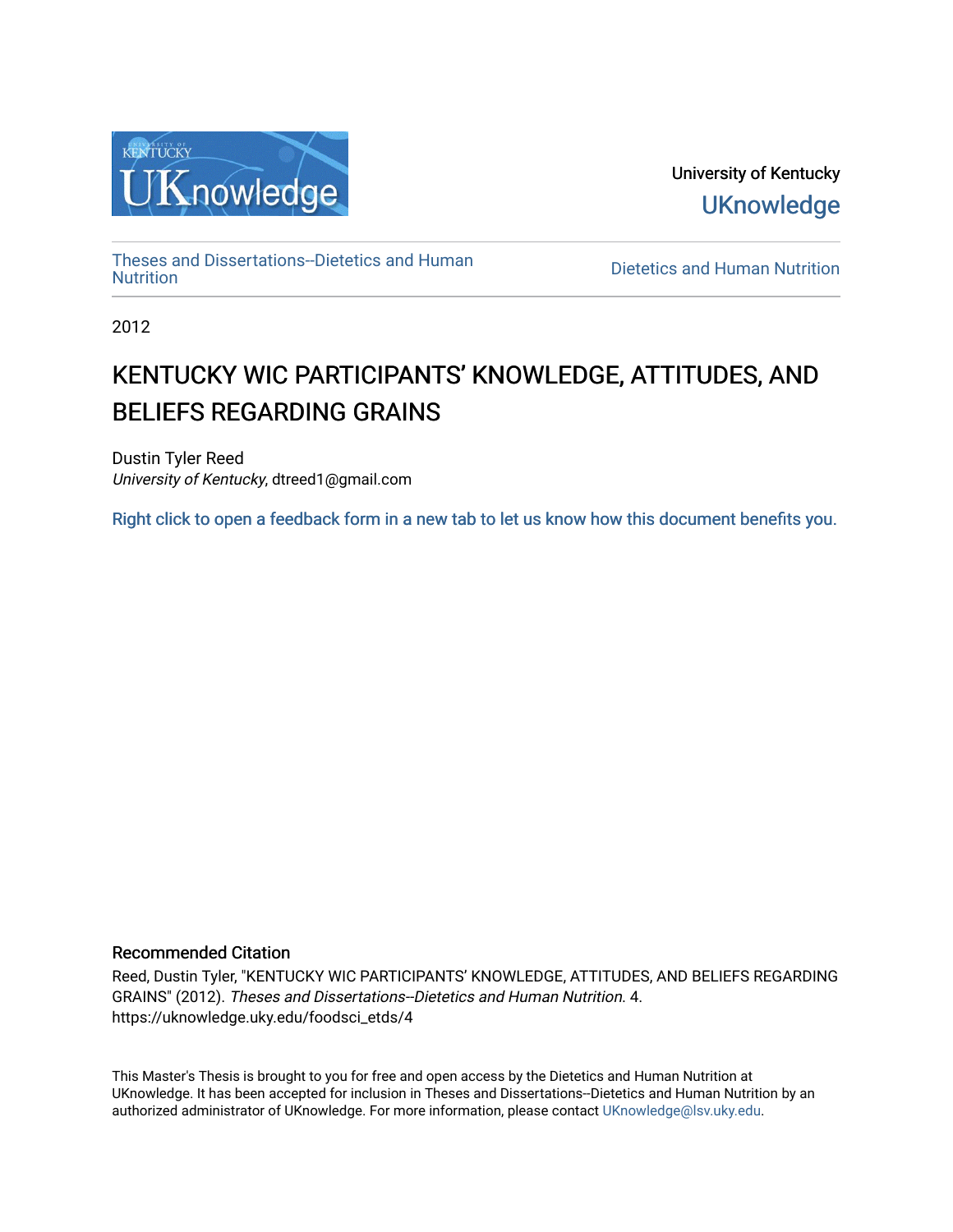### STUDENT AGREEMENT:

I represent that my thesis or dissertation and abstract are my original work. Proper attribution has been given to all outside sources. I understand that I am solely responsible for obtaining any needed copyright permissions. I have obtained and attached hereto needed written permission statements(s) from the owner(s) of each third-party copyrighted matter to be included in my work, allowing electronic distribution (if such use is not permitted by the fair use doctrine).

I hereby grant to The University of Kentucky and its agents the non-exclusive license to archive and make accessible my work in whole or in part in all forms of media, now or hereafter known. I agree that the document mentioned above may be made available immediately for worldwide access unless a preapproved embargo applies.

I retain all other ownership rights to the copyright of my work. I also retain the right to use in future works (such as articles or books) all or part of my work. I understand that I am free to register the copyright to my work.

## REVIEW, APPROVAL AND ACCEPTANCE

The document mentioned above has been reviewed and accepted by the student's advisor, on behalf of the advisory committee, and by the Director of Graduate Studies (DGS), on behalf of the program; we verify that this is the final, approved version of the student's dissertation including all changes required by the advisory committee. The undersigned agree to abide by the statements above.

> Dustin Tyler Reed, Student Dr. Kwaku Addo, Major Professor Dr. Kwaku Addo, Director of Graduate Studies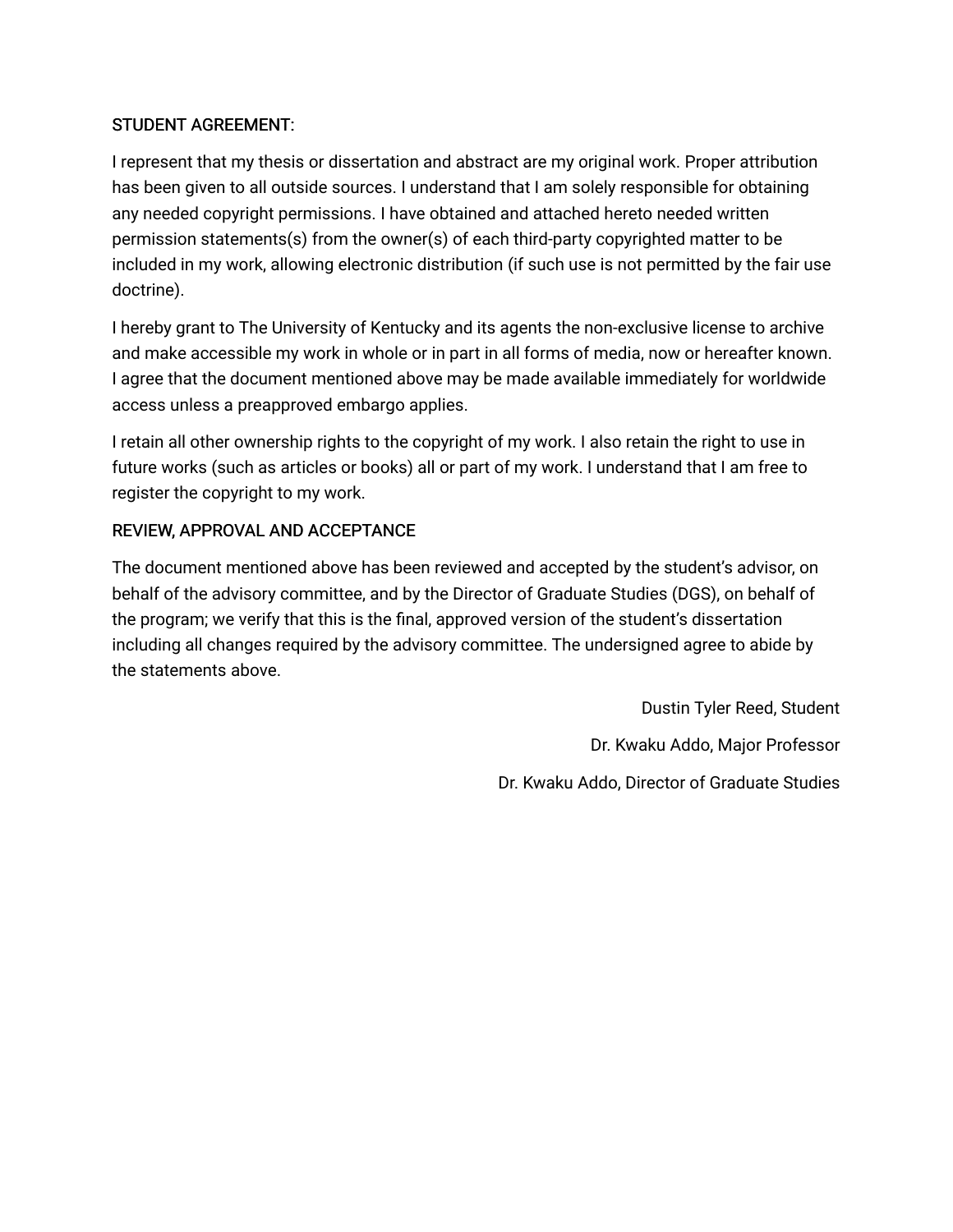### KENTUCKY WIC PARTICIPANTS' KNOWLEDGE, ATTITUDES, AND BELIEFS REGARDING GRAINS

THESIS

\_\_\_\_\_\_\_\_\_\_\_\_\_\_\_\_\_\_\_\_\_\_\_\_\_\_\_\_\_\_

\_\_\_\_\_\_\_\_\_\_\_\_\_\_\_\_\_\_\_\_\_\_\_\_\_\_\_\_\_

A thesis submitted in partial fulfillment of the requirements for the degree of Master of Sciences College of Agriculture at the University of Kentucky

By

Dustin Tyler Reed

Lexington, KY

Director: Kwaku Addo, Ph.D, Associate Professor

Lexington, Kentucky

2012

Copyright © Dustin Tyler Reed 2012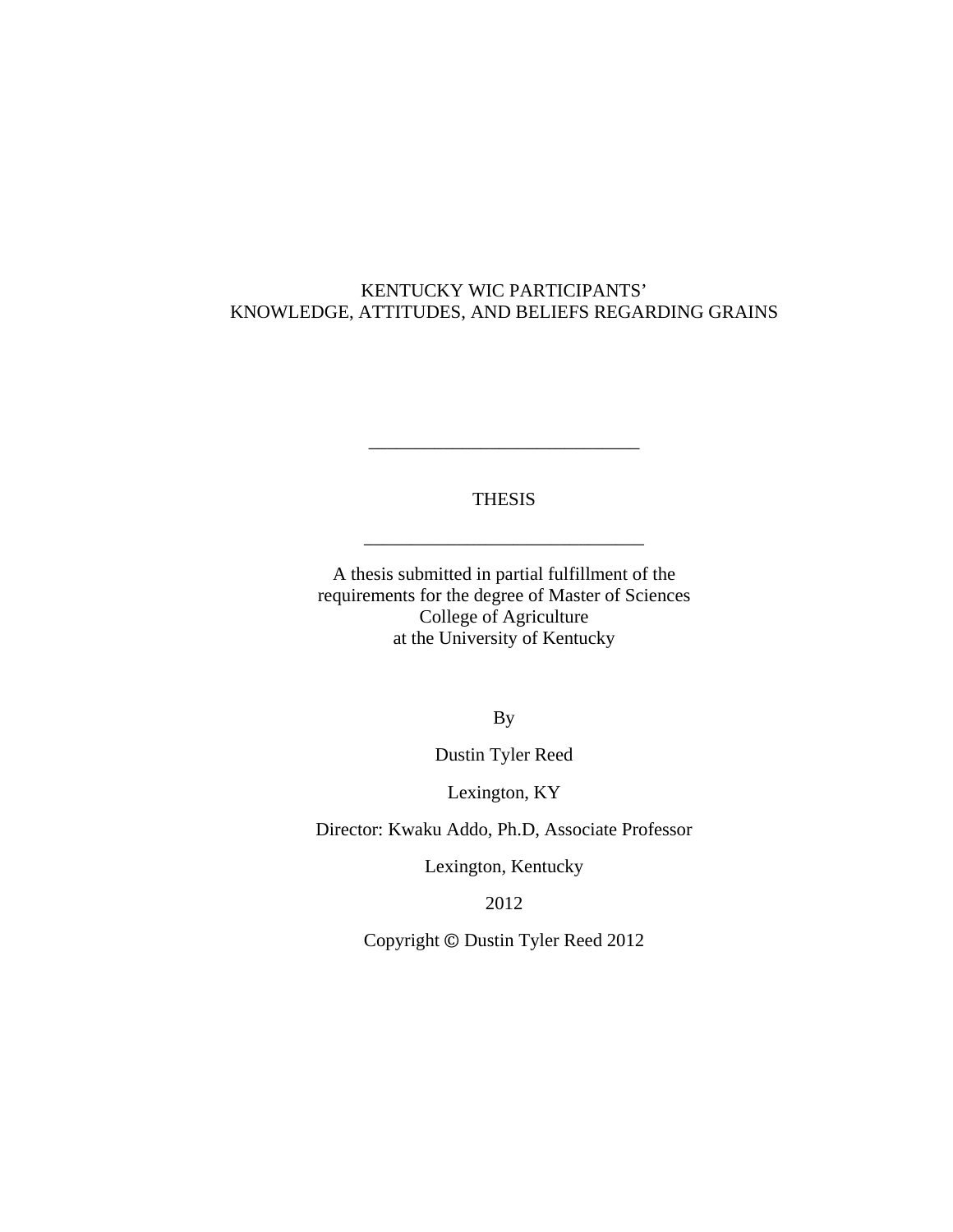### ABSTRACT OF THESIS

### KENTUCKY WIC PARTICIPANTS' KNOWLEDGE, ATTITUDES, AND BELIEFS REGARDING GRAINS

Obesity, diabetes, cardiovascular disease, and poor dietary habits are major healthcare problems in the United States. These issues are especially prevalent in the state of Kentucky and among at-risk populations such as Women, Infants, and Children (WIC) participants. Studies have found that whole grains play a role in weight maintenance, protection against type 2 diabetes, and lowering cholesterol. Interventions aimed at improving WIC participant dietary behavior and intake has been successful as well. This study assessed Kentucky WIC participants' knowledge of the benefits of consuming grains, attitudes and beliefs regarding food purchasing and grains, and identified grains consumed in a two-week period. A survey, created with the input of Registered Dietitians and WIC staff, examined these factors. Results from the survey found that WIC participants might benefit from education on: purchasing nutrient-dense foods (especially whole grains), the nutrition facts panel, types of grains, nutrients such as calories, fat, sugar, and fiber, serving sizes, and how to get children to eat whole grains.

KEY WORDS: WIC, whole grains, nutrition, Kentucky, attitudes and beliefs

Dustin Tyler Reed

May 1, 2012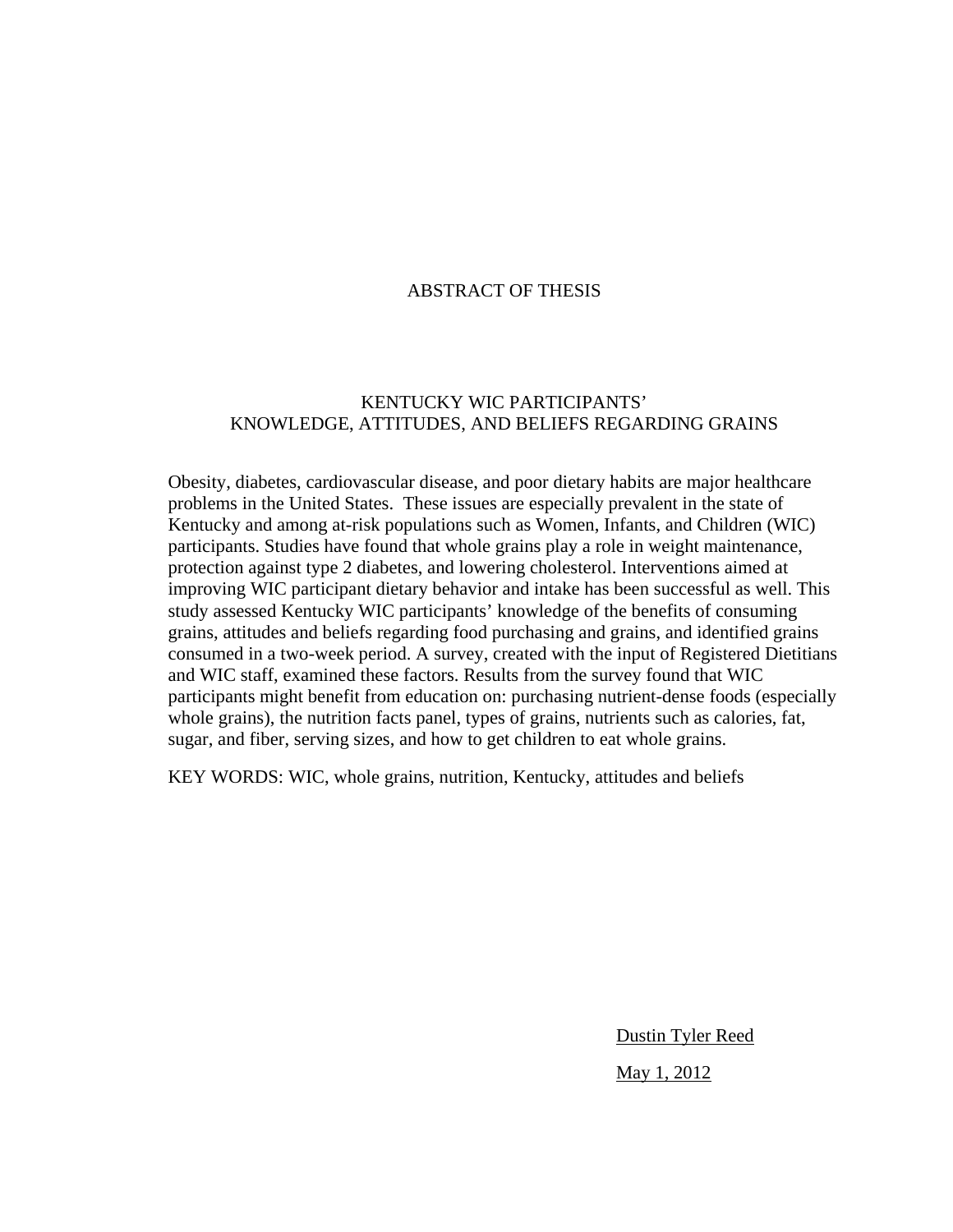### KENTUCKY WIC PARTICIPANTS' KNOWLEDGE, ATTITUDES, AND BELIEFS REGARDING GRAINS

By

Dustin Tyler Reed

 Kwaku Addo, PhD, Associate Professor Director of Thesis

 Kwaku Addo, PhD Director of Graduate Studies

> May 1, 2012 Date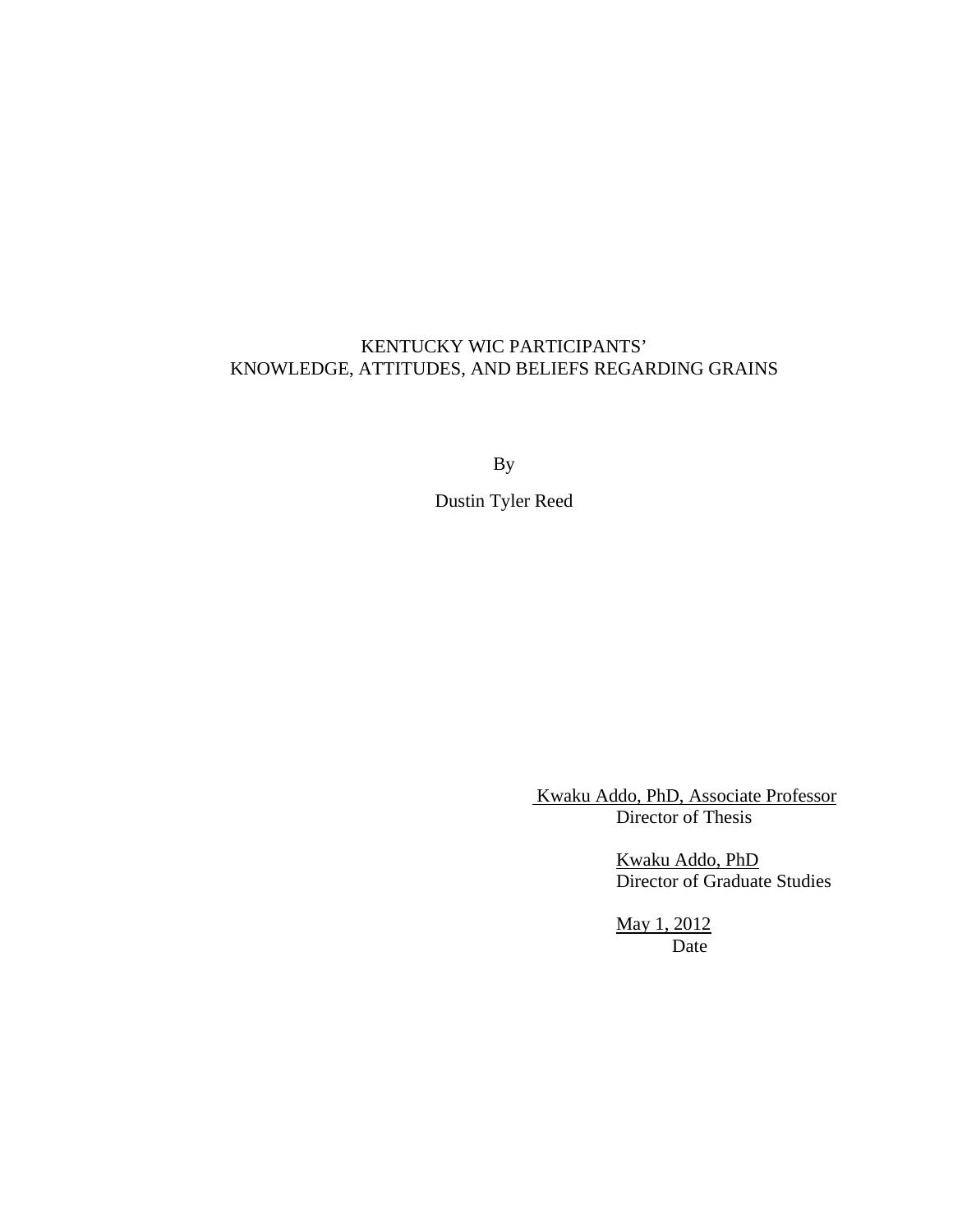#### Acknowledgements

First and foremost I would like to thank my entire Thesis committee for their assistance in completing this Thesis. Dr. Kwaku Addo my Thesis Chair, Dr. Hazel Forsythe, and Dr. Ingrid Adams have been instrumental to not only the completion of this research, but for several other accomplishments in my academic and professional career. I hope to one day emulate their success and contributions to the academic and scientific community.

In addition to the assistance I received from my committee, Emma S. Walters, MS, RD, LD was instrumental in the beginnings of this research. Emma put me in contact with WIC clinics across the state making it possible for me to perform research at these sites.

I would also like thank the staff at the WIC clinics of Barren, Bath, Daviess, Fayette, Rowan, Warren, and Wolfe counties. Thank you for letting me perform research in your clinics. Everyone was helpful, friendly, and flexible throughout this process.

Lastly, I would like to thank family and friends who have been encouraging and helpful throughout this research. Your encouragement and input have been invaluable in completing this Thesis.

iii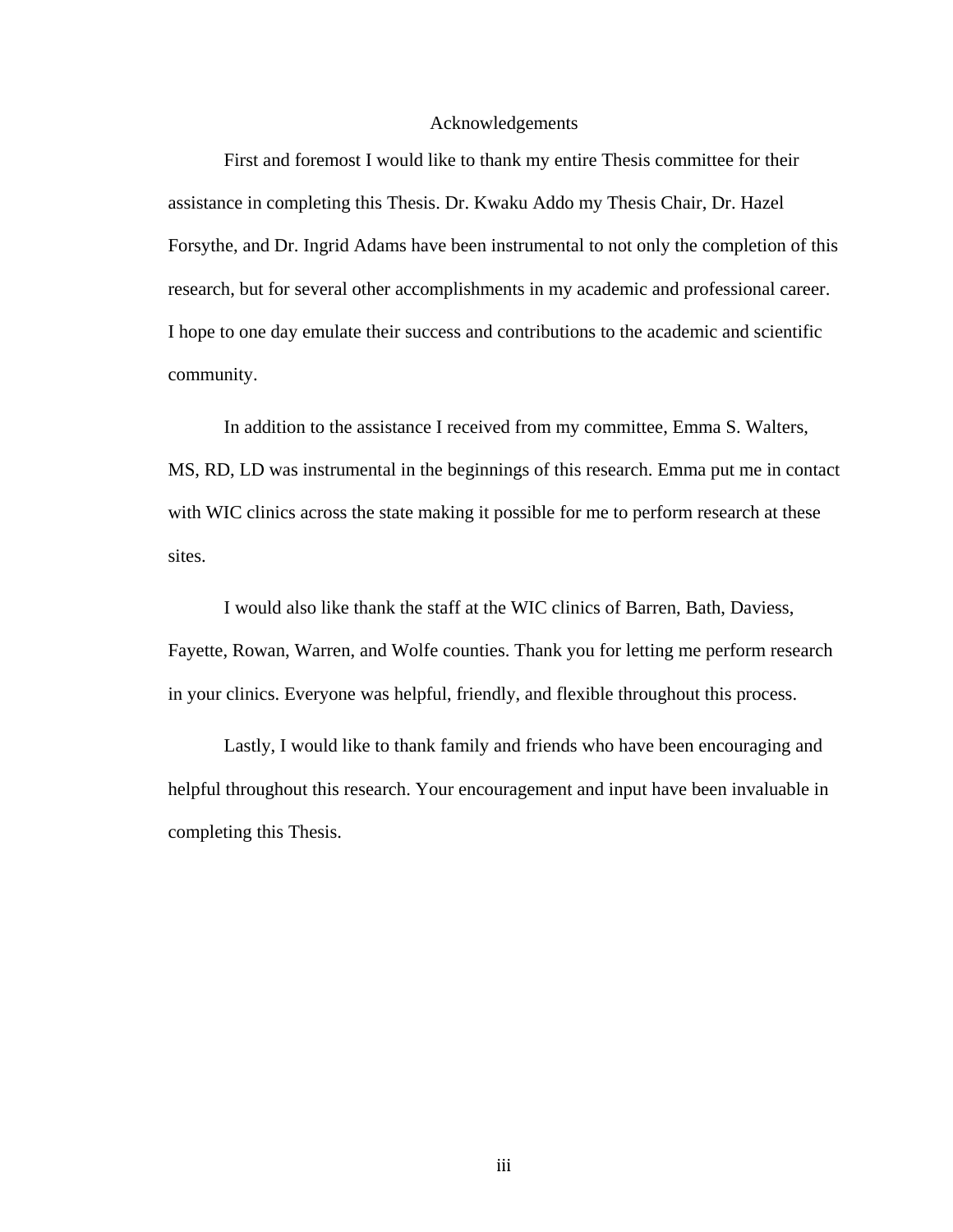| Grains' Role in Weight Maintenance and Cardiovascular Disease Risk Factors6<br>Special Supplemental Nutrition Program for Women Infants and Children (WIC)8<br>Favorable Impact of Nutrition Education on California WIC Families 11 |  |
|--------------------------------------------------------------------------------------------------------------------------------------------------------------------------------------------------------------------------------------|--|
|                                                                                                                                                                                                                                      |  |
|                                                                                                                                                                                                                                      |  |
|                                                                                                                                                                                                                                      |  |

# TABLE OF CONTENTS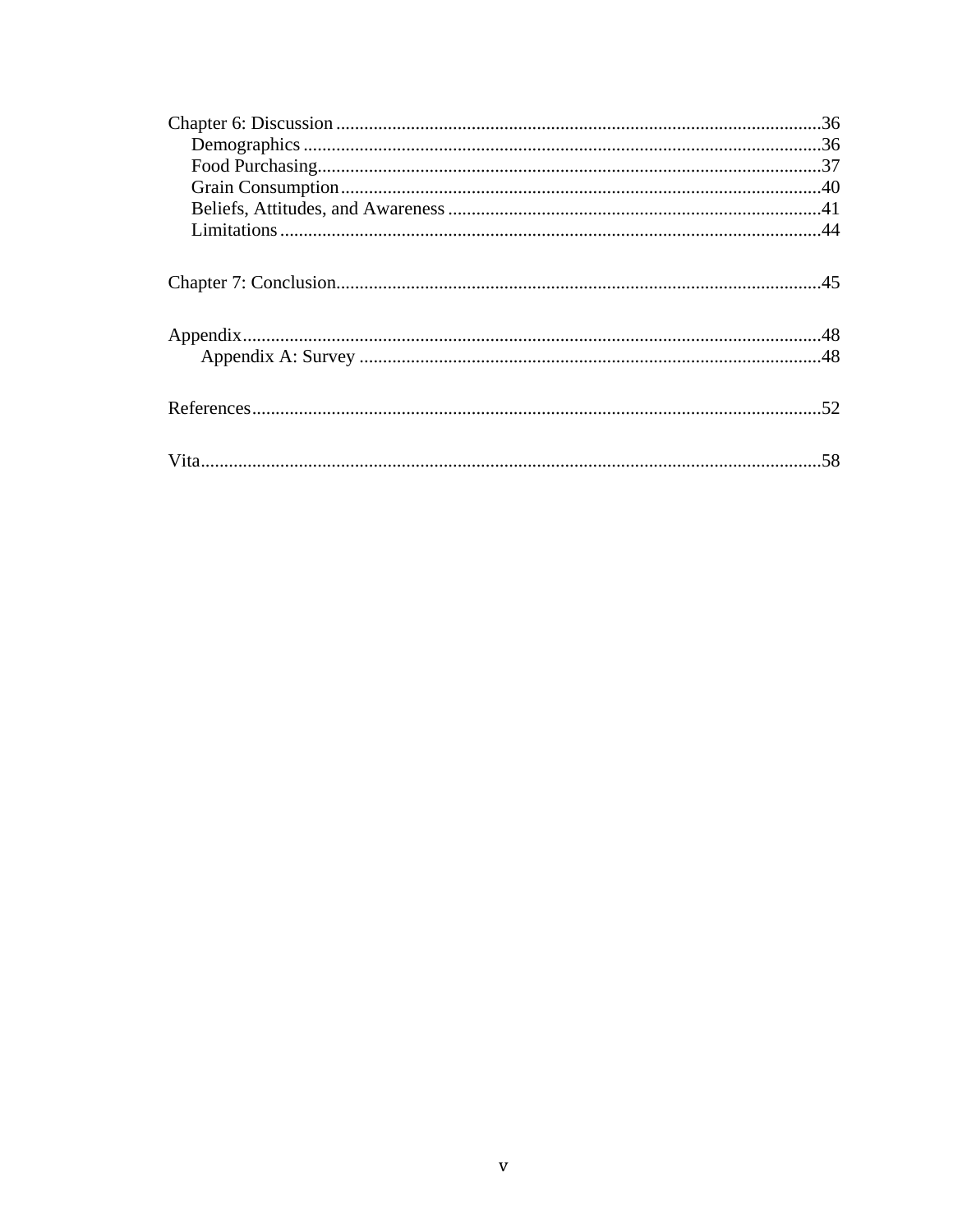| <b>LIST OF TABLES</b> |  |  |
|-----------------------|--|--|
|-----------------------|--|--|

| Table 5.14: Grain Foods Consumed Within the Past Two Weeks (Adult)28 |
|----------------------------------------------------------------------|
|                                                                      |
|                                                                      |
|                                                                      |
|                                                                      |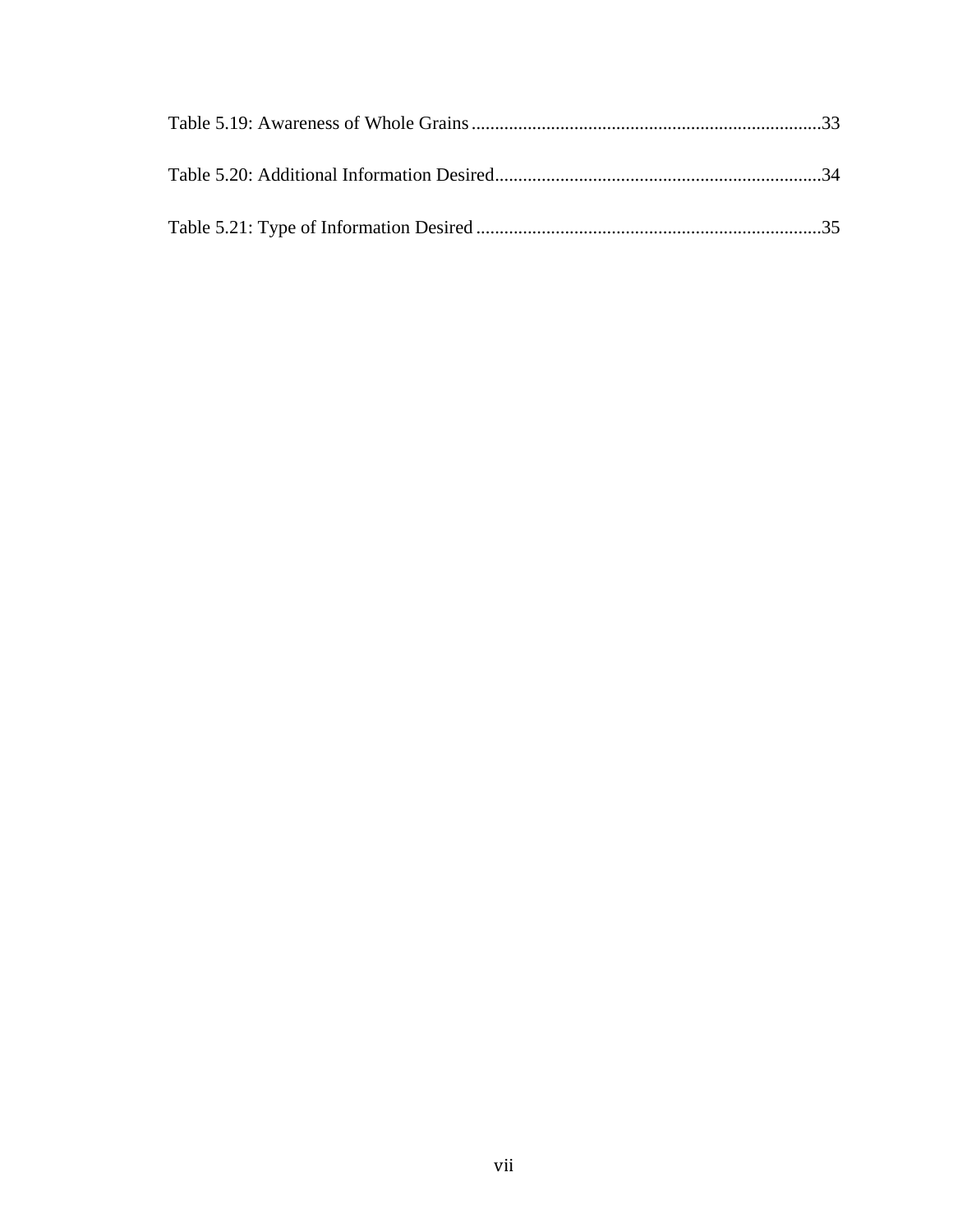# LIST OF FILES

1. DTReedThesis.PDF 353 KB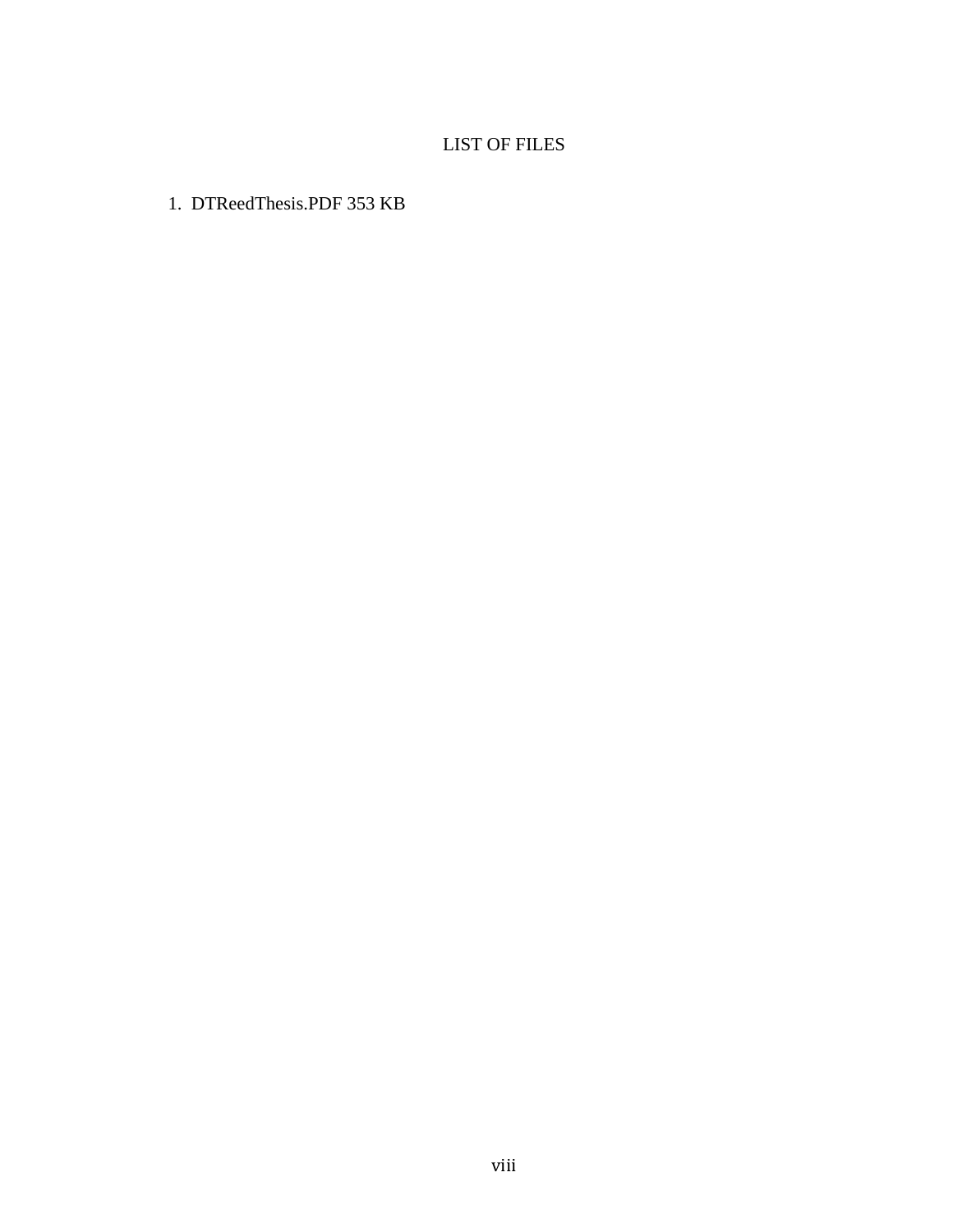#### **Chapter 1: Introduction**

Obesity, diabetes, and cardiovascular disease (CVD) have become an alarming health concern in the United States [1]. Nearly two-thirds of all adults are overweight or obese and childhood obesity has tripled within the past thirty years [2]. Because of the rise in overweight and obesity, the prevalence of diabetes has also increased, with CVD being the leading cause of morbidity and mortality [3, 4, 5]. The cost of these disease states is staggering. Chronic diseases account for over one trillion dollars spent on health care annually and are among the leading causes of death in the United States [6, 7].

Over the past thirty years, there has been a marked increase in calorically dense food and beverage intake and decrease in physical activity among children and adults [8]. Not surprisingly, the rising prevalence of obesity and co-morbidities have been linked to increased consumption of high calorie food and drinks, and decreased physical activity. These changes in behavior can be correlated to changes in the food market, built environment, school system, and family structure. These changes have affected family behavior in that more families are eating away from the home more often, consuming larger portions, using a vehicle more, have both parents employed, or have households with one parent.

Research has shown that a diet that regularly includes whole grains can lower the risk of chronic disease and co-morbidities including obesity, diabetes, and cardiovascular disease. The National Health and Nutrition Examination Survey (NHANES) 1999-2002 found that only 8% of adults consumed three or more servings of whole grains per day [9].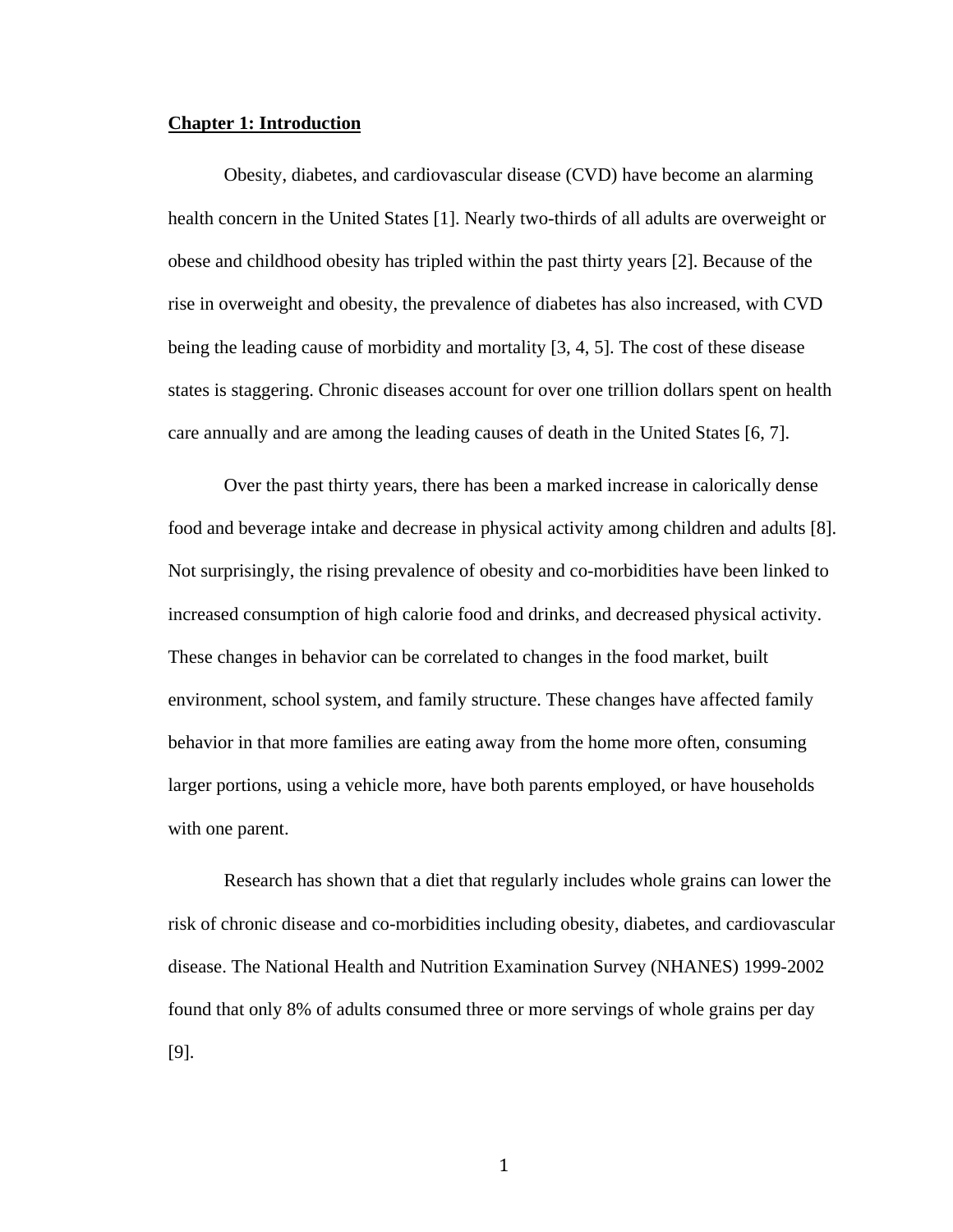Whole grains are beneficial is because all three parts of the grain, bran, germ, and endosperm remain intact during processing [10]. During refining, the bran and germ is removed from the grain, removing dietary fiber, iron, and B vitamins. Each part of the grain contains nutrients that are essential to a healthy diet such as fiber, protein, vitamins and minerals [10, 11].

In recent years, the consumer's awareness of grain foods, especially whole grain foods, has increased. However, in spite of efforts such as the Whole Grain Council creating the Whole Grain Stamp for package labeling, there still is a lack of understanding and consumption among adolescents and adults [9, 12]. Research from Marquart *et al*, 2006 developed a questionnaire that assessed beliefs about whole grain foods. Survey respondents included nutrition professionals, health club members, and Women, Infants, and Children (WIC) participants. The majority of survey respondents reported awareness of the term whole grain, almost all among food and nutrition professionals and health club members, but awareness was lowest among WIC participants. WIC participants also named fiber as a benefit from consuming whole grains less explicitly then other participants and provided fewer and less detailed answers.

The WIC participants in the Marquart study and all other WIC participants receive supplemental foods, health care referrals, and nutrition education for low-income pregnant, breastfeeding, non-breastfeeding postpartum women, and infants and children up to age five who are at nutritional risk [13]. Whole grains included on the WIC food package include breakfast cereal, infant cereal, bread, rolls, rice, and tortillas [14]. Onehalf of the total number of cereals on a state agency's food list must have whole grain as the primary ingredient by weight. Whole grain must also be the primary ingredient by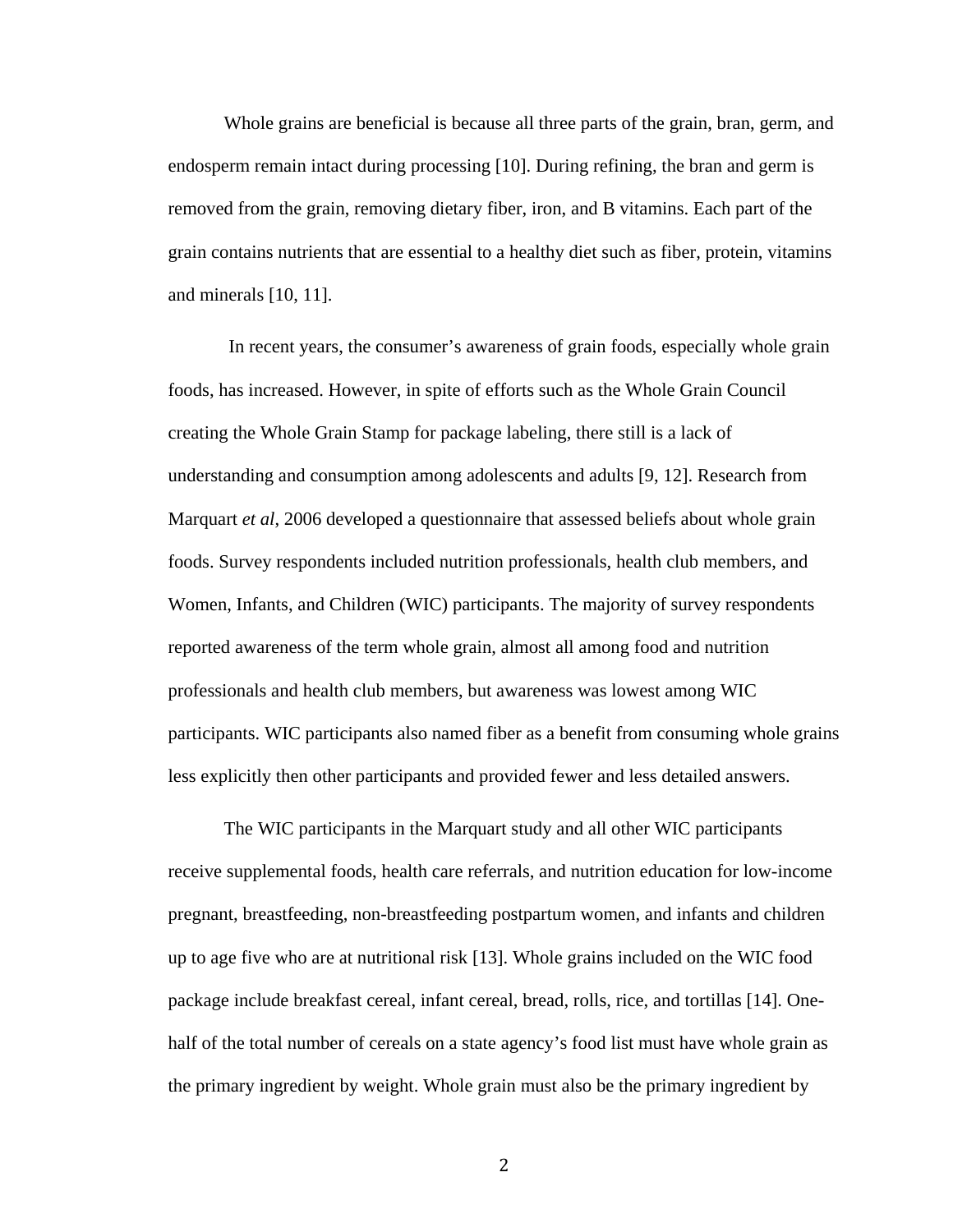weight in all whole grain bread, buns, and rolls. WIC agencies at the state level are obligated to meet federal regulatory requirements when authorizing foods on the state WIC food list, but do not have to authorize all foods that meet the regulatory requirements. For instance, WIC participants in Arkansas can purchase bread with cinnamon and raisins with WIC vouchers, but this type of bread is unavailable for purchase with WIC vouchers in Kentucky [15, 16].

Why is it important to examine food intake, attitudes, and beliefs of WIC participants at the state level? Not only can each state potentially have a different WIC supplemental food list, but also each state has a unique population with its own set of cultural preferences regarding food and attitudes toward health. In addition, certain regions of the country suffer from epidemics at a higher rate than other regions. For instance, obesity is more prevalent in the South and Midwest United States as opposed to the Western and Northwestern United States and diabetes is more prevalent in the South and Southwest United States than the Midwest and West United States [17, 18].

This study analyzes Kentucky WIC participants' responses to questions about grains and whole grains. Participants were recruited from WIC clinics and health departments in Barren, Bath, Daviess, Fayette, Rowan, Warren, and Wolfe counties, representing Western, Central, and Eastern Kentucky. The results of this study will provide better insight into WIC participants' attitude and behaviors regarding food purchasing and grains, knowledge of benefits of consuming grains, types of grains consumed, and hopefully guide nutrition education programming for WIC clients.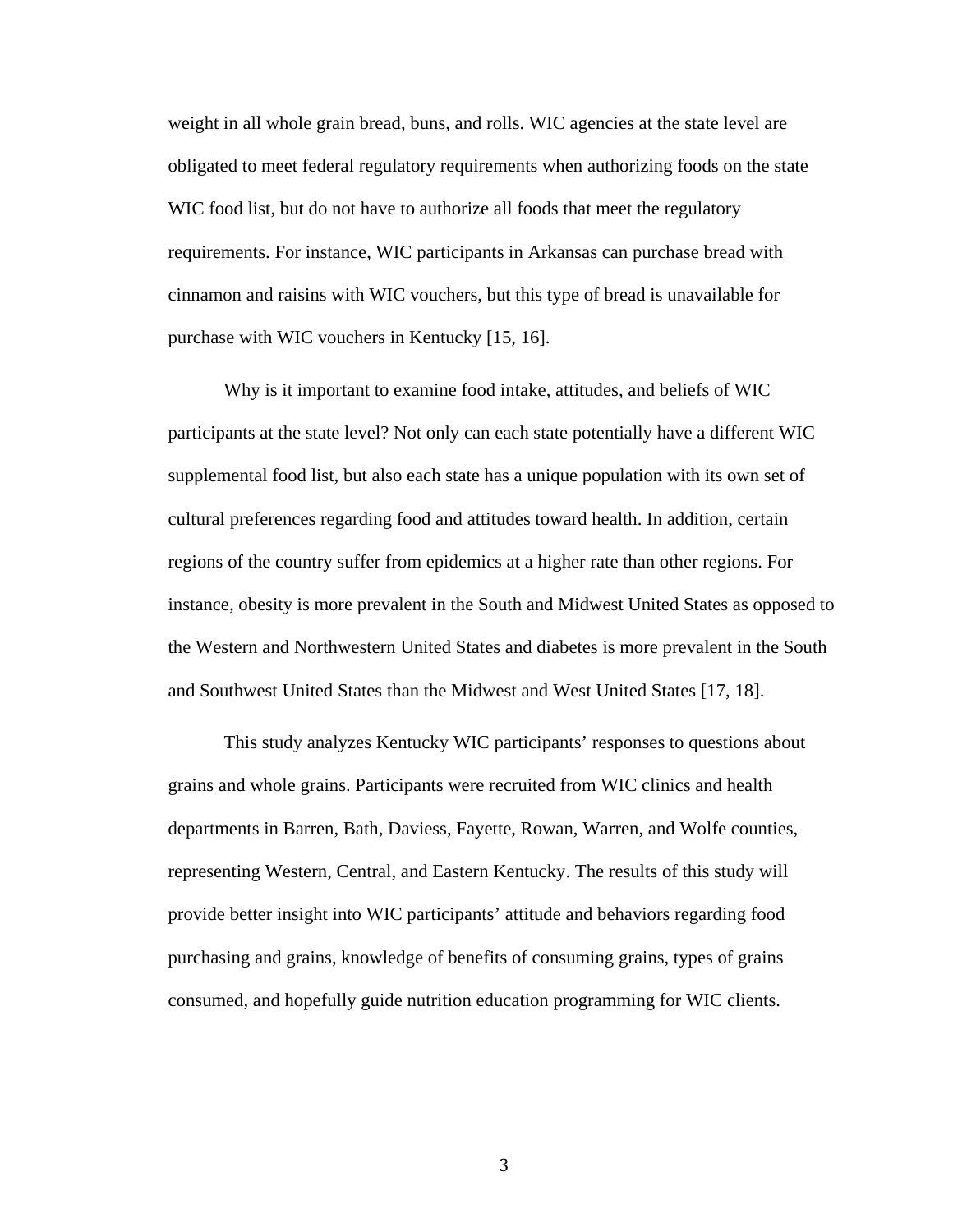### **Chapter 2: Literature Review**

#### *Grains-Definition*

Wheat, rice, oats, maize, rye, barley, and sorghum are examples of cereal grains. Grain products are divided into two subgroups, whole grains and refined grains. Whole grains are unrefined and contain the bran, germ, and endosperm. Refined grains go through a mechanical process that removes the bran and germ from the grain leaving the least nutrient dense part, the endosperm [10]. Most refined grains go through an enrichment process to restore nutrients; however, fiber, protein, and several vitamins and minerals may not be restored [19].

### *History of Grains*

Cereal grains consumed today were derived from their wild precursors and domesticated several thousand years ago [20]. Wheat and barley were the first grains to be domesticated approximately ten thousand years ago in the area known as the Middle East. Oats were domesticated in Europe as recently as three thousand years ago [21]. Consumption of grains is a relatively new practice in the history of humanity because of seed size, harvesting, and processing would have been impossible for pre-behaviorally modern humans to utilize as a food source [22]. One of the most remarkable incidences in recent history involving grains happened during the early part of the twentieth century in the United States and is called the "Dust Bowl" [23, 24]. The "Dust Bowl" was a result of poor farming practices that resulted in soil erosion. Soil erosion and unanticipated droughts, caused large-scale crop failures that left fields without vegetation and barren,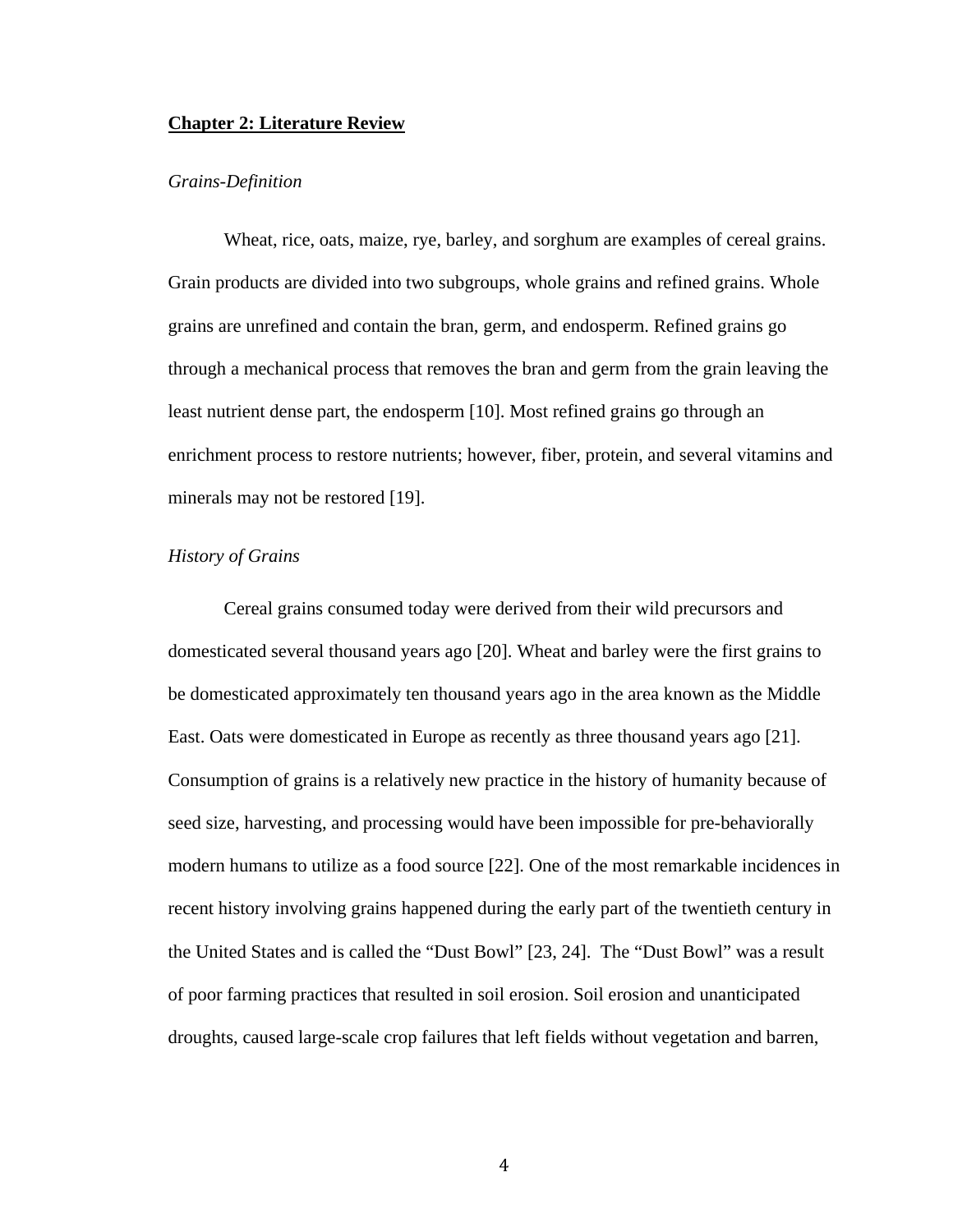exposing the soil to the wind. This was the source of the major dust storms and atmospheric dust loading that was responsible for the "Dust Bowl".

### *Diseases in the United States*

The United States is facing an obesity epidemic that is not only prevalent among adults, but increasingly among children. According to a study conducted by the United States Department of Agriculture (USDA), over one in five young children are at risk of being overweight [25]. In the past decade alone, the number of overweight children ages 2-5 has increased 7% for boys, and 4% for girls. Obesity in childhood can have immediate consequences or increase the chances of weight-related problems in adulthood [26]. Some of these problems include psychosocial risks, cardiovascular disease, asthma, hepatic steatosis, sleep apnea, and type 2 diabetes.

### *Diseases Prevalent in Kentucky*

According to the "Shaping Kentucky's Future" report, Kentucky ranks third highest in childhood obesity and seventh highest for overweight adults in the country [27]. Kentucky is also ranked as the most inactive state in the country. Although smoking cessation is on the rise, Kentucky still leads the nation in teen tobacco use and is fortyninth in adult tobacco use [28, 29]. Overweight, physical inactivity, and tobacco use are all preventable risk factors for cardiovascular disease which is the leading cause of death in the United States and Kentucky [30, 31].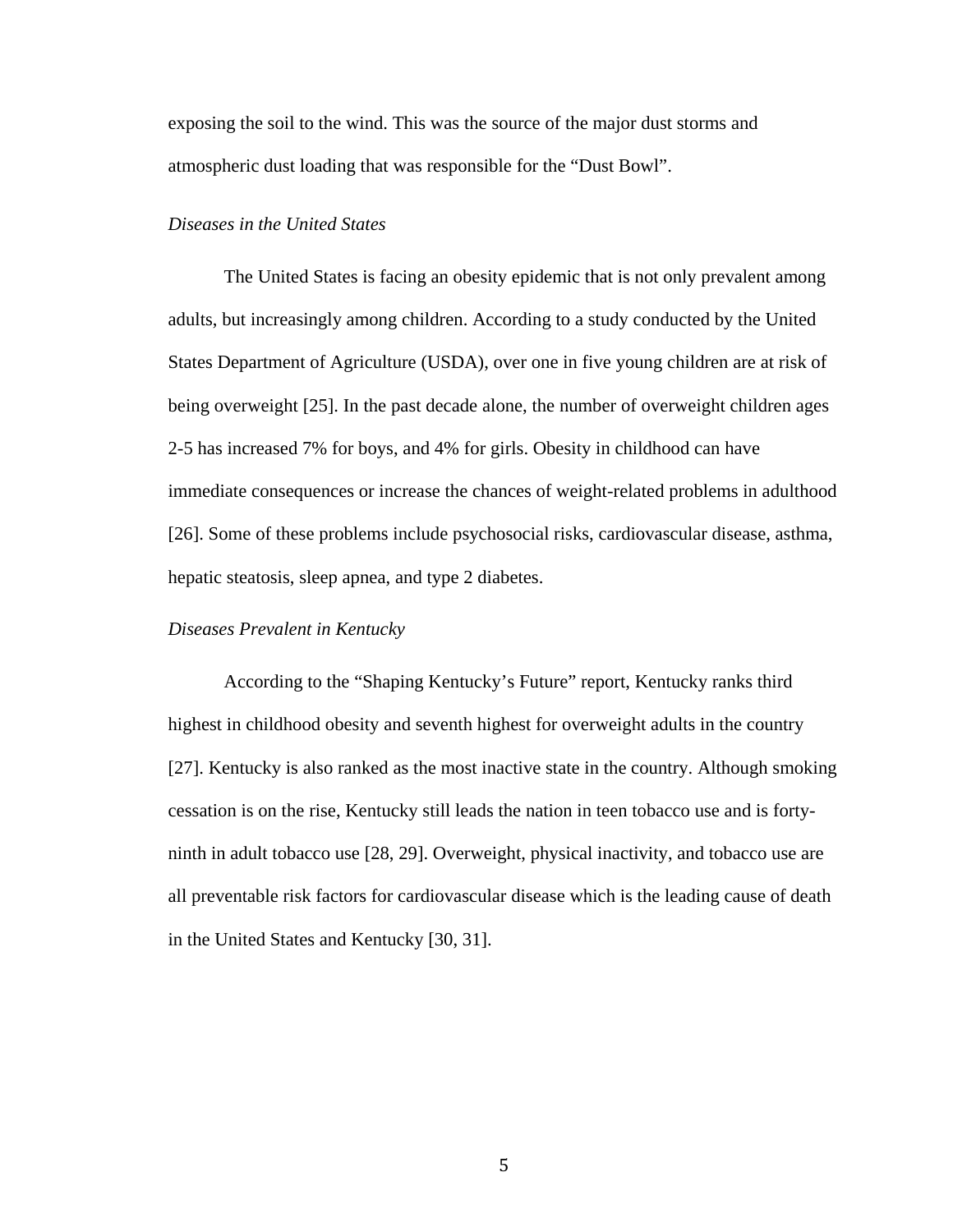#### *Grains' Role in Weight Maintenance and Cardiovascular Disease Risk Factors*

To combat the aforementioned disease states, grain foods, especially whole grains, have become increasingly popular by after the issuance of the 2005 Dietary Guidelines and recommendations by health professionals [9, 32]. A study from Boston University found that subjects in the highest quintile of whole grain intake compared to those in the lowest quintile of whole grain intake had lower body mass index (BMI) (*P*<0.0001), weight (*P*<0.004), and waist circumference (*P*<0.002) [33]. In the same study whole grains were also inversely associated with total cholesterol (*P*<0.02) and LDL cholesterol (*P*<0.04). A clinical trial performed by Katcher et al examined if whole grain foods included in a hypocaloric (500 kcal/d reduction) diet enhanced weight loss and improved cardiovascular disease (CVD) risk factors [34]. As with the Boston University study, Katcher et al found that body weight, waist circumference, and percentage body fat decreased significantly (*P*<0.001). The whole grain group experienced a greater decrease in percentage body fat in the abdominal region than the refined grain group (*P*<0.03). In addition, C-reactive protein (CRP) decreased 38% in the whole grain group, but remained unchanged in the refined grain group (*P*<0.01). When examining whole grain's effect on weight status Melanson et al found that whole grains do attribute to decrease in weight [35]. Melanson's study monitored changes in nutrient intakes of overweight and obese subjects on weight management programs. The weight management program that prescribed a hypocaloric diet with fiber-rich whole grain cereals plus exercise decreased energy intake more than exercising only. By week 12, the hypocaloric diet with fiber-rich whole grain cereals plus exercise and the hypocaloric diet plus exercise decreased total fat more than exercise only.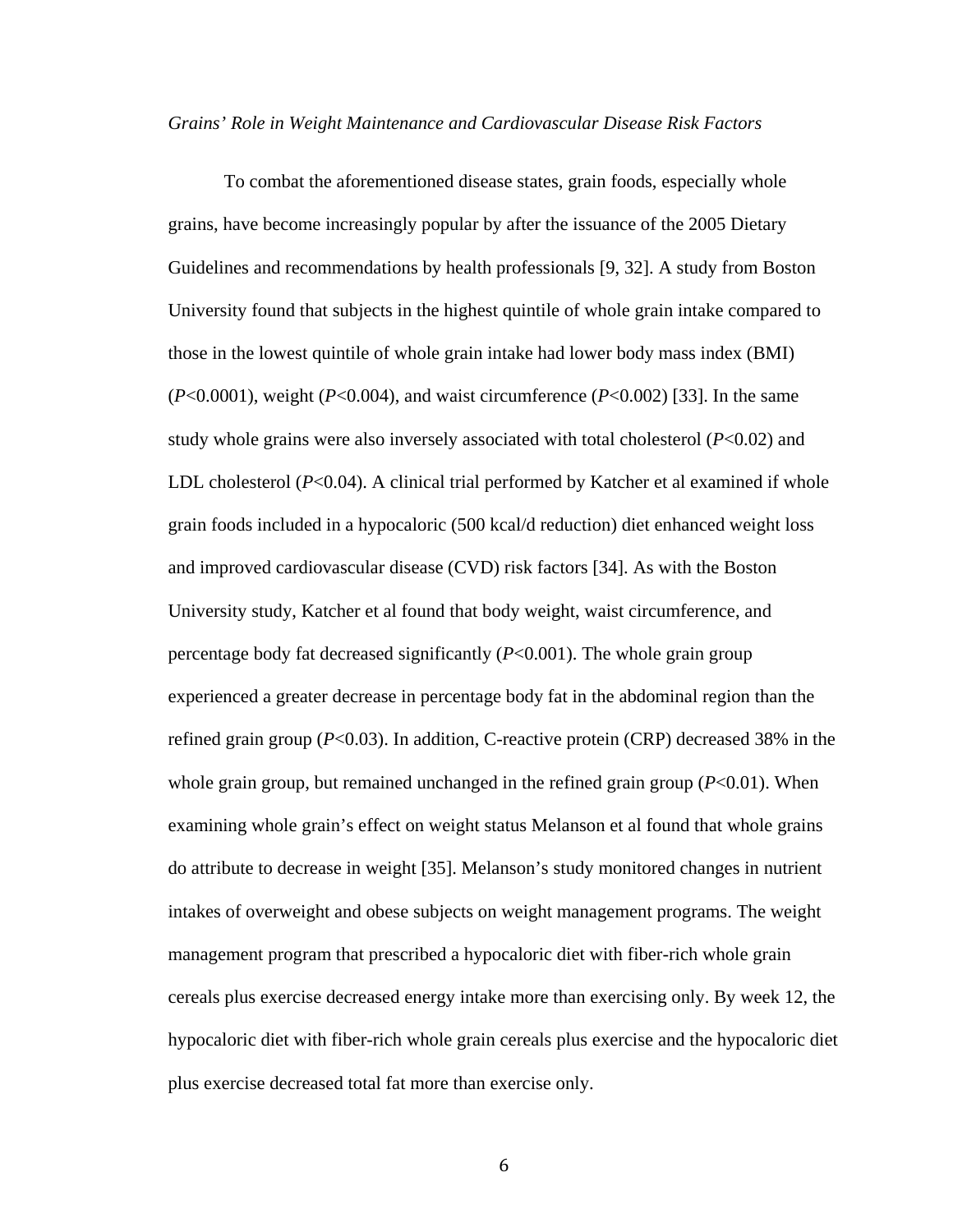### *Grains and Diabetes*

Type II diabetes mellitus (T2DM) has reached epidemic proportions in the United States and many other countries [36]. According to the Centers for Disease Control and Prevention, 11.3% of persons aged twenty and older have diabetes and about 250,000 people younger than twenty had diabetes type 1 or 2 [37]. Epidemiological studies strongly support intake of whole grain foods protect against the development of T2DM [36]. Three prospective studies by Liu *et al*, 2000, Meyer *et al*, 2000, and Fung *et al*, 2002 found that people consuming three servings or greater of whole grain foods had a 20-30% risk reduction compared with low consumers of whole grains [36, 38, 39, 40]. Fung *et al* found that the inverse association between whole grain intake and risk of T2DM was largely explained by fiber in the whole grains. A cohort study conducted in Finland of over four thousand men and women collected food consumption and data and performed a dietary history interview [41]. During a ten-year follow up, the study observed an inverse association between the intake of whole grains and the incidence of T2DM. As with the prospective studies, high fiber intake was associated with a reduced incidence of T2DM.

### *Cereal Fiber and Diabetes*

Cereal fiber has several components that have different effects on glucose metabolism [41]. Soluble fiber has been associated with reduced glucose and insulin responses, because of the retarding effect of soluble fiber on gastric emptying and absorption [42]. However, a closer relationship between insoluble fiber and the risk of T2DM has been reported [43]. It has been suggested that quicker intestinal transit from insoluble fiber allows less carbohydrates to be absorbed in the jejunum, relieving insulin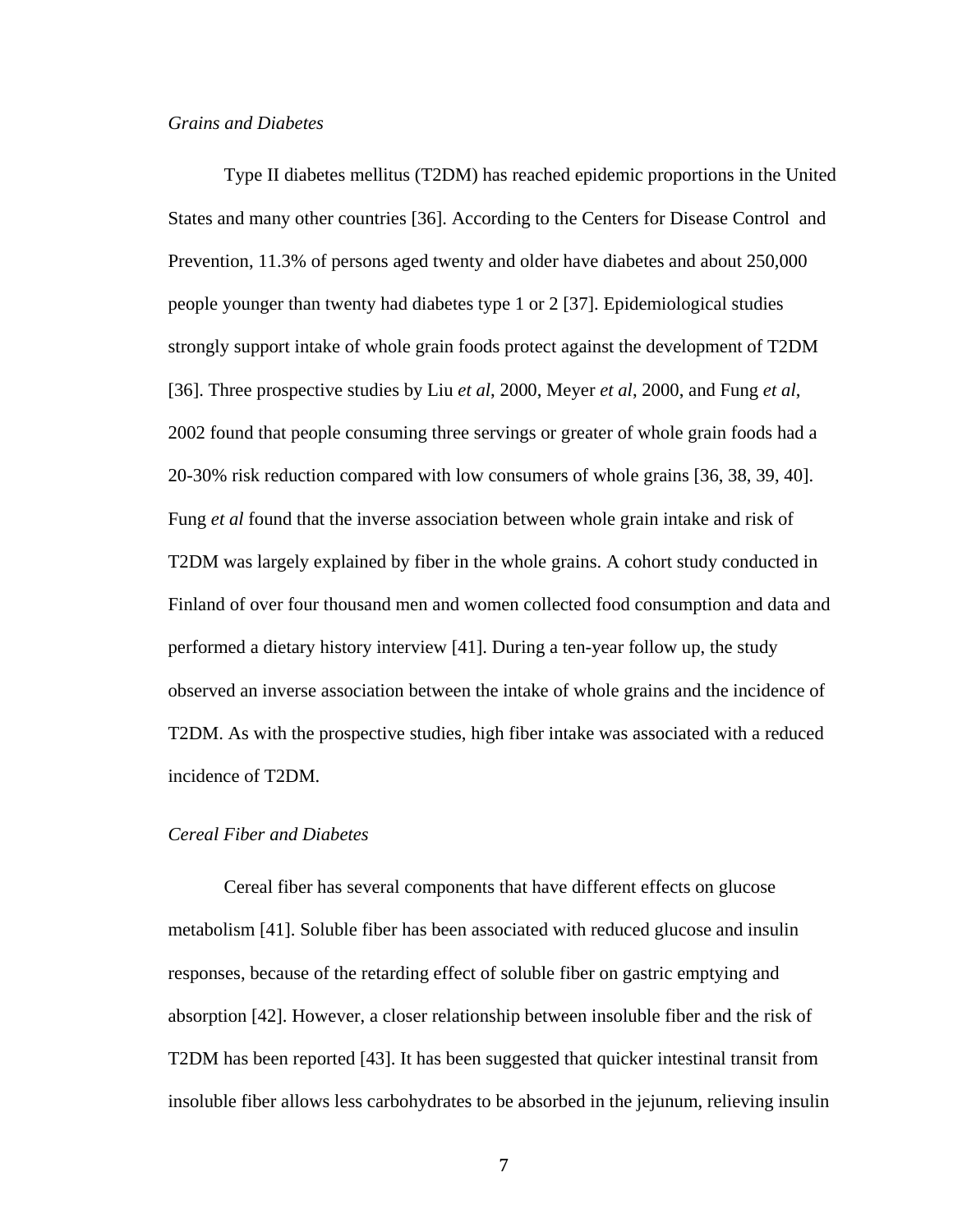demand [44]. Through a prospective study, Schulze et al examined the association of glycemic index, load, and different sources of dietary fiber with incidence of T2DM in young women [45]. Results showed that a significant inverse association between total dietary fiber intake and risk of diabetes existed. Between cereal, fruit, and vegetable fiber, cereal fiber was most strongly associated with a decreased risk. Although studies have shown there is an inverse association between dietary fiber intake and diabetes, the biological mechanisms as to why this occurs is unclear [46]. A prospective study by the British Regional Heart Study (BRHS), found that in older men, total fiber intake was significantly and inversely associated with markers of diabetes, inflammation (C-reactive protein, interleukin-6, tissue plasminogen activator), and gamma-glutamyl transferase (GGT). This data suggests that a high fiber diet in older men may reduce the risk of diabetes, which may be explained by hepatic function and inflammatory processes.

### *Special Supplemental Nutrition Program for Women, Infants, and Children (WIC)*

Women, Infants, and Children (WIC), is a program that provides federal grants to states for supplemental foods, health care referrals, and nutrition education for lowincome pregnant, breastfeeding, and non-breastfeeding postpartum women, and to infants and children up to age five who are found to be at nutritional risk [13]. Supplemental foods provided by WIC include allowances for food items such as juice, formula, milk, cereal (including whole grain), fruits, vegetables, beans, eggs, cheese, and meats. WIC also provides nutrition education and counseling, and screening and referrals to other health, welfare, and social services. In 2008, there were 9,540,481 women, infants, and children enrolled in the WIC program nation-wide [47]. Half of these participants were children (49.5%), a quarter were infants (25.5%), and the rest women (25.0%). In 2008,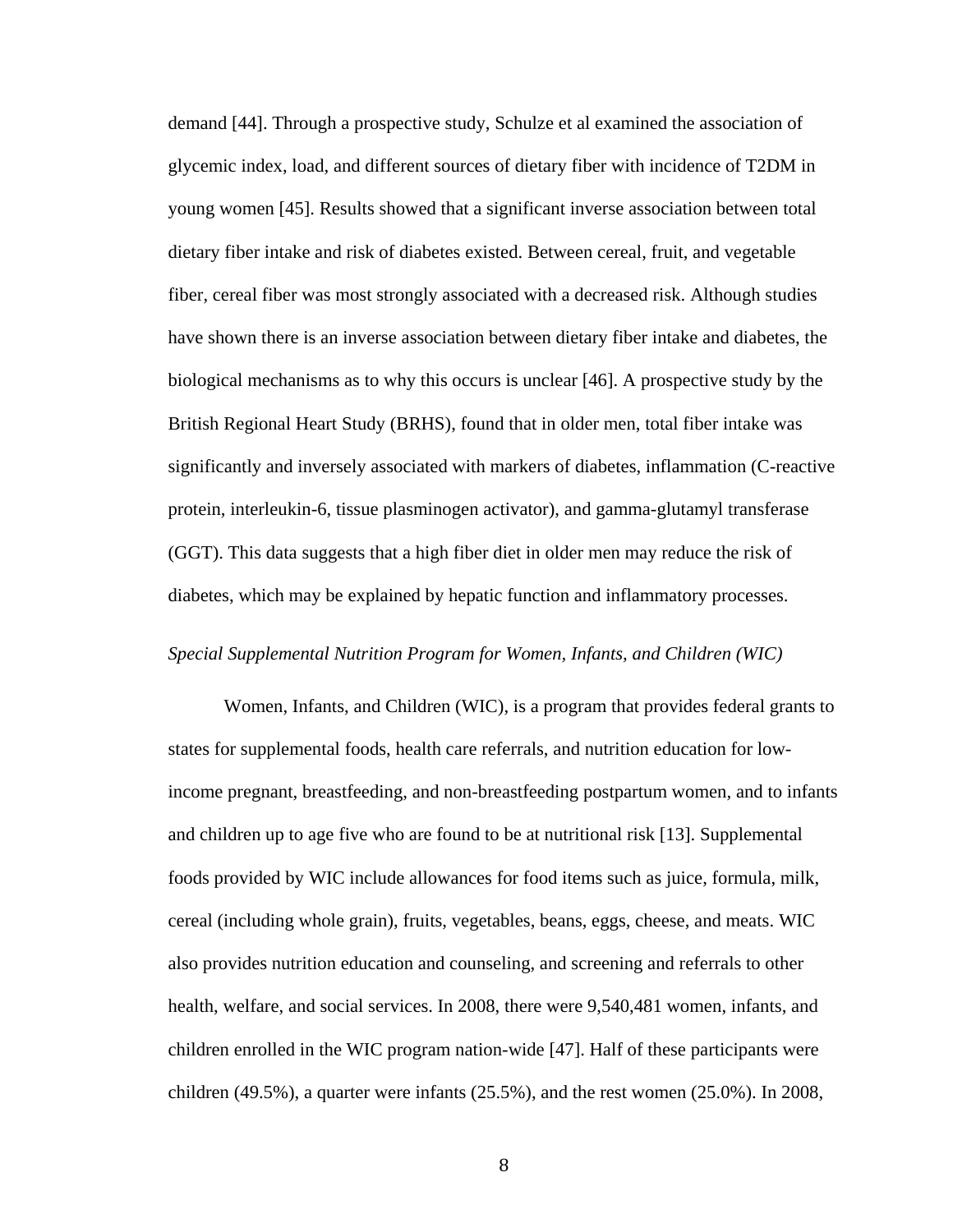60.3% of WIC participants reported their race as White only, 19.6% reported Black/African American only, 11.4% American Indian/Alaskan Native only, 3.5% reported Asian only or Native Hawaiian/Pacific Islander only, and 3.6% reported two or more races. For ethnicity, 42.1% of participants reported as Hispanic/Latino.

#### *Kentucky WIC*

Data from December 2011 show that there are 134,178 WIC participants in the state of Kentucky for fiscal year 2011 [48]. Of these participants, 21.9% were women, 29.6% were infants, and 48.5% were children. As of 2008, out of a total 146,169 participants, 84.2% reported their race as White only, 11.68% reported Black/African American, 0.14% reported American Indian only, 1.60% reported Asian/Hawaiian/Pacific Islander Only , and 2.38% reported multiple races [49]. For ethnicity 8.06% of participants reported as Hispanic/Latino.

### *WIC Food Packages and Weight Status*

WIC food packages have mostly been unchanged since its creation in 1972 until recently [50]. The Institute of Medicine (IOM) cited four trends as the reason for revising WIC food packages: demographic changes in the WIC population, increased variety in the food supply, changes in consumption patterns, and changes in the health risks of the WIC-eligible population. When compared to the women and children of the 1970s, women and children today are less likely to be undernourished and more likely to be overweight. Although there is no evidence that WIC participation contributes to the risk of being overweight, several WIC food packages provide more than the recommended amount of milk, milk products, and fruit juice. In addition, packages did not include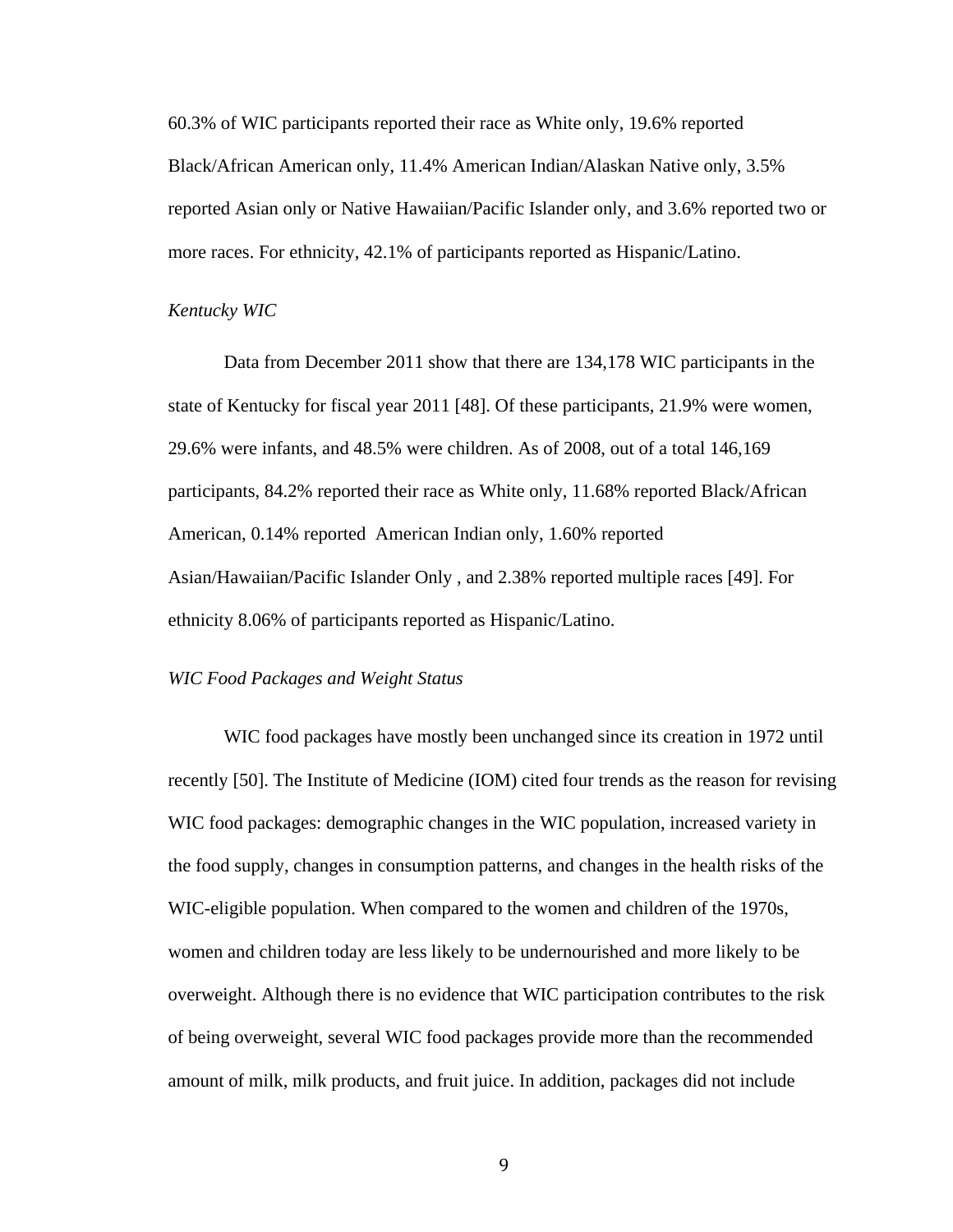recommended varieties of fruit, vegetables, and whole grains. Though there is no correlation between WIC participation and overweight, there is between socioeconomic status and overweight [51]. Of children aged 2-4, 21% were found to be at risk for overweight or overweight and 4.0% were found to be underweight or at risk for underweight [50]. This data also found that higher-income nonparticipants had a statistically significant  $(p<0.05)$  higher Healthy Eating Index (HEI) score for whole grains than WIC participants. Only 25% of WIC participants consumed whole grains as opposed to 41% of higher-income nonparticipants.

### *Interventions*

WIC has been one of the most successful federally funded nutrition intervention programs. Studies, reviews, and reports show that WIC is cost-effective in protecting or improving health status among women, infants, and children [52]. Examples of research that has promoted the efficacy of WIC are improved birth outcomes and savings in health care costs, improved diet and diet-related outcomes, improved infant feeding practices, and improved preconceptual nutrition status.

### *Impact of Providing Yogurt to Women Enrolled in WIC*

This study examined the impact of providing yogurt to (n=511) pregnant, breastfeeding, or postpartum women enrolled in WIC in California [53]. For the intervention, part of the WIC milk allowance was substituted for yogurt accompanied by education materials. Results showed that 86% of the women wanted to substitute some of their milk vouchers with yogurt and the majority (89%) redeemed the yogurt coupons. Intervention women reported a trend (*P=0.9*) toward an increase in yogurt intake while not increasing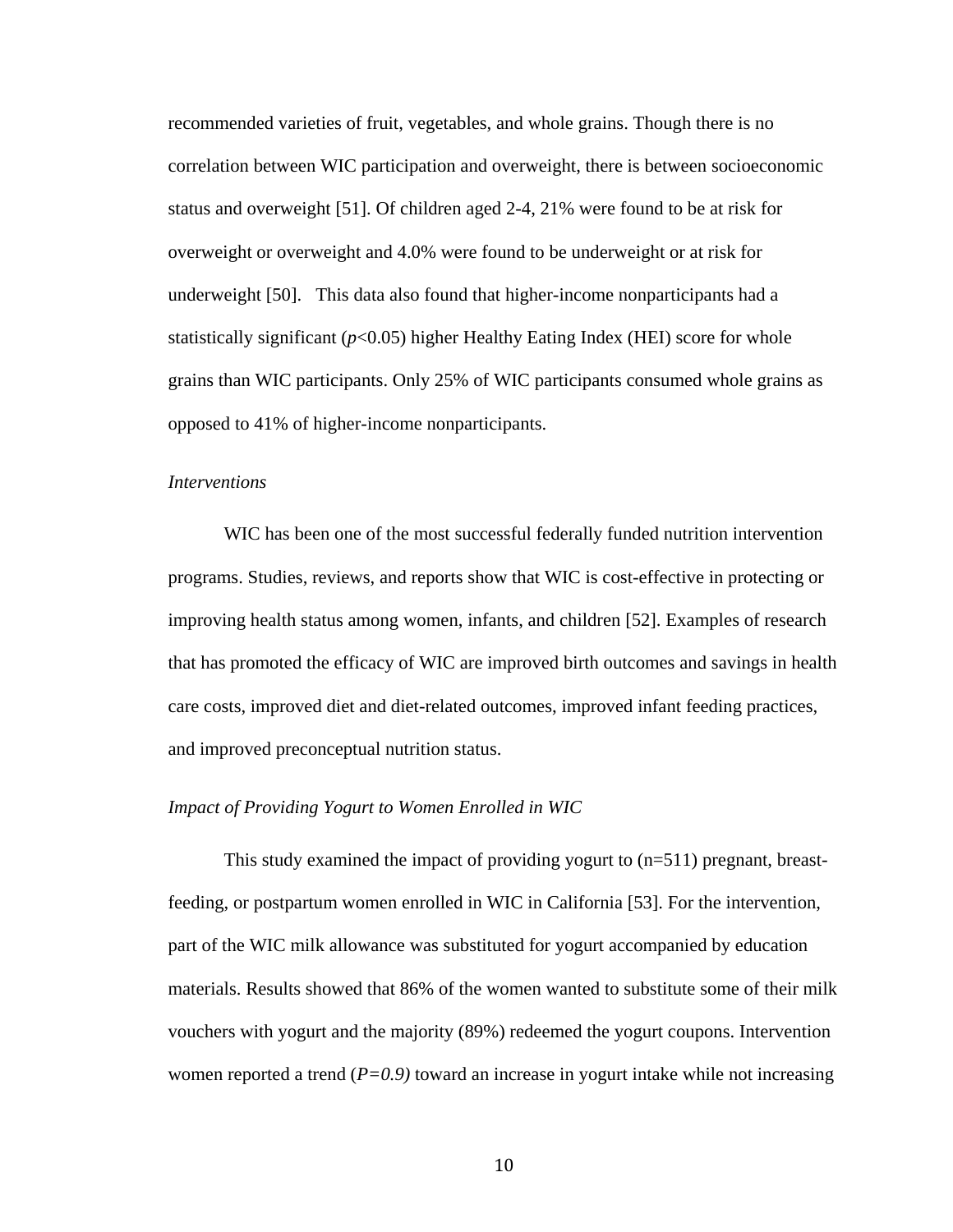other dairy consumption. Results of this study demonstrate that WIC participants are receptive to change. In addition, since the WIC participants did not increase other dairy consumption while substituting yogurt, whole grains may possibly be increased in the diet of WIC participants without increasing other refined grain intake.

#### *Favorable Impact of Nutrition Education on California WIC Families*

A study by Lorrene et al explored the impact of statewide nutrition education on the behavior of families participating in the WIC program [54]. The study design utilized cross-sectional samples of WIC families pre and post education. Intervention education directed families to eat more, and a greater variety of fruits, vegetables, whole-grains and to drink lower-fat milk. Following nutrition education, women and caregivers reported increased recognition of education messages, positive movement in stage of change for target food items, and increased family consumption of fruits, whole grains, and lower-fat milk. Conclusions drawn from the study show that coordinated nutrition education in WIC can significantly influence consumption toward more healthful food choices.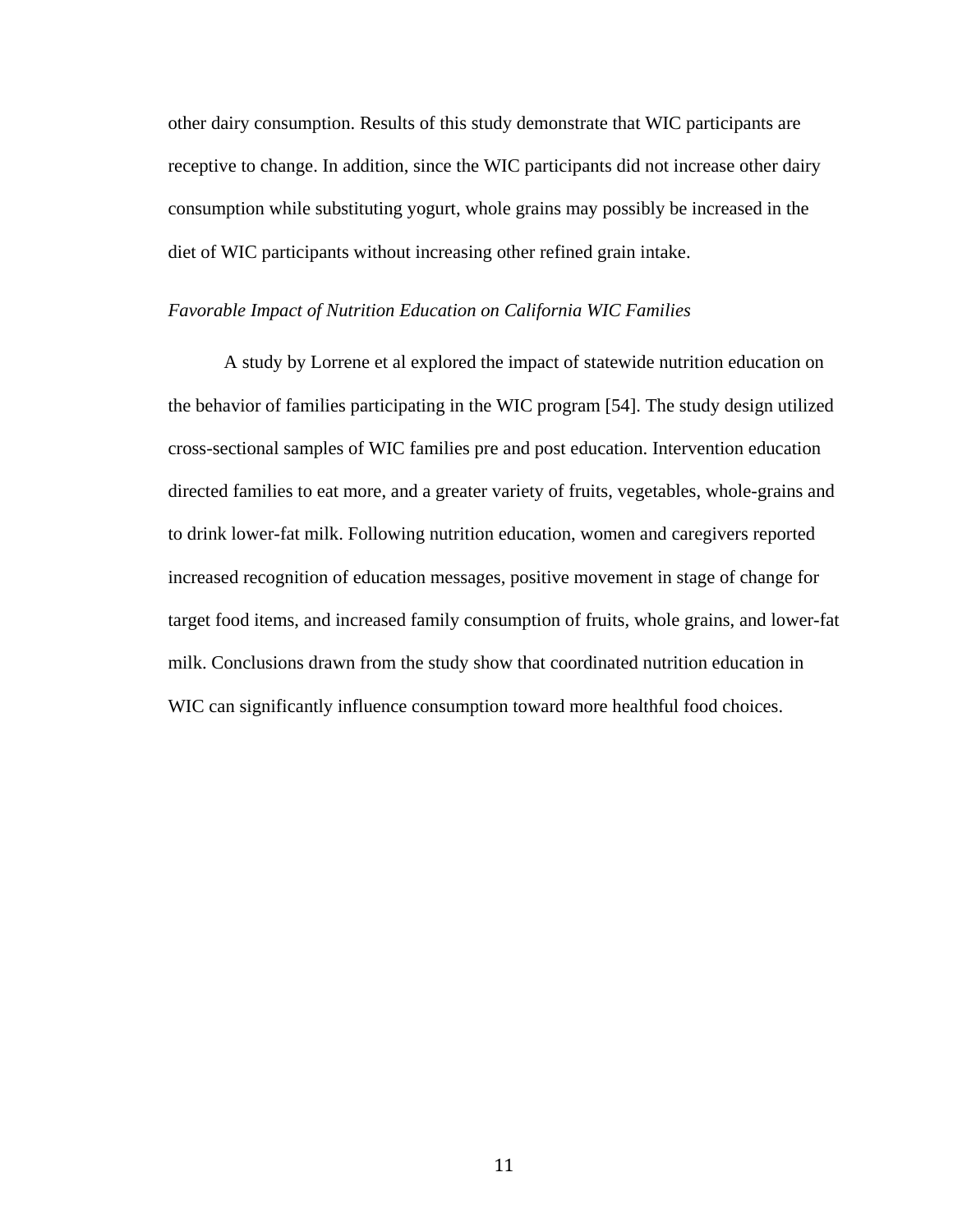### **Chapter 3: Research Purpose**

The purpose of this study was to examine Kentucky WIC participants' attitude and beliefs regarding food purchasing and grains, knowledge of benefits of consuming grains, and the amount of grains consumed in a two-week period.

### **Research Questions**

1. Are there significant factors that make WIC participants decide to purchase one food over another (e.g. price)?

2. Do the majority of WIC participants look at the nutrition facts on the Nutrition Fact label?

3. What nutrition facts do WIC participants consider important?

4. After reading a prompt, do WIC participants consume enough grains in their diet?

5. What are the different types of grains that WIC participants are eating?

6. Are WIC participants aware of the benefits of consuming whole grains?

7. Are WIC participants purchasing whole grains?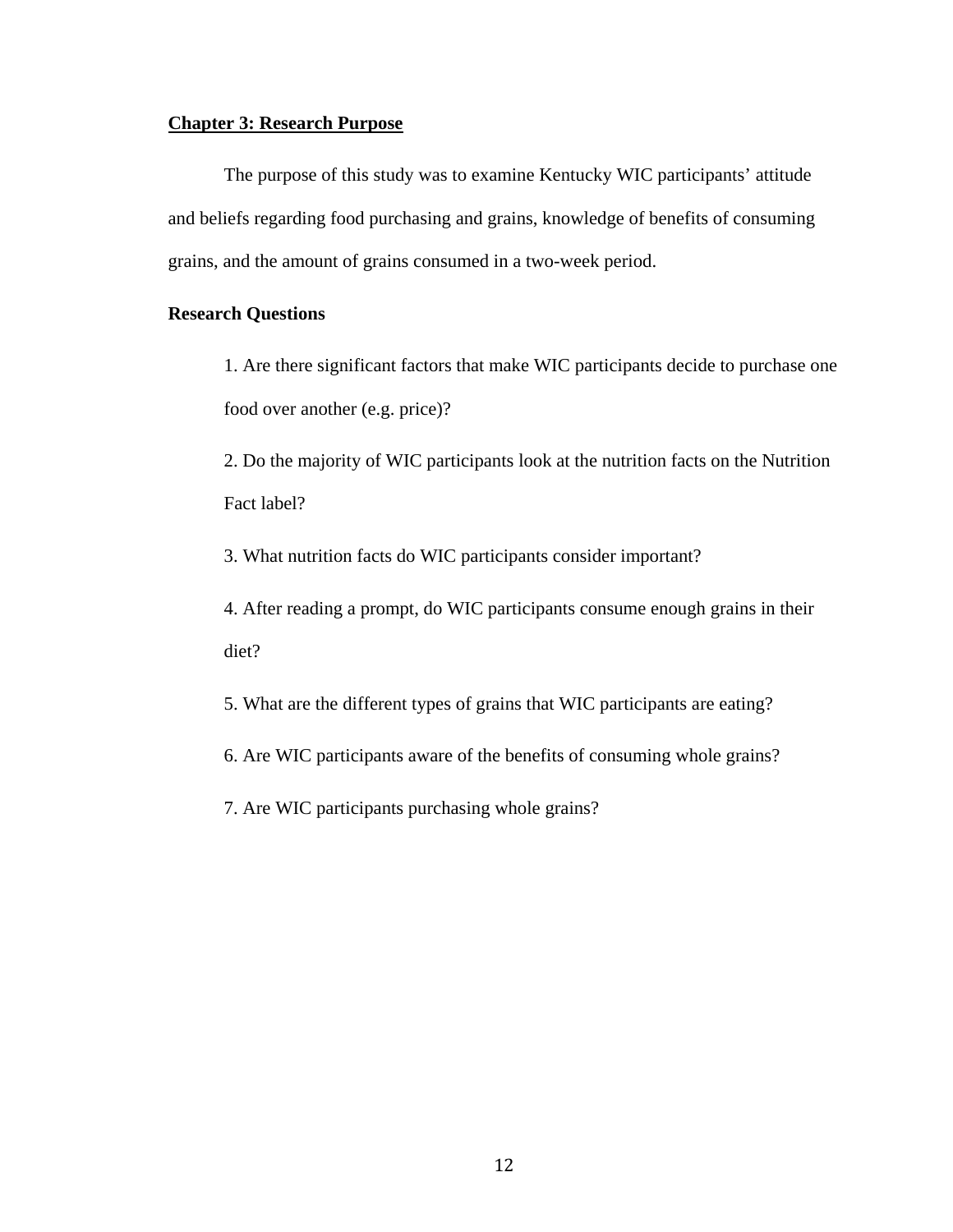#### **Chapter 4: Methodology**

This study was designed to examine the Kentucky WIC participant's attitudes and beliefs regarding the purchasing, consumption, knowledge, and beliefs of grains and whole grains. Examination was accomplished by studying the results of questions administered through a survey. Surveys were administered in WIC clinics while WIC participants were in the waiting room, scheduling their appointment, or after a "quick WIC" lesson. All surveys were completed by December 2011 and data analysis was completed in February 2012.

#### *Sample Selection*

WIC clinics in seven different Kentucky counties were chosen to participate in the study based on permission from clinic managers or Institutional Review Board (IRB) approval. The seven counties that participated were Barren, Bath, Daviess, Fayette, Rowan, Warren, and Wolfe. The Bluegrass, Eastern, Pennyroyal, and Western regions of Kentucky are represented in this study.

### *Data Collection*

Prior to any data collection, this study received IRB approval from the University of Kentucky IRB committee. To collect data, the researcher travelled to each WIC clinic once permission had been received from the clinic manager. Data collection occurred at three different areas that were decided by the clinic manager. These collection areas were in the waiting room, while the participant was scheduling their next appointment, or after a "quick WIC" lesson. Before the researcher administered a survey, WIC participants heard a summary of the study's purpose. In addition, each participant received a hand out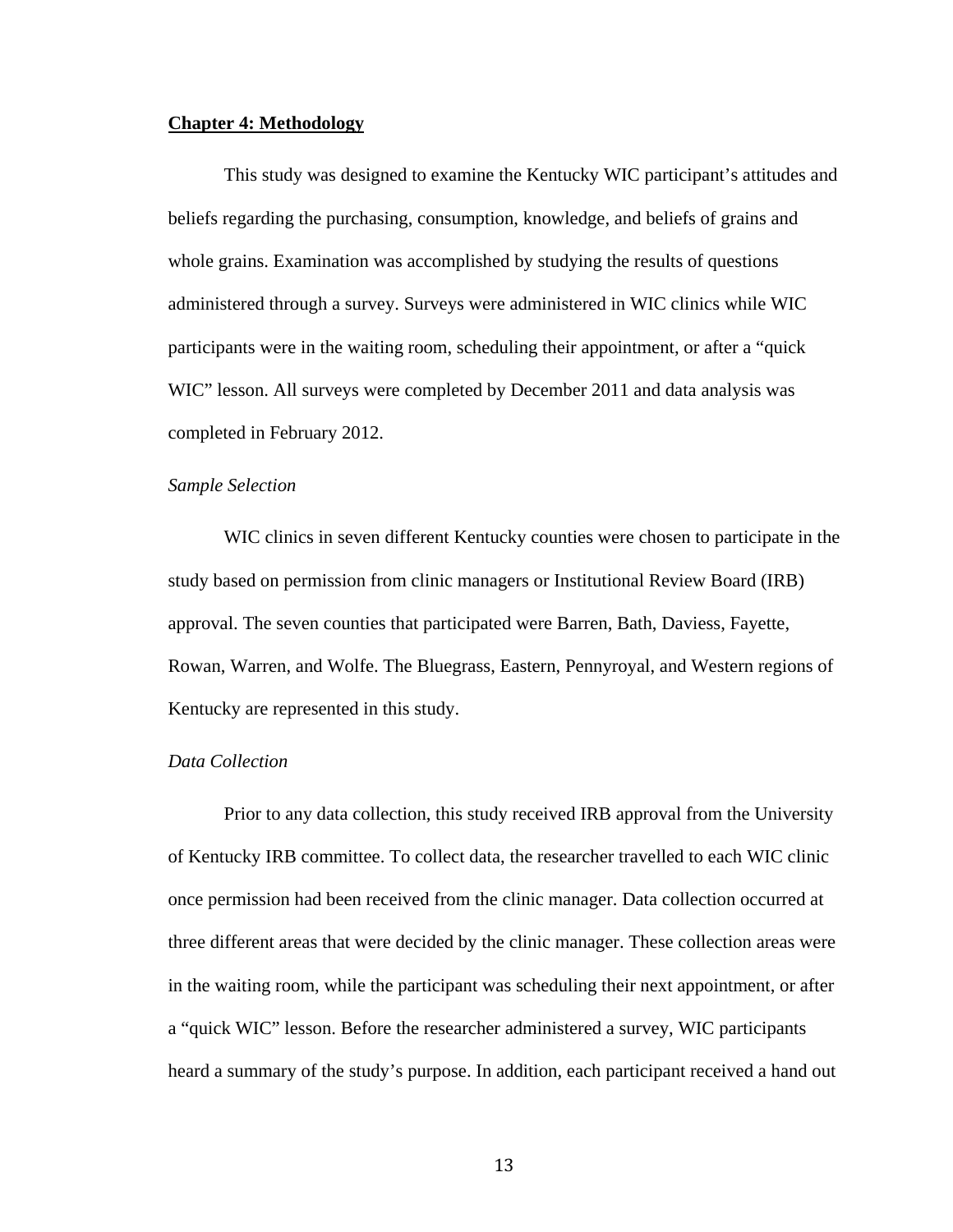further explaining the research purpose, disclosing that the research will not violate their privacy, affect their WIC benefits, and that participation in the survey was voluntary. This hand out also listed the contact information of the researcher, thesis committee chair, and Institutional Review Board at the University of Kentucky.

Upon agreeing to participate in the study, each consenting WIC participant received a survey to complete. The researcher was available to answer any questions the participant may have had. In the case of Spanish speaking participants, a translator at the clinic read the survey and translated answers. Once a survey was completed, the researcher collected it from the participant.

#### *Survey*

The survey was created by the researcher with input from thesis committee members and WIC clinic staff throughout the state. Registered Dietitians who are knowledgeable in the area of whole grains tested the survey for face and content validity. This helped establish questions that were a good measure of the concept of this research. Some questions in this survey were similar to questions used by other researchers in this area. The same survey was administered in each clinic. The survey elicited responses from participants to answer questions regarding demographics, shopping behaviors, knowledge, and beliefs regarding nutrition and grains.

### *Data Analysis*

Survey responses were entered and controlled in Microsoft Excel 2007. Data were analyzed using SPSS version 20 using chi-squared tests. Chi-squared tests were used to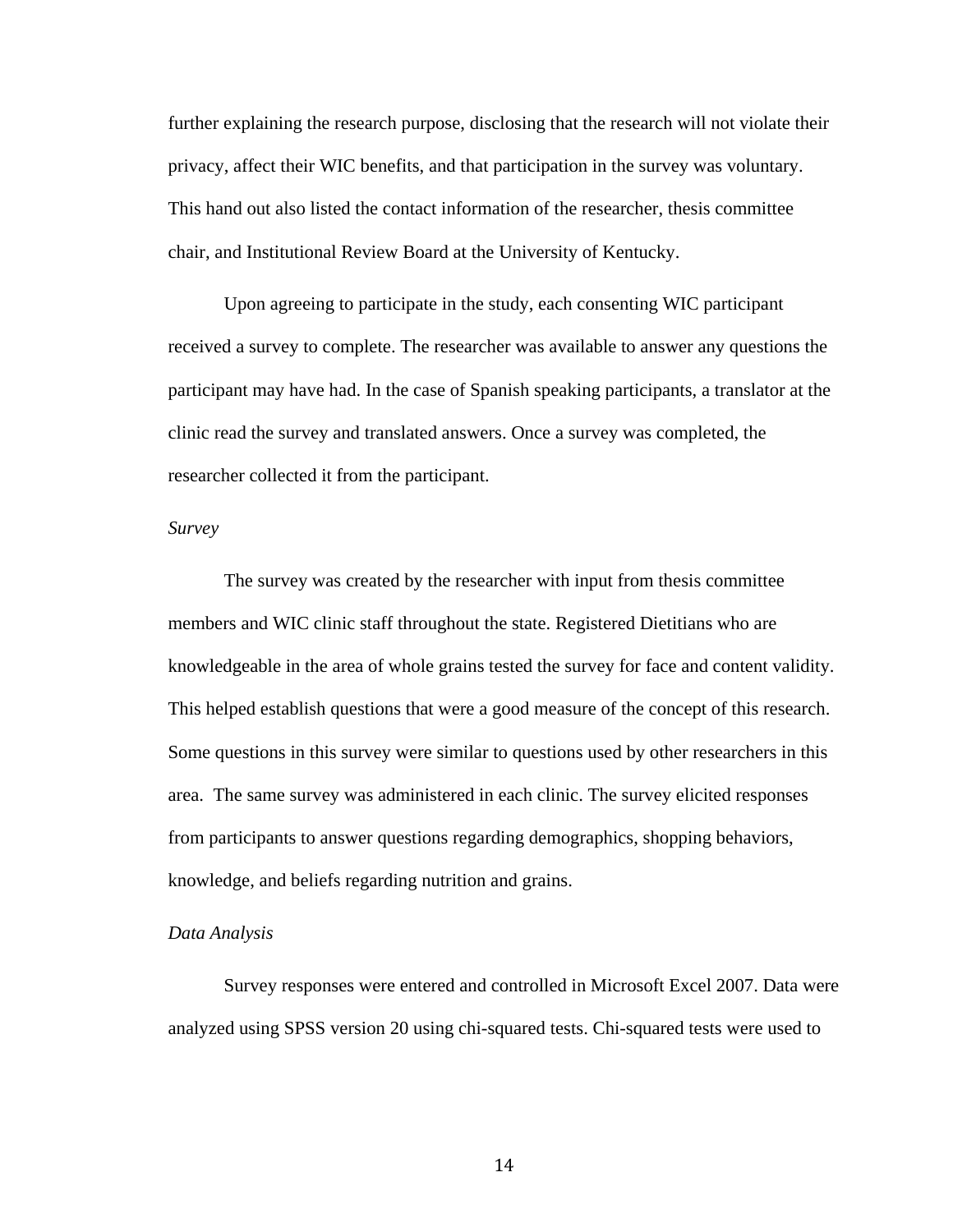compare demographic data of the sample population with the results from nondemographic survey questions. A p-value of .05 or less was considered significant.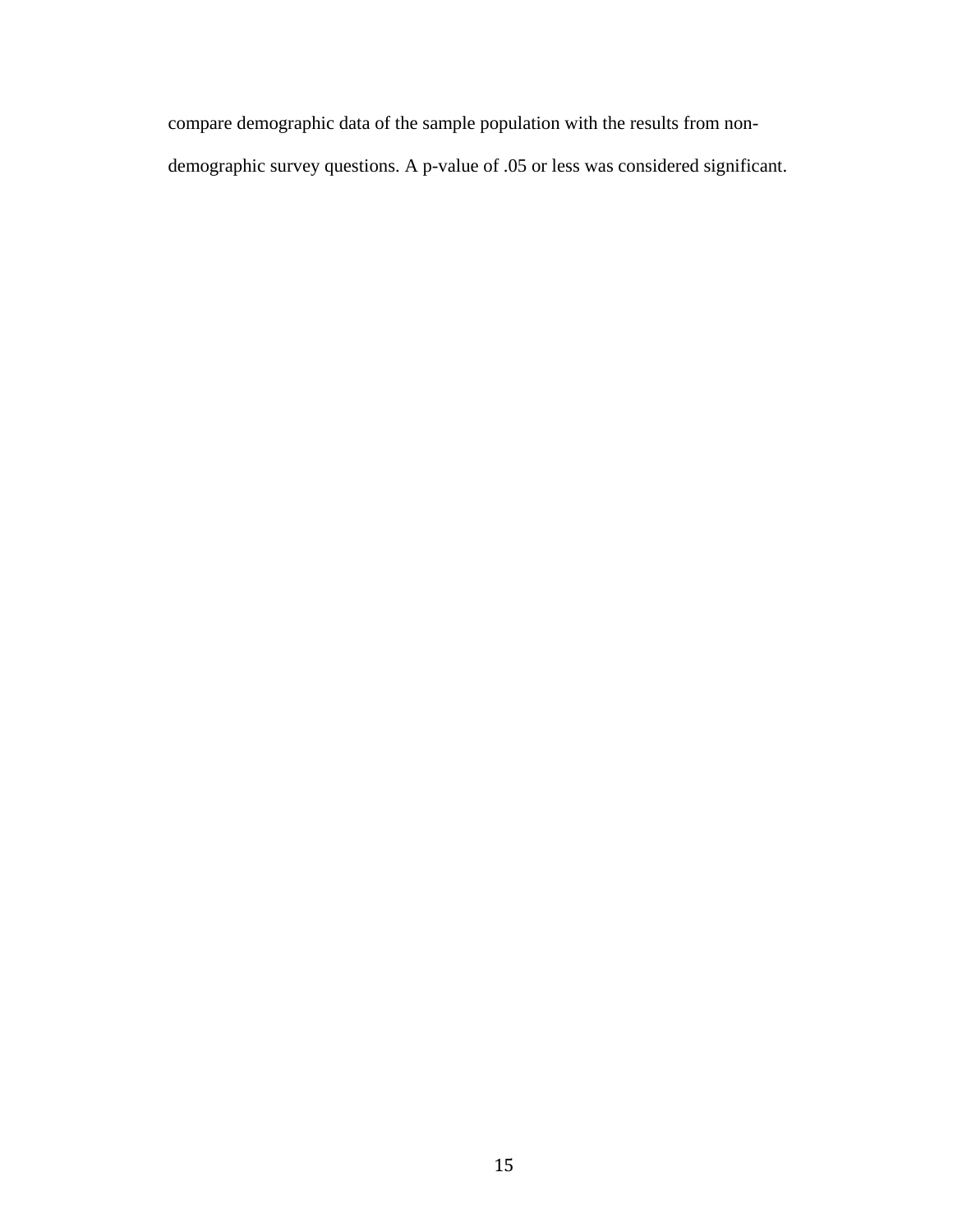### **Chapter 5: Results**

The total sample size consisted of 53 respondents from all seven counties. The seven counties represented in these results are Barren County, Bath County, Daviess County, Fayette County, Rowan County, Warren County and Wolfe County.

#### *Demographics*

Of the 53 respondents, fifty were female and three were male.

### **Table 5.1: Gender**



The age range for respondents was from 16 and under to 40 and older. The majority of respondents fell within the 25-29 age range and none of the respondents indicated being younger than 16 years old. Of the respondents 15.1% were 16-20 years of age, 24.5% were 21-24 years of age, 26.4% were 25-29 years of age, 20.7% were 30-36 years of age, 7.6% were 36-40 years of age, and 5.7% were over 40 years of age.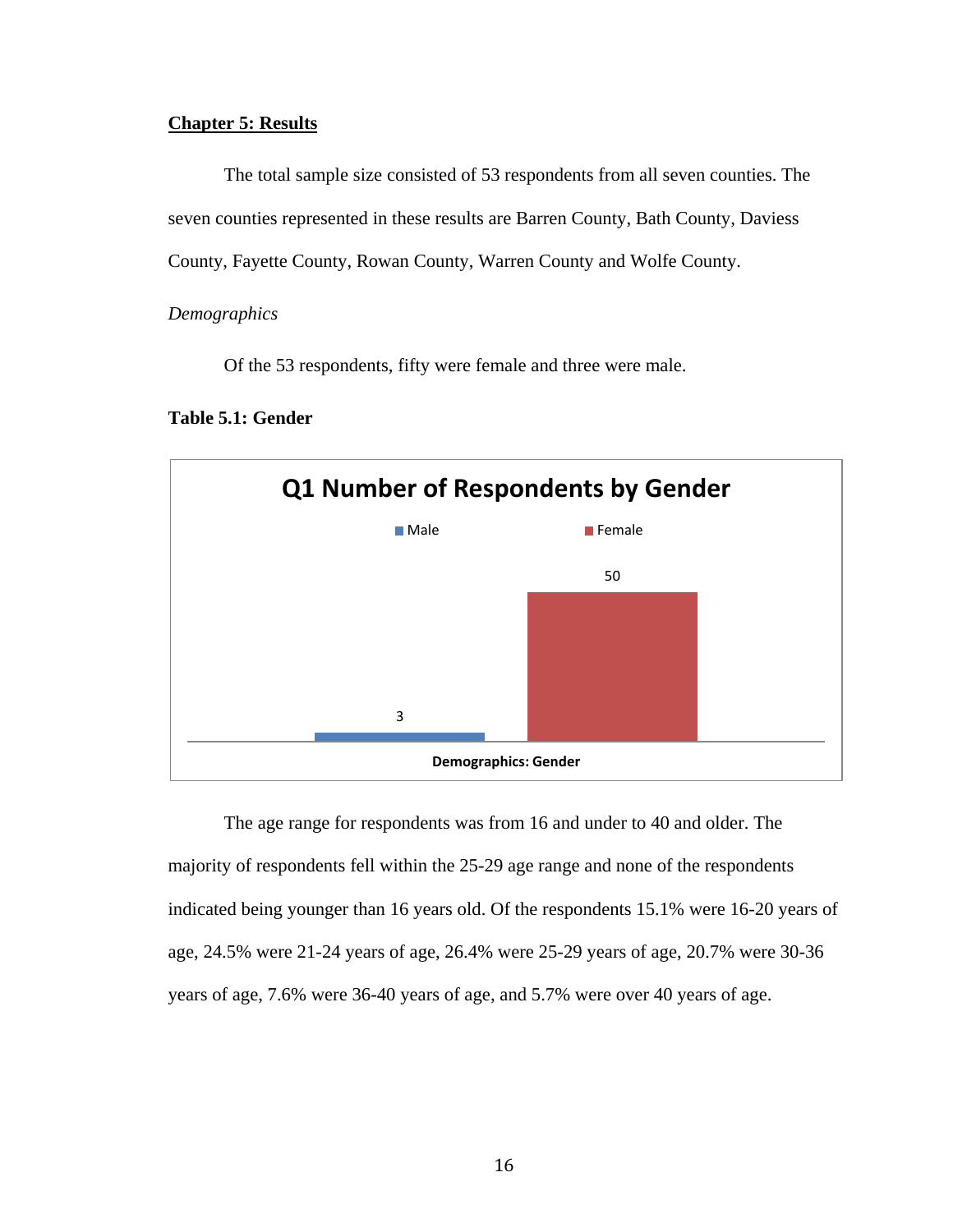

When asked what race or ethnic group they identified with, the majority of participants selected White 73.6% (n=39). Black, African American, Haitian, or Negro comprised 15.1% (n=8) of the total, and the remaining were Hispanic, Latino, or Spanish at 11.3% (n=6).



### **Table 5.3: Race**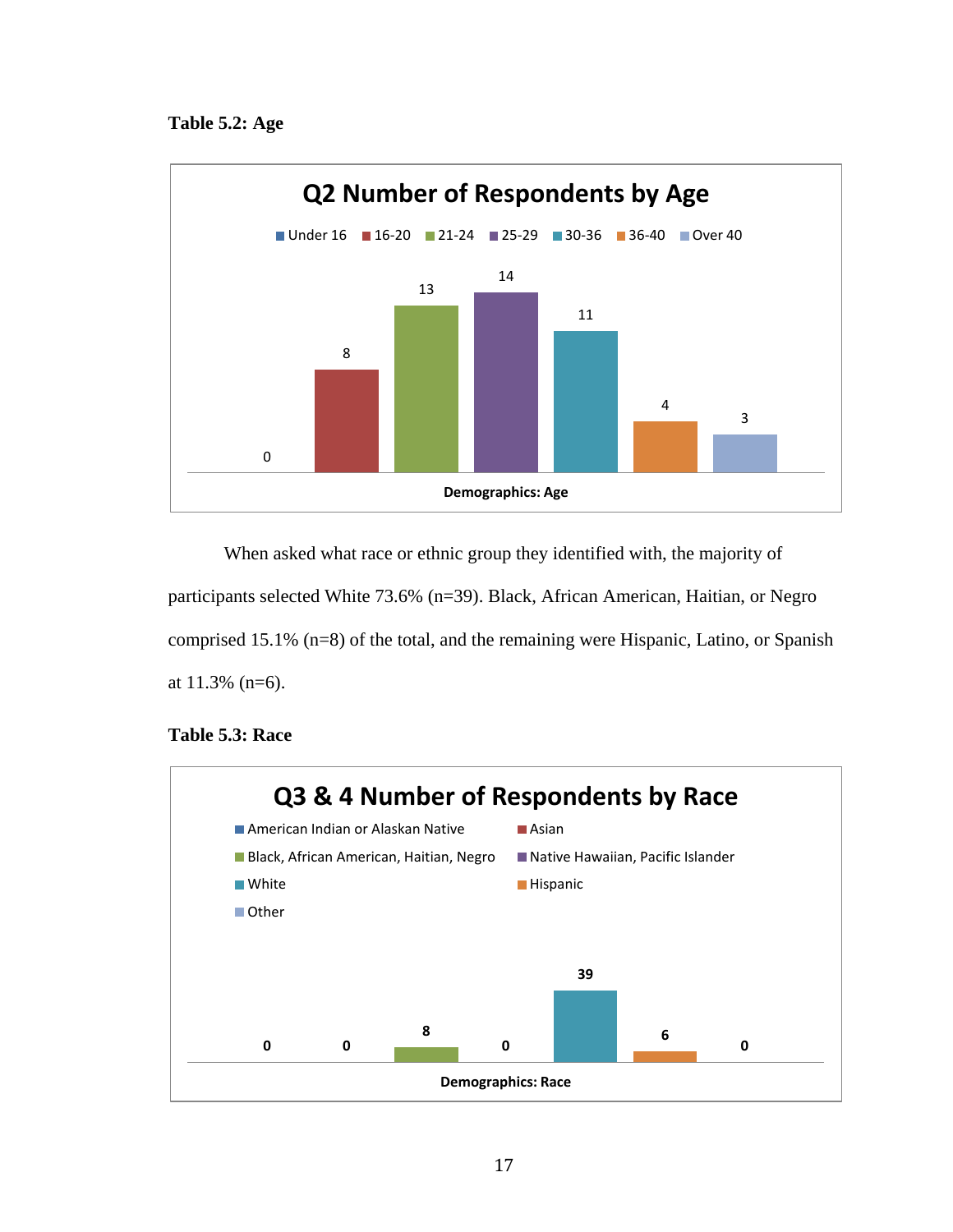### **Table 5.4: Marital Status**



The majority of survey respondents identified themselves as being single (41.5%, n=22). The next highest response was married (37.7%, n=20) followed by, divorced (15.1%, n=8), separated (3.8%, n=2), and widowed (1.9% n=1).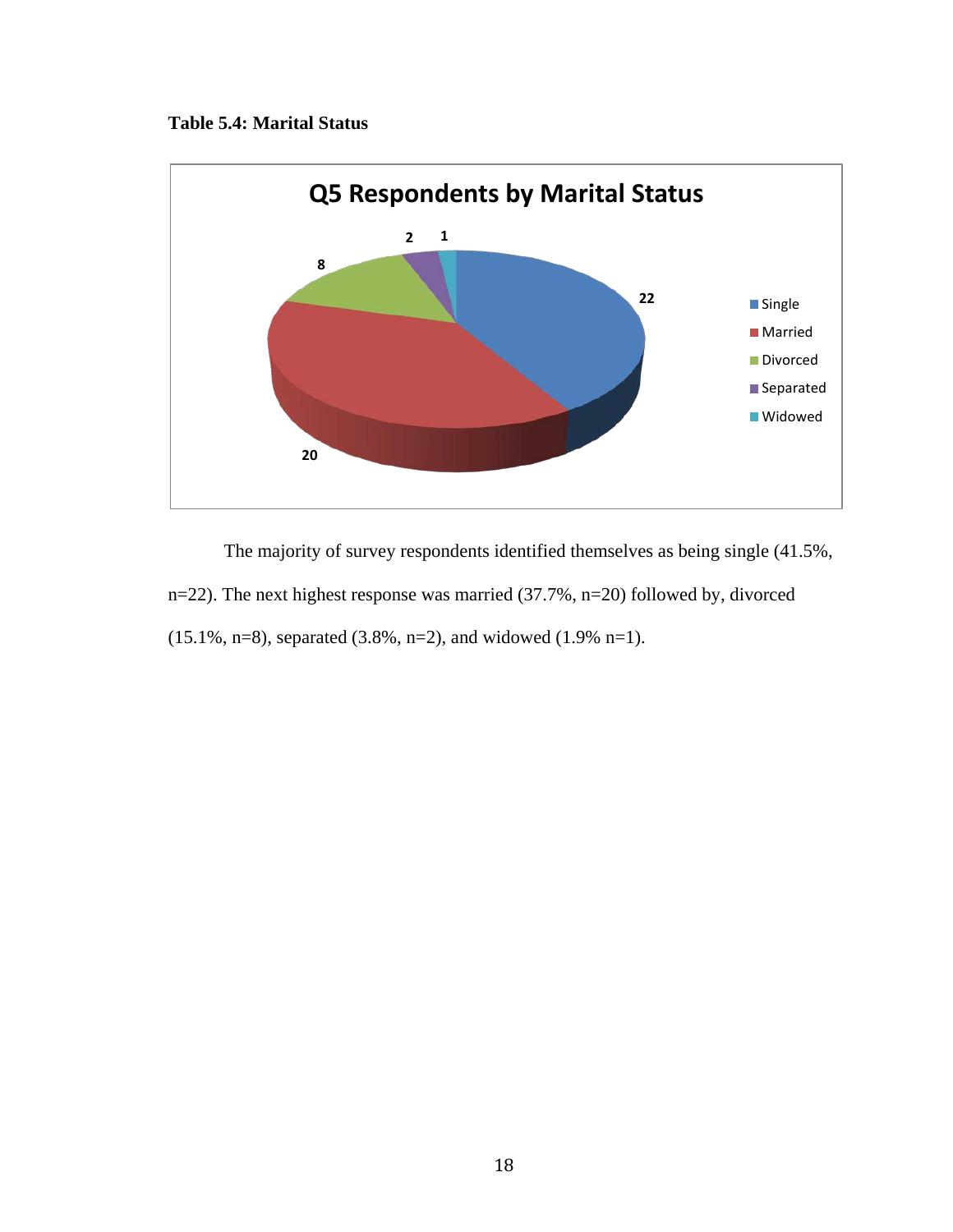

**Table 5.5: Pregnant, Breastfeeding, Postpartum, N/A**

Of the participants, 60.3% (n=32), described themselves as "N/A" or not pregnant, breastfeeding, or postpartum. The remaining participants selected postpartum at 24.5% (n=13), breastfeeding at 5.7% (n=3), pregnant at 5.7% (n=3), and 3.8% (n=2) did not respond.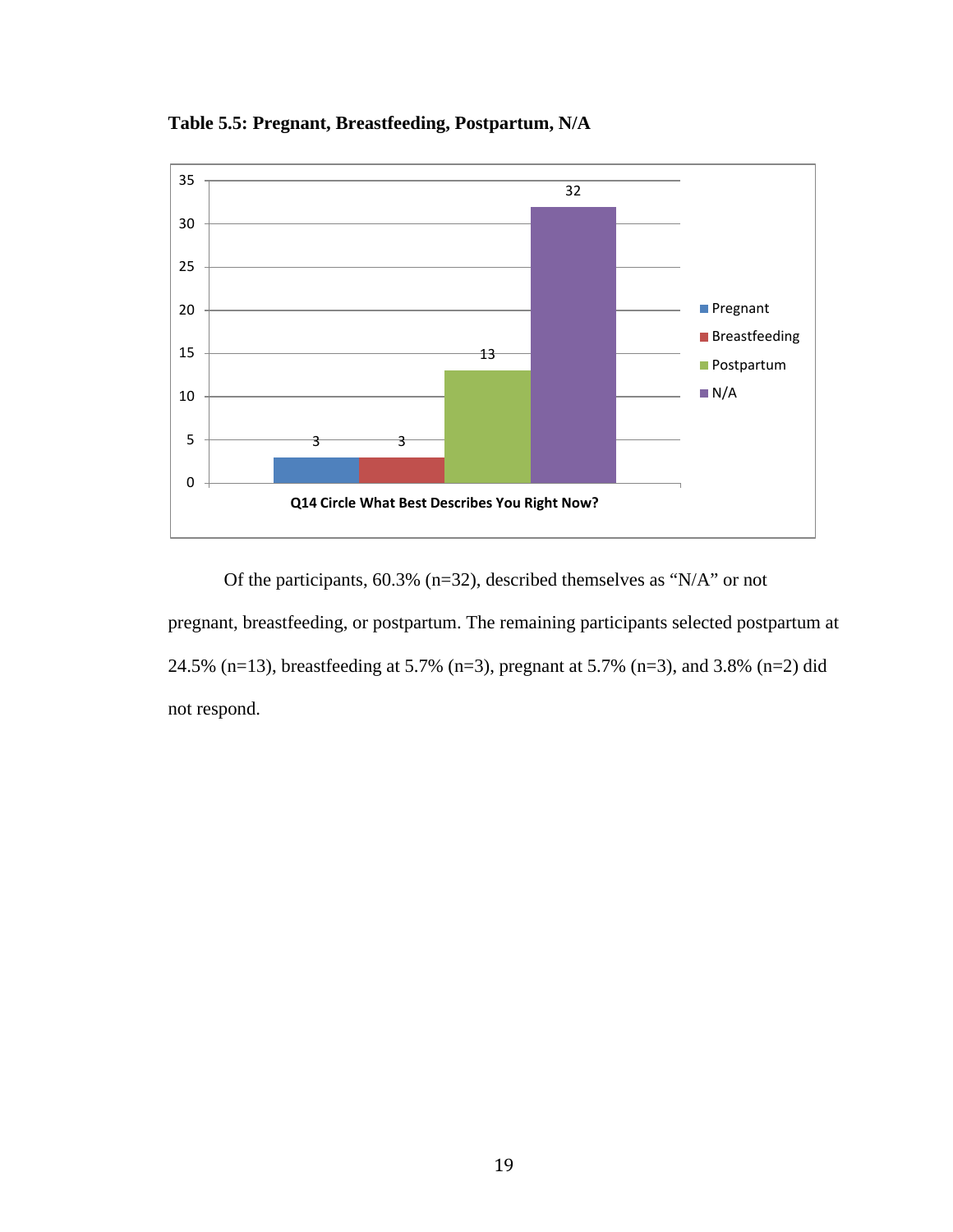**Table 5.6: Number of Children**



Question fifteen asked participants to indicate how many children they have. Of the participants  $37.7\%$  (n=20) indicated having one child,  $34\%$  (n=18) indicated having two children, 15.1% (n=8) having three children, 9.4% (n=5) indicated having four children, zero participants indicated having five children, 1.9% of participants (n=1) indicated having more than five children, and one participant did not respond.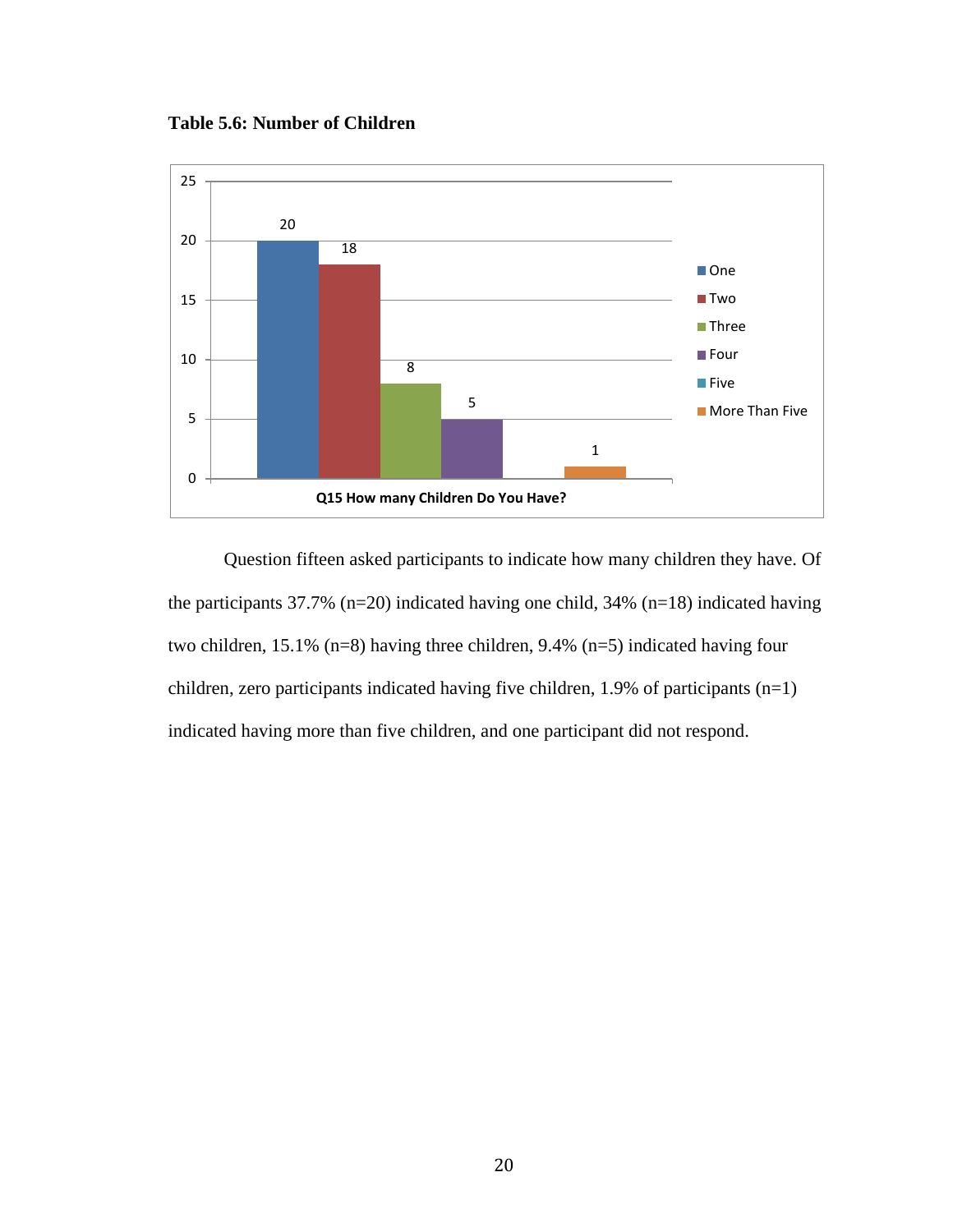### *Food Purchasing*

Several questions on the survey deal with food purchasing. The first foodpurchasing question, question six, asks participants if they are the main person who buys food for their household. Almost all participants responded "yes" at 90.5% (n=48). Four participants responded "no" (7.5%) and one survey did not have a response. Chi-squared analysis of question six found significance with question eight "when buying food do you look at the nutrition facts on the packaging?" p-value <0.00, question ten "would you say that you eat enough grains in your diet?" p-value 0.01, question nineteen: "have you bought whole grain foods before?" p-value 0.04, question twenty "…knowing that whole grains are a healthier choice for you are you more likely to buy them now if not before?" p-value <0.00, and question twenty-one "would you like to have more information on the types and benefits of grains?" p-value 0.01.



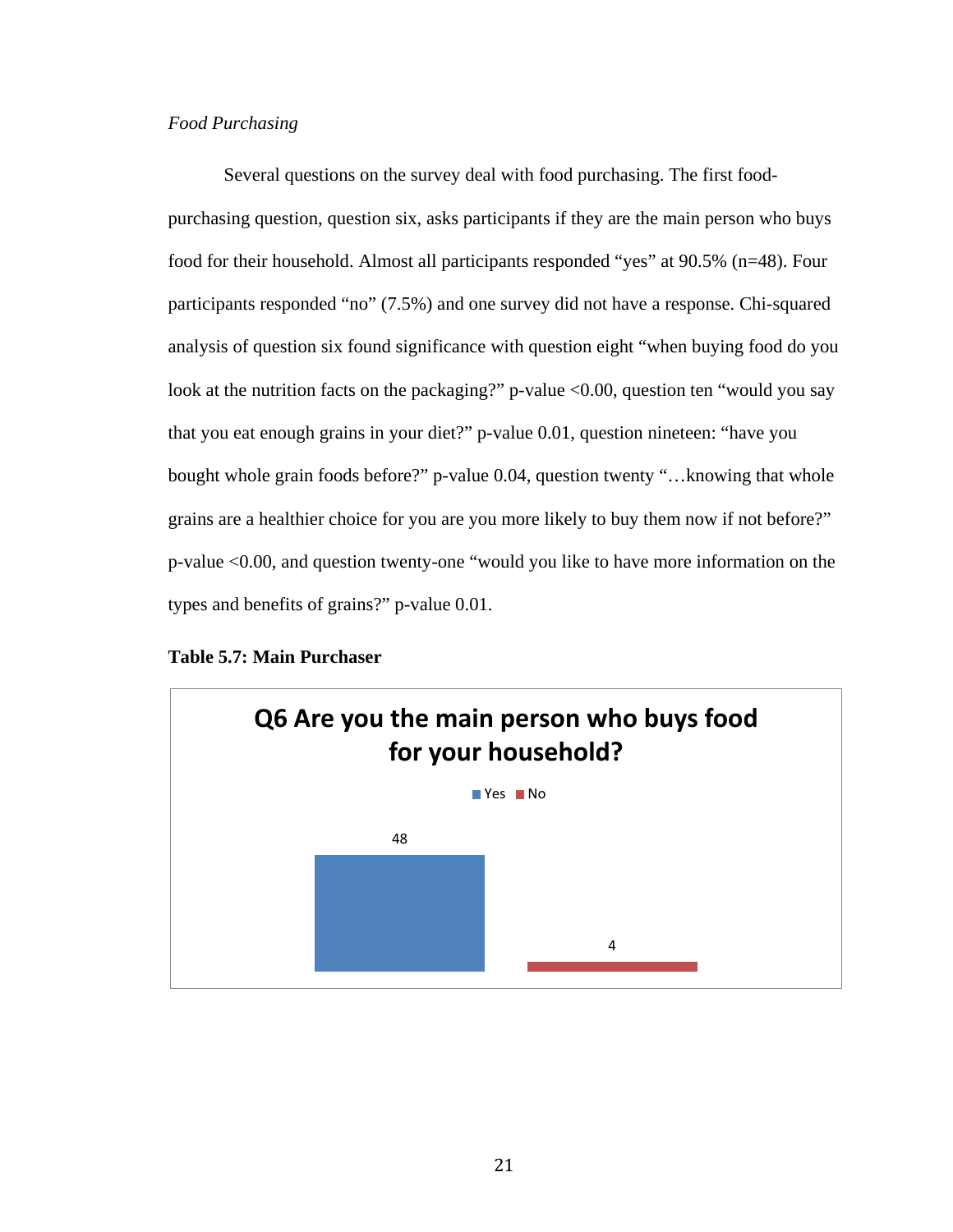



Question seven asked participants "what makes you decide what food to buy the most?" Of the participants,  $28.3\%$  (n=15) selected price and another  $28.3\%$  (n=15) nutritional value. The remaining participants selected taste at  $13.2\%$  (n=7), easy to make at 3.8% (n=2), how it looks at 1.9% (n=1), special needs at 1.9% (n=1), hunger at 1.9% (n=1), other at 0.0%, and eleven participants selected multiple answers contrary to directions stating to select only one answer. Chi-squared analysis of this question with all other questions found several significant comparisons. The first comparison, question seven with question three "what race/ethnic group best fits you?" resulted in a p-value of 0.01. The next significant comparison was with question eight "when buying food do you look at the nutrition facts on the packaging?" resulting in a p-value  $<0.00$ . When compared with question ten "would you say that you eat enough grains in your diet?" a pvalue of 0.02 resulted. Lastly, when compared with question eleven "how many servings of grains do you eat on most days?" 0.01 was the resulting p-value.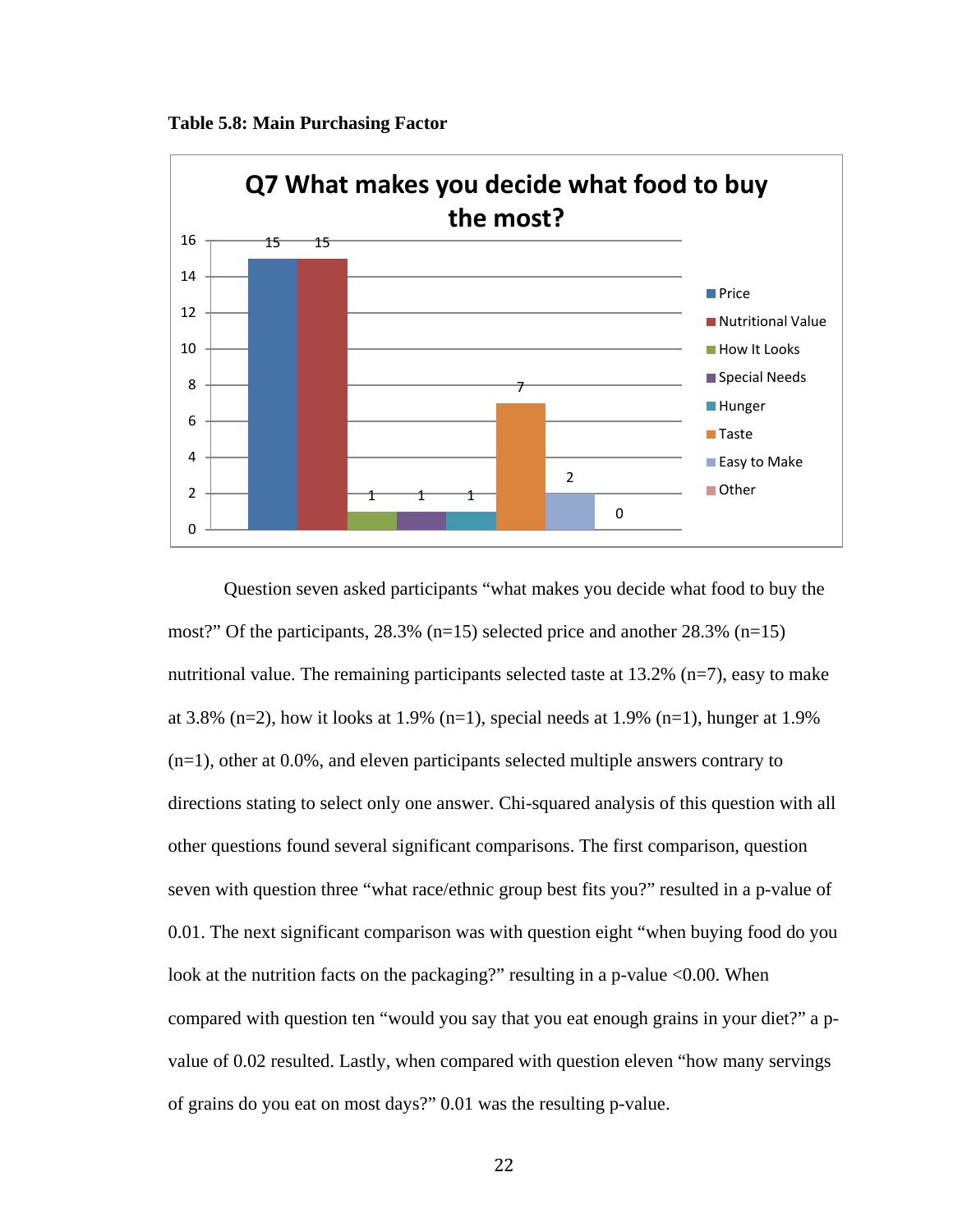

**Table 5.9: Participant Examination of Nutrition Facts**

The next food-purchasing question asks participants if they look at nutrition facts on packaging when purchasing food. Nearly half of the participants, 47.2% (n=25) selected that they "sometimes" look at nutrition facts on packaging when buying food. Of the remaining participants, 35.8% (n=19) selected "yes" they look at nutrition facts on packaging, 15.1% (n=8) selected "no" they do not look at the nutrition facts on packaging when buying food, and  $1.9\%$  (n=1) did not respond to the question. When examining significance, chi-squared analysis found question eight significant with question one "Are you male or female?" at p-value 0.05. Other significance found was with question six at p-value<0.00 and question seven p-value<0.00.

Participants that responded "yes" or "sometimes" to question eight were asked, "what are the top three things (nutrients) you look at?" in question nine. The top three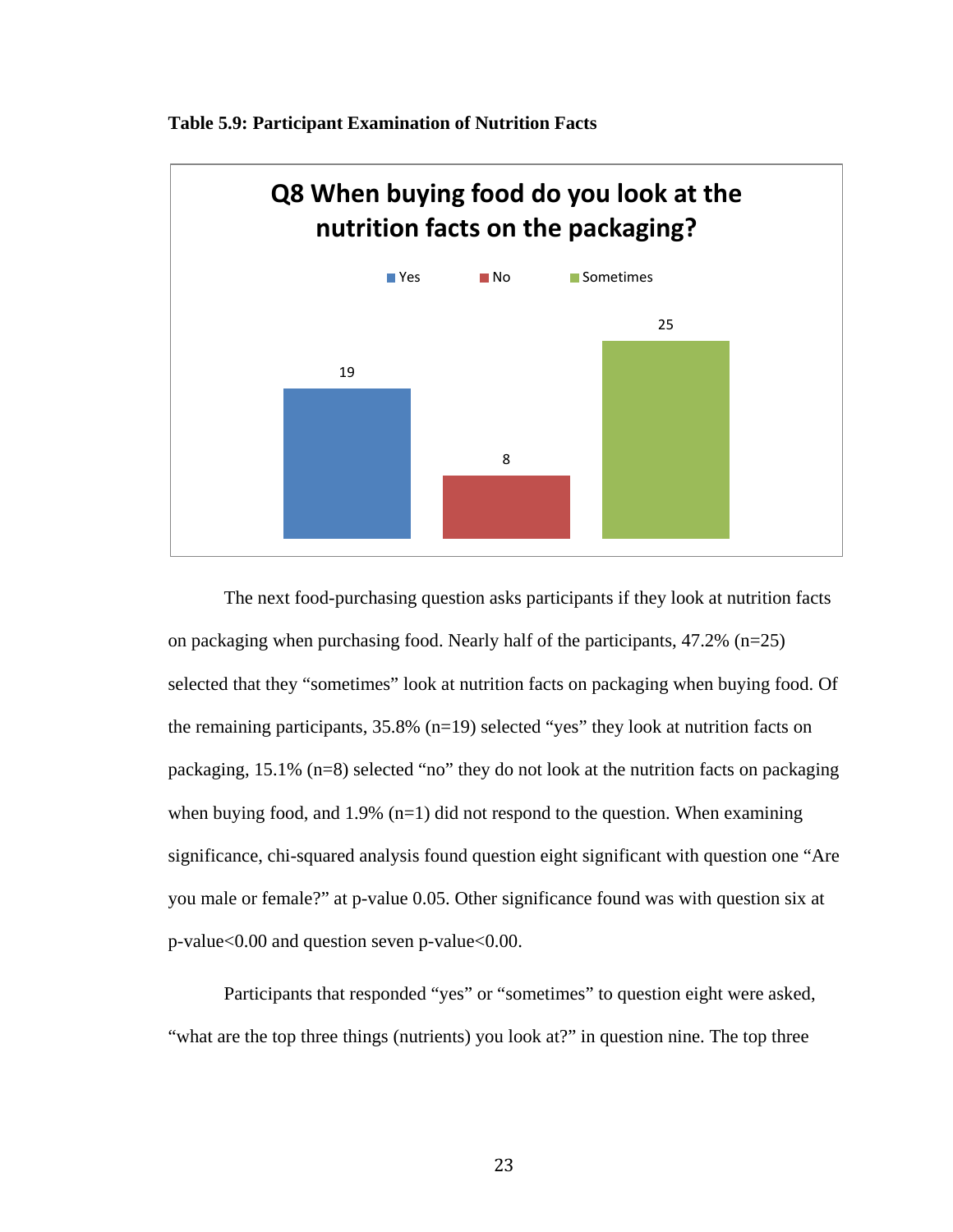

**Table 5.10: Top Three Nutrition Facts Examined by Participants**

nutrients out of all participants' responses were calories (n=26), sugar (n=21), and total fat (n=17). These were followed by vitamins and minerals (n=14), serving size (n=10), carbohydrates (n=8), trans fat (n=8), sodium (n=7), protein (n=6), dietary fiber (n=5), cholesterol (n=4), saturated fat (n=4), and potassium (n=1). Four participants did not respond to the question and several circled less than three choices.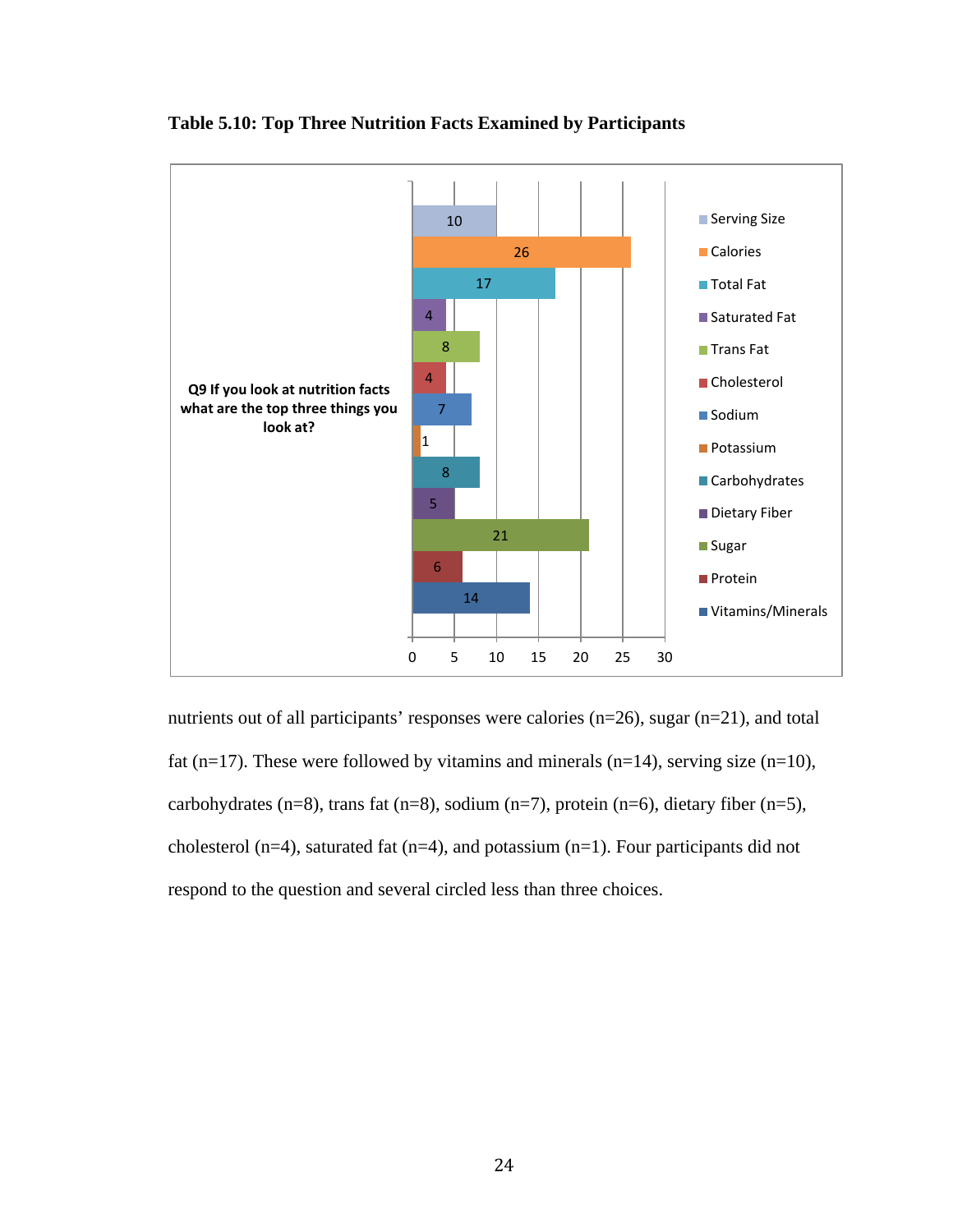



Question nineteen asks participants "have you bought whole grains before?" Almost all of the participants, 81.1% (n=43) answered "yes" that they have purchased whole grain foods before. Of the remaining participants 11.3% (n=6) answered not sure and 7.5% (n=4) answered no. When examining significance, Chi-squared analysis found that question nineteen was significant with question three "what race/ethnic ground best fits you?" at p-value 0.03. Chi-squared analysis of question nine with question six found a significance of p-value 0.04. When compared with question ten, "would you say that you eat enough grains in your diet?" Chi-squared analysis found a significance of p-value 0.02. Question fifteen "how many children do you have?" was found to be at a p-value of 0.02 when compared with question nineteen. Chi-squared analysis of question nineteen with question sixteen "would you say that your children eat enough grains?" found a pvalue of 0.02. Lastly, Chi-squared analysis of question nineteen with question twenty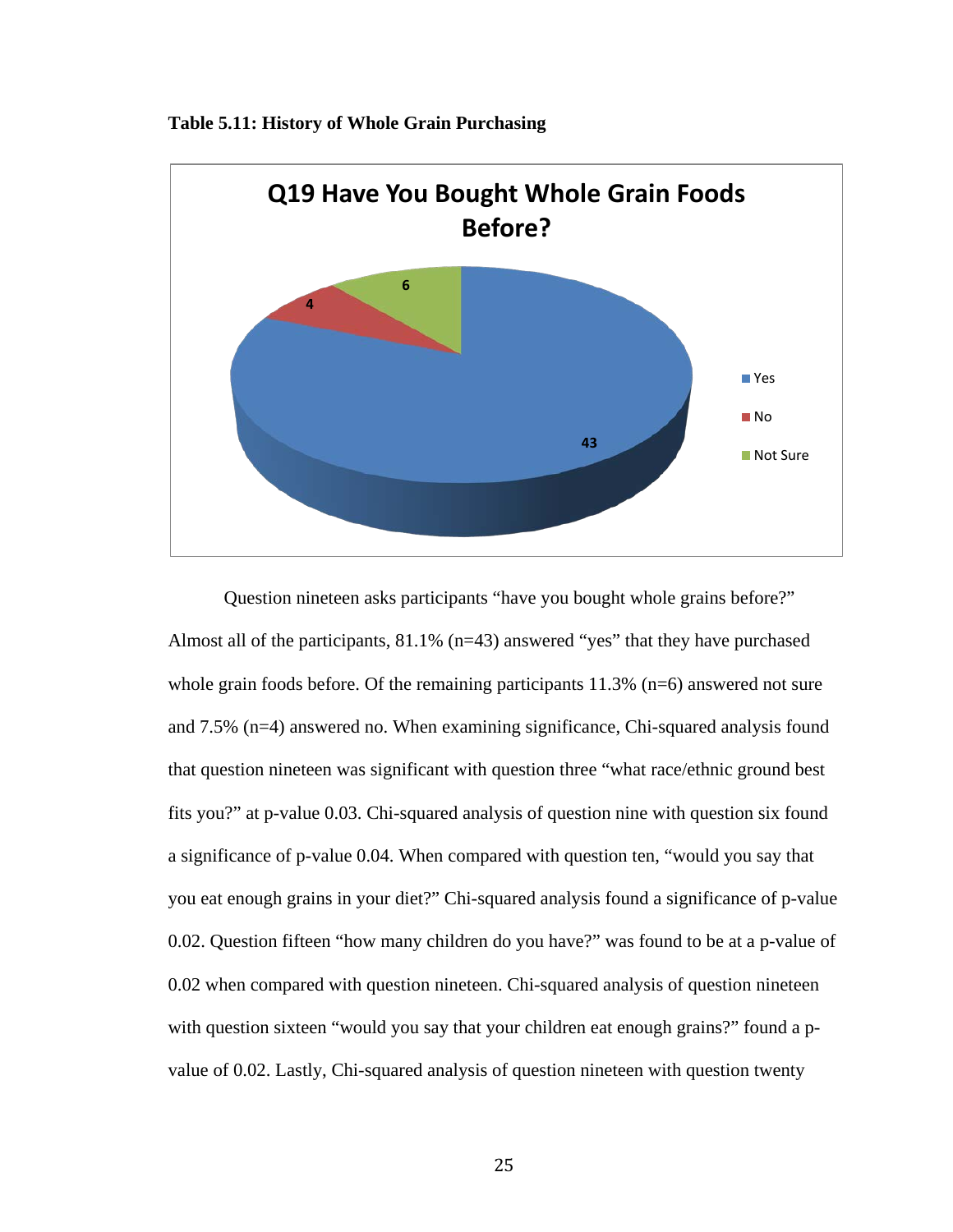"…knowing that whole grains are a healthier choice for you are you more likely to buy them now if not before?" resulted in a p-value  $<0.00$ .

The last question dealing directly with purchasing (question twenty) asked participants: "Many whole grains foods are offered on the WIC program. Knowing that whole grains are a healthier choice for you are you more likely to buy them now if not before?" Of the participants, 49.1% (n=26) selected "yes" that they are more likely to buy whole grains now,  $32.0\%$  (n=17)

**Table 5.12: Likeliness of Buying Whole Grains**



selected "already buy",  $11.3\%$  (n=6) selected that they are "not sure",  $5.7\%$  (n=3) selected no, and 1.9% (n=1) did not respond to the question. Chi-squared analysis found question twenty to be significant with question six "are you the main person who buys food for your household?" p-value< 0.00, question ten "would you say that you eat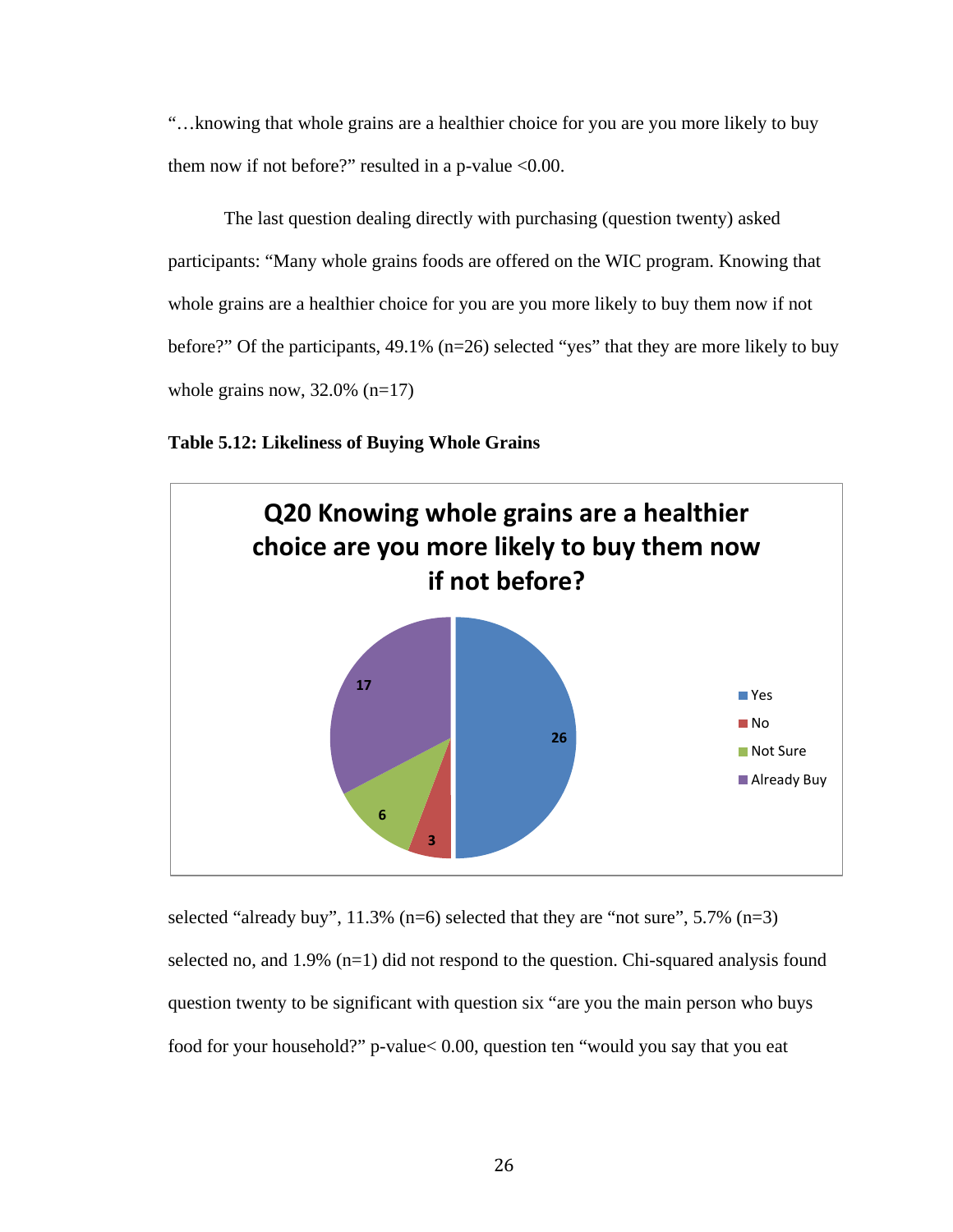enough grains in your diet?" with a p-value< 0.00, and question nineteen "have you bought whole grain foods before?" with a p-value<0.00.

### *Grain Consumption*

Participants were asked questions that examined their grain consumption and types of grains consumed. The first consumption question, question eleven, asked participants "how many servings of grains do you eat on most days?" The majority of respondents,  $60.4\%$  (n=32) selected "1-3 servings", 32.1% (n=17) selected "4-6 servings", 5.6% (n=3) selected "7-9 servings", zero participants selected "none", and one participants did not respond. Chi-squared analysis found question eleven significant with question seven resulting in a p-value of 0.01 and question eighteen "were you already aware of the term whole grain?" with a p-value of 0.04.

**Table 5.13: Servings of Grains Consumed on Most Days**

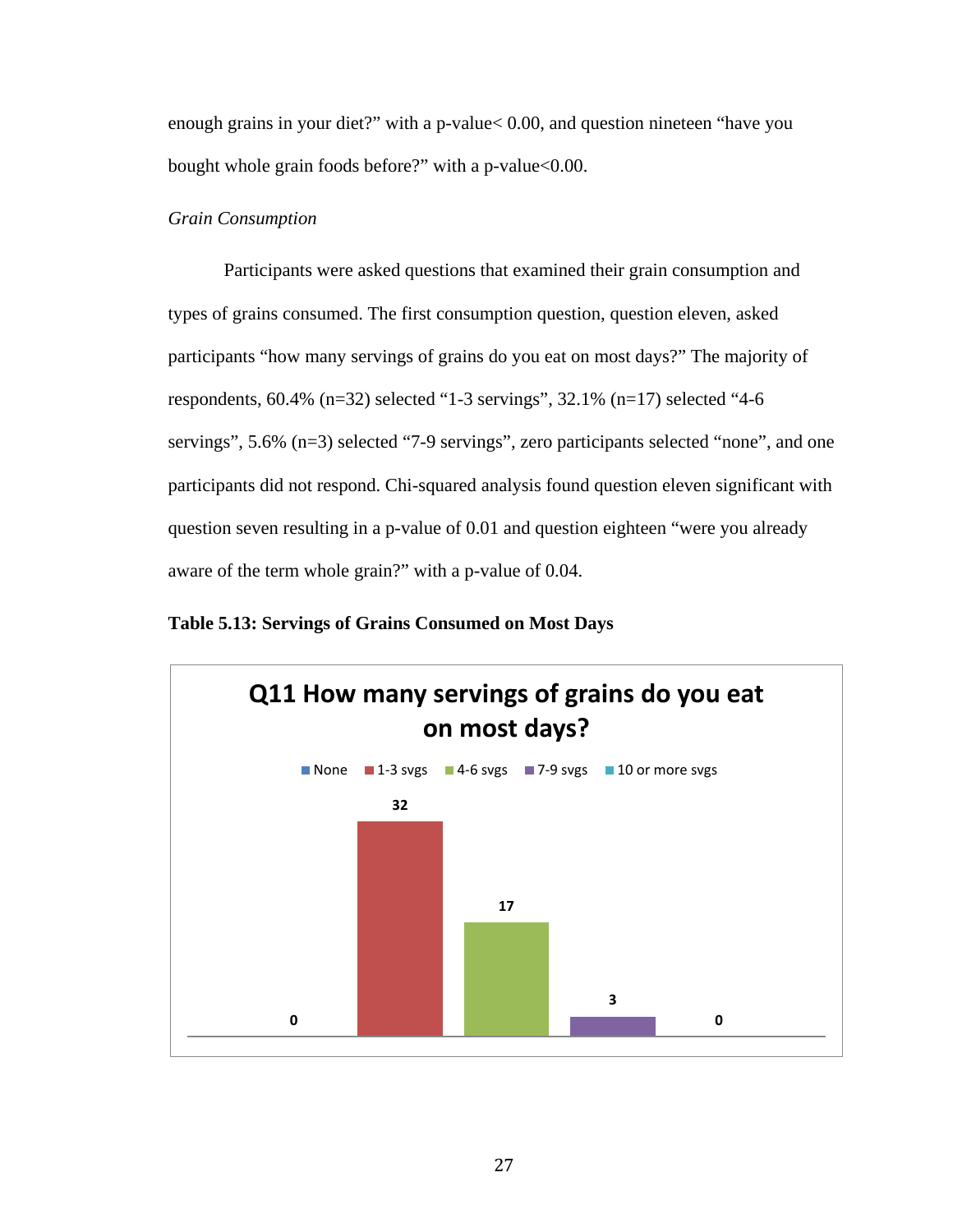



Question thirteen asked participants to indicate what grain foods they have had within the past two weeks. Almost all of the participants selected breakfast cereal  $(n=46)$ , followed by spaghetti ( $n=37$ ), white bread ( $n=36$ ), macaroni ( $n=33$ ), whole wheat bread  $(n=31)$ , white rice  $(n=24)$ , noodles  $(n=23)$ , oatmeal  $(n=23)$ , popcorn  $(n=23)$ , cornbread  $(n=15)$ , and brown rice  $(n=7)$ .

Question seventeen is similar to thirteen except that it asks participants to indicate what grain foods their children have had within the past two weeks. As with question thirteen breakfast cereal was the most selected item  $(n=40)$ , followed by crackers  $(n=37)$ , macaroni (n=35), spaghetti (n=32), white bread (n=31), noodles (n=25), whole wheat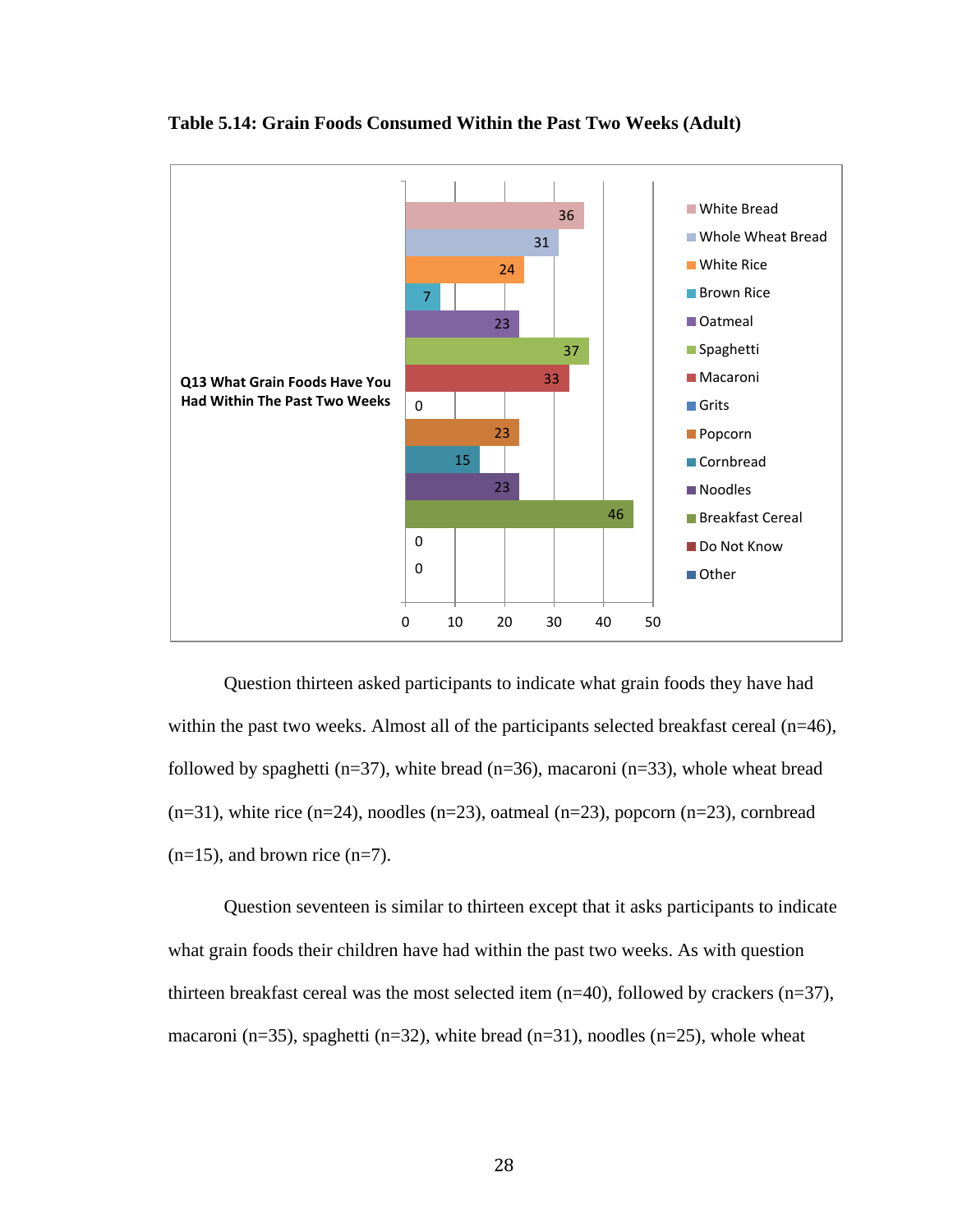bread (n=25), oatmeal (n=24), tortilla (n=15), white rice (n=12), brown rice( n=7), cornbread  $(n=7)$ , and other  $(n=1)$ .



**Table 5.15: Grain Foods Consumed Within the Past Two Weeks (Children)**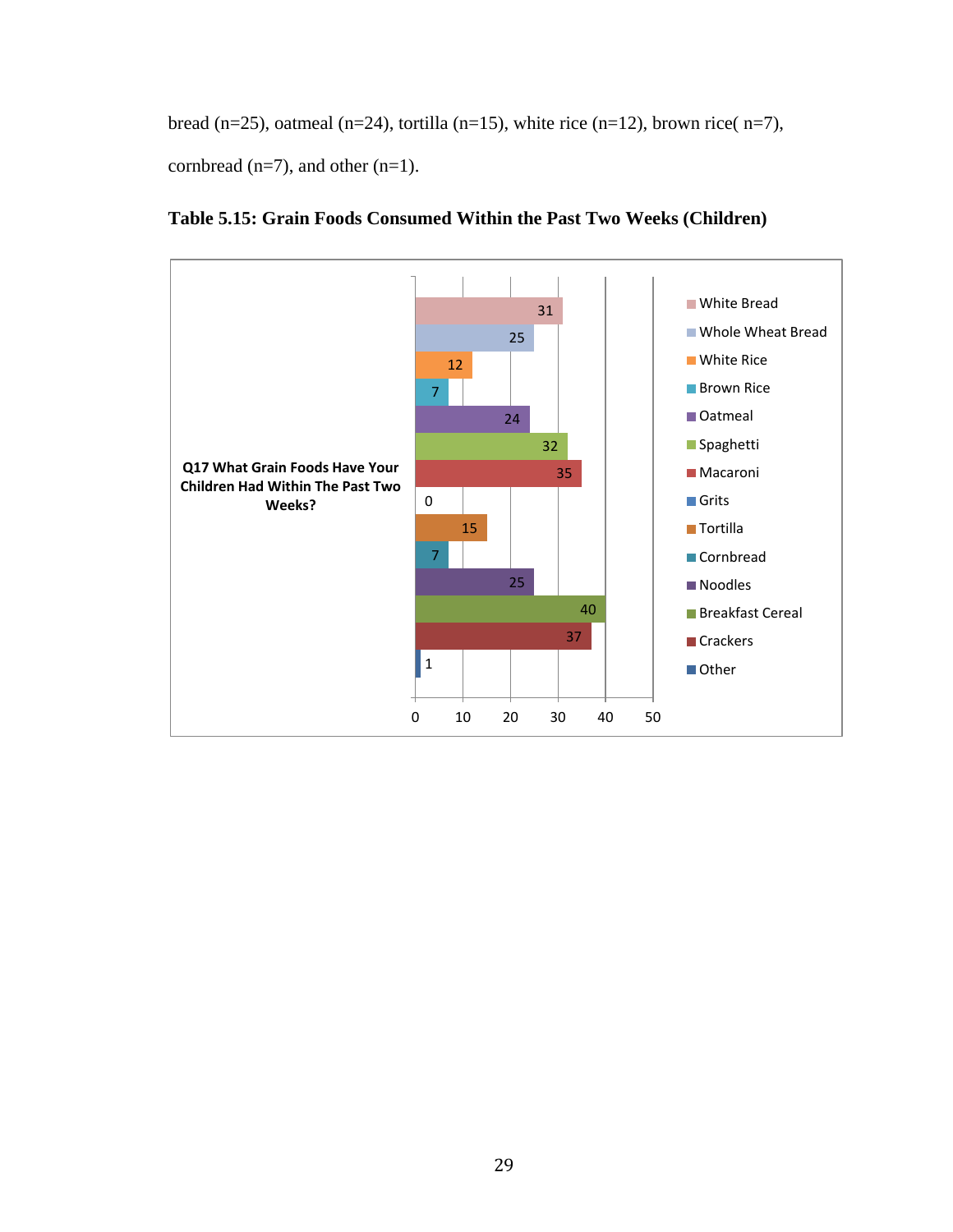#### *Beliefs, Attitudes, and Awareness*

Several questions examined the participants' beliefs, attitudes, and awareness of nutrition information, and grain consumption. The first of such questions, question ten, asked the participant "would you say that you eat enough grains in your diet?" Half of the participants (50.9% n=27) selected, "yes" they do eat enough grains in their diet. The remaining participants selected "no" at 30.2% (n=16) and "sometimes" at 18.9% (n=10). Chi-squared analysis found question ten significant with question six at p-value 0.01, question seven at p-value 0.02, question sixteen "would you say that your children eat enough grains?" at p-value<0.00, question nineteen at p-value 0.02, and question twenty at p-value<0.00.



#### **Table 5.16: Grain Consumption Belief (Adult)**

Some questions had prompts or explained the benefits of consuming grains.

Question twelve asks participants "did you know that there are health benefits that you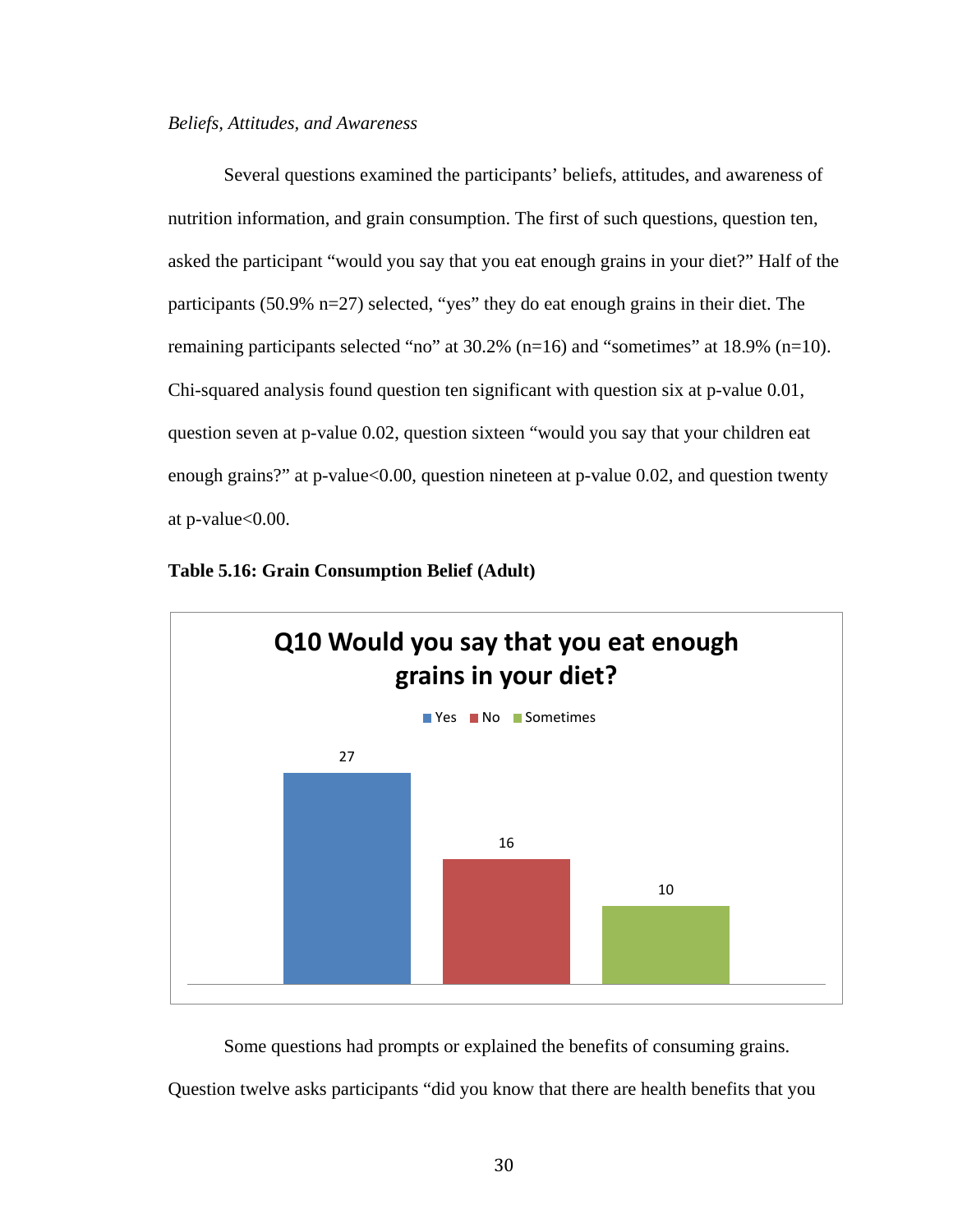can get from eating grains every day, such as protecting your heart and preventing

diabetes?" The majority of

### **Table 5.17: Knowledge of Health Benefits**



respondents (75%, n=40) selected "yes" that they were aware of the benefits of consuming grains every day. The remaining participants (25%, n-13) selected "no" they were not aware of benefits. Chi-squared analysis found question twelve significant with question sixteen with a p-value<0.00 and with question nineteen with a p-value of 0.01.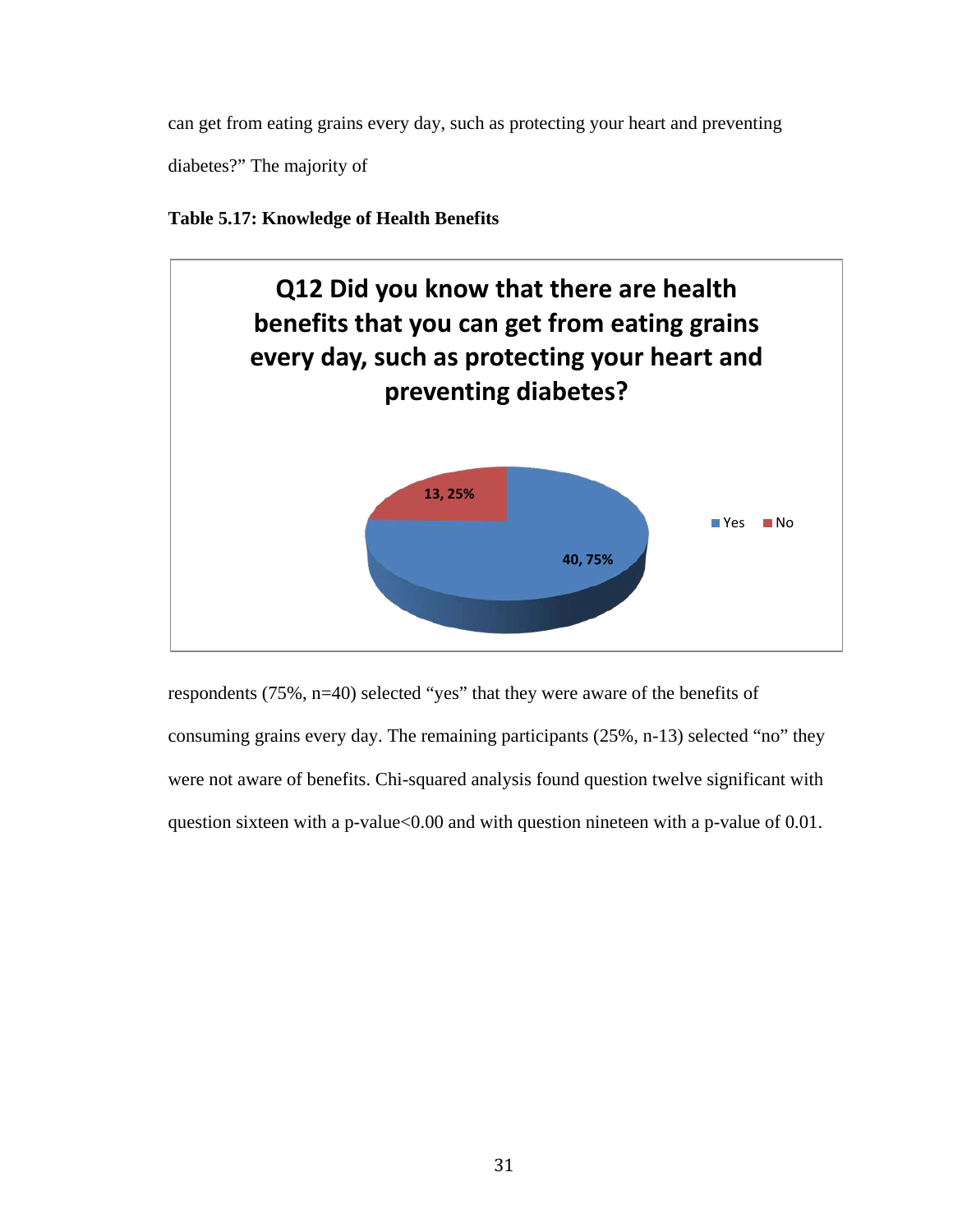

**Table 5.18: Grain Consumption Belief (Children)**

Question sixteen asked participants if they "would say that their children eat enough grains?" More than half of the participants, 58% (n=28), selected "yes", 23% (n=11) selected "no", 19% (n=9) selected not sure, and 9.4% of participants did not respond. Chi-squared analysis found that question sixteen was significant with question ten at p-value <0.00 and question seventeen at p-value 0.02.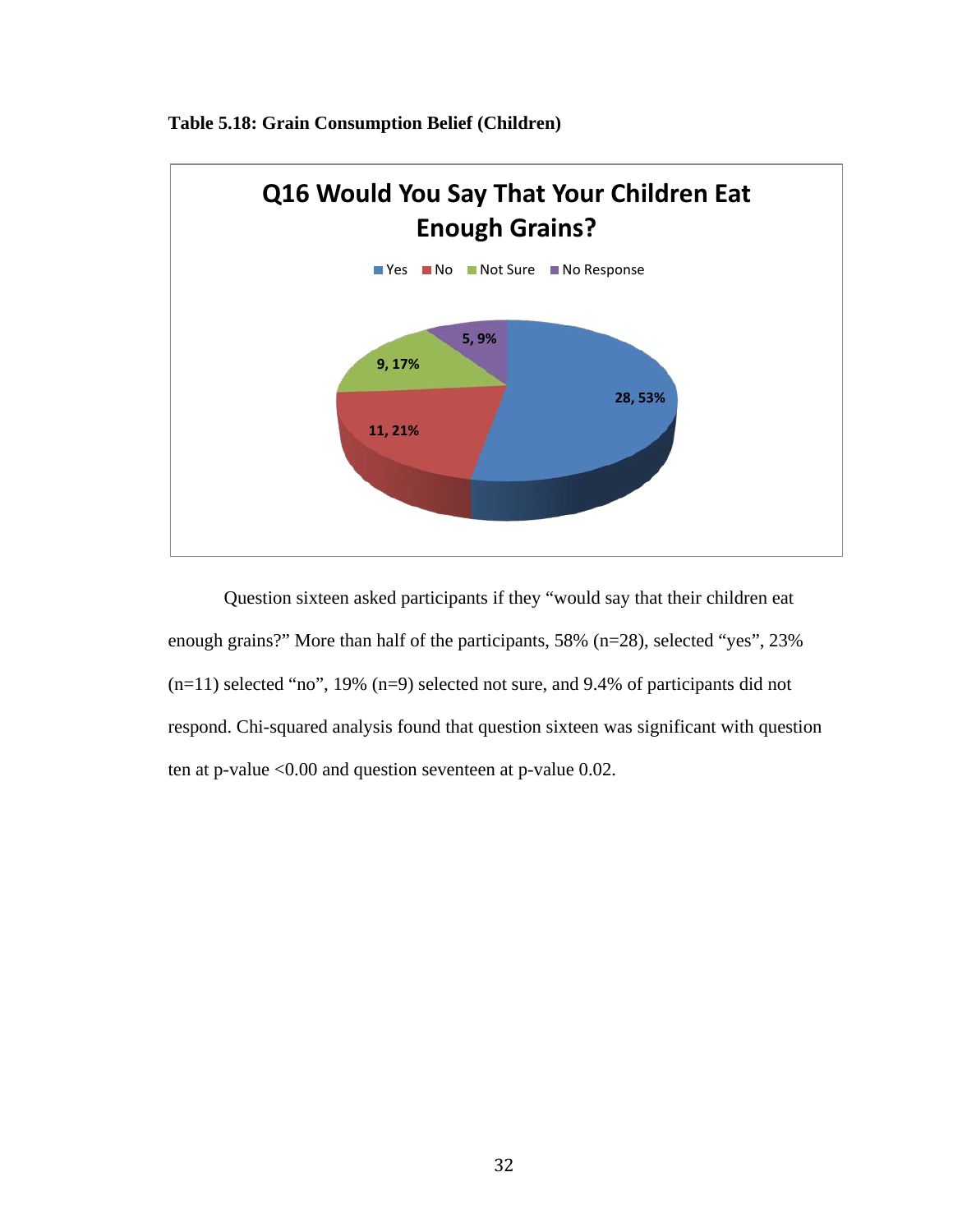**Table 5.19: Awareness of Whole Grains**



Participants were asked, "were you already aware of the term whole grain?" in question eighteen. Of the participants, 81.1% (n=43) responded that they were already aware of the term whole grain. Of the remaining participants 17.0% (n=9) responded that they were not aware of the term whole grain and 1.9% (n=1) did not respond to the question. When examining significance, Chi-squared analysis found question eighteen significant with question eleven at p-value 0.04, question twelve at p-value <0.00, and question nineteen at p-value 0.01.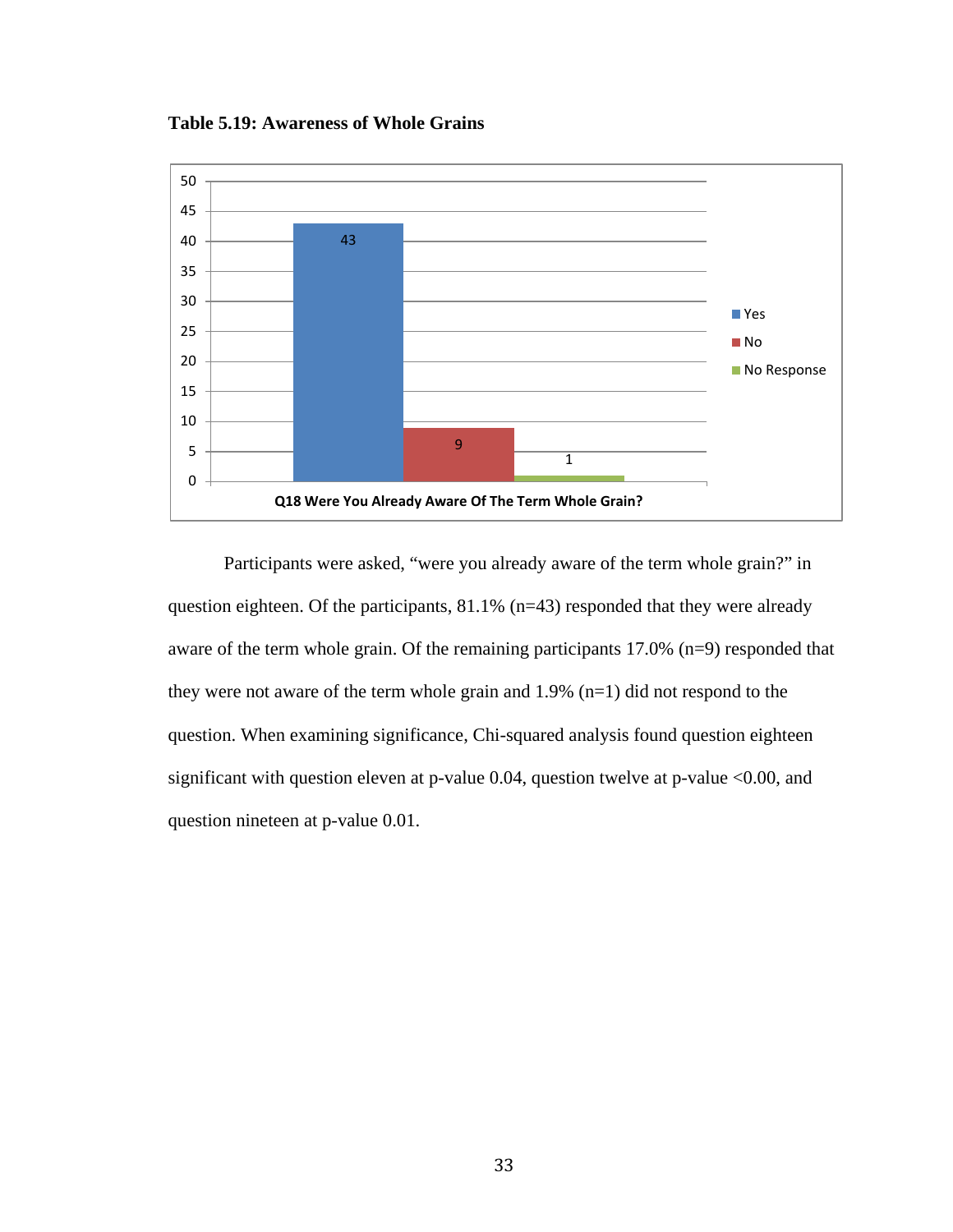

![](_page_44_Figure_1.jpeg)

Question twenty-one asked participants if they would like to have more information on the types and benefits of grains. More than half of the participants, 60.4% (n=32), selected that they would not like to have more information. The remaining participants, 37.7% (n=20) selected "yes" they would like to have more information and one participants (1.9%) did not respond. Chi-squared analysis found question twenty-one significant with question one at p-value 0.05, question three at p-value 0.04, question four at p-value 0.05, question six at p-value 0.01, question twelve at p-value 0.01, and question eighteen at p-value 0.01.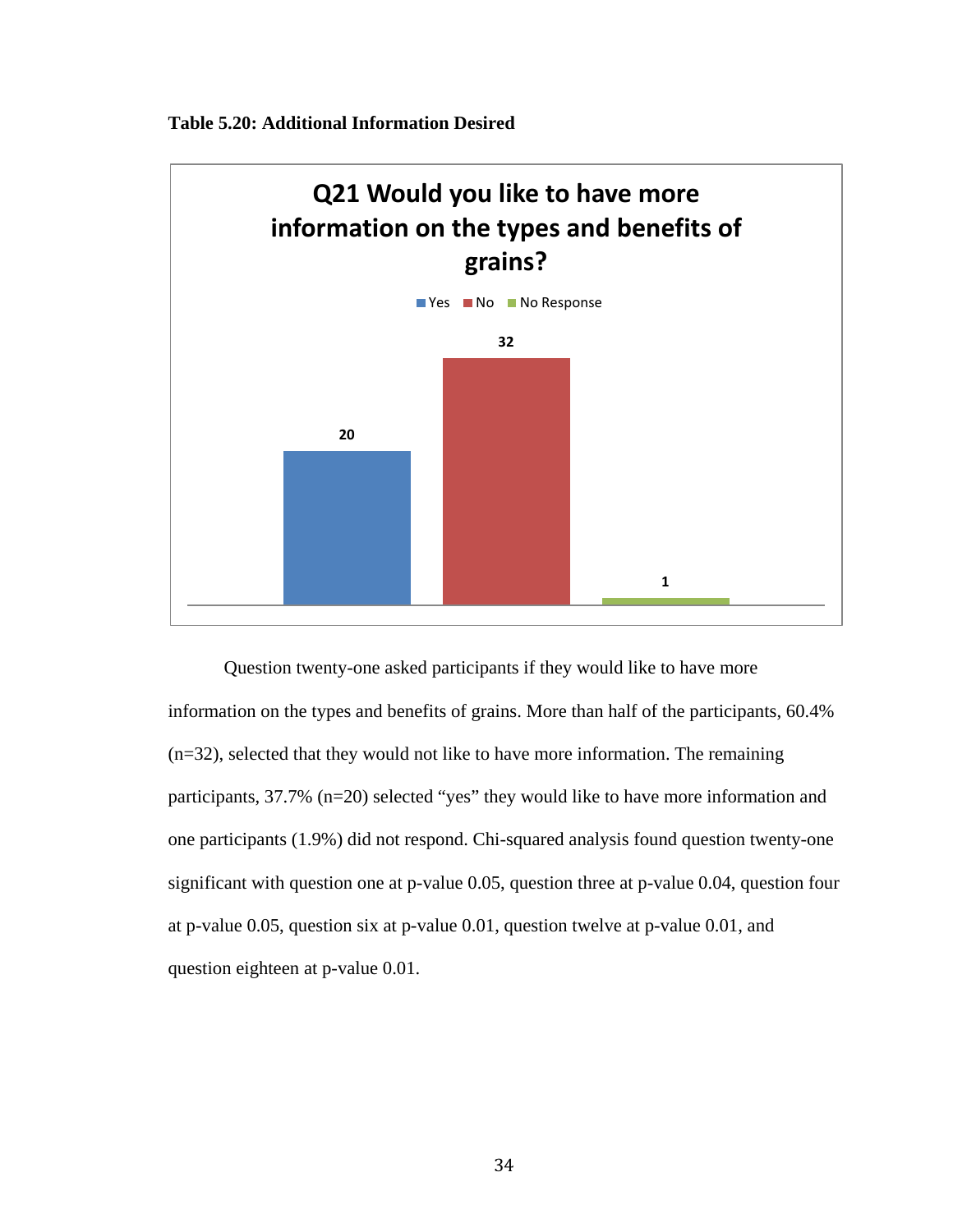![](_page_45_Figure_0.jpeg)

### **Table 5.21: Type of Information Desired**

Participants that answered "yes" to question twenty-one were asked in question twenty-two information would interest them. A grain recipe book interested participants the most  $(n=18)$  followed by how to get kids to eat whole grains  $(n=14)$ , facts about specific grains (n=7), types of whole grains (n=7), benefits of eating whole grains (n=6), whole grain shopping tips  $(n=6)$ , and posters in the clinic  $(n=1)$ .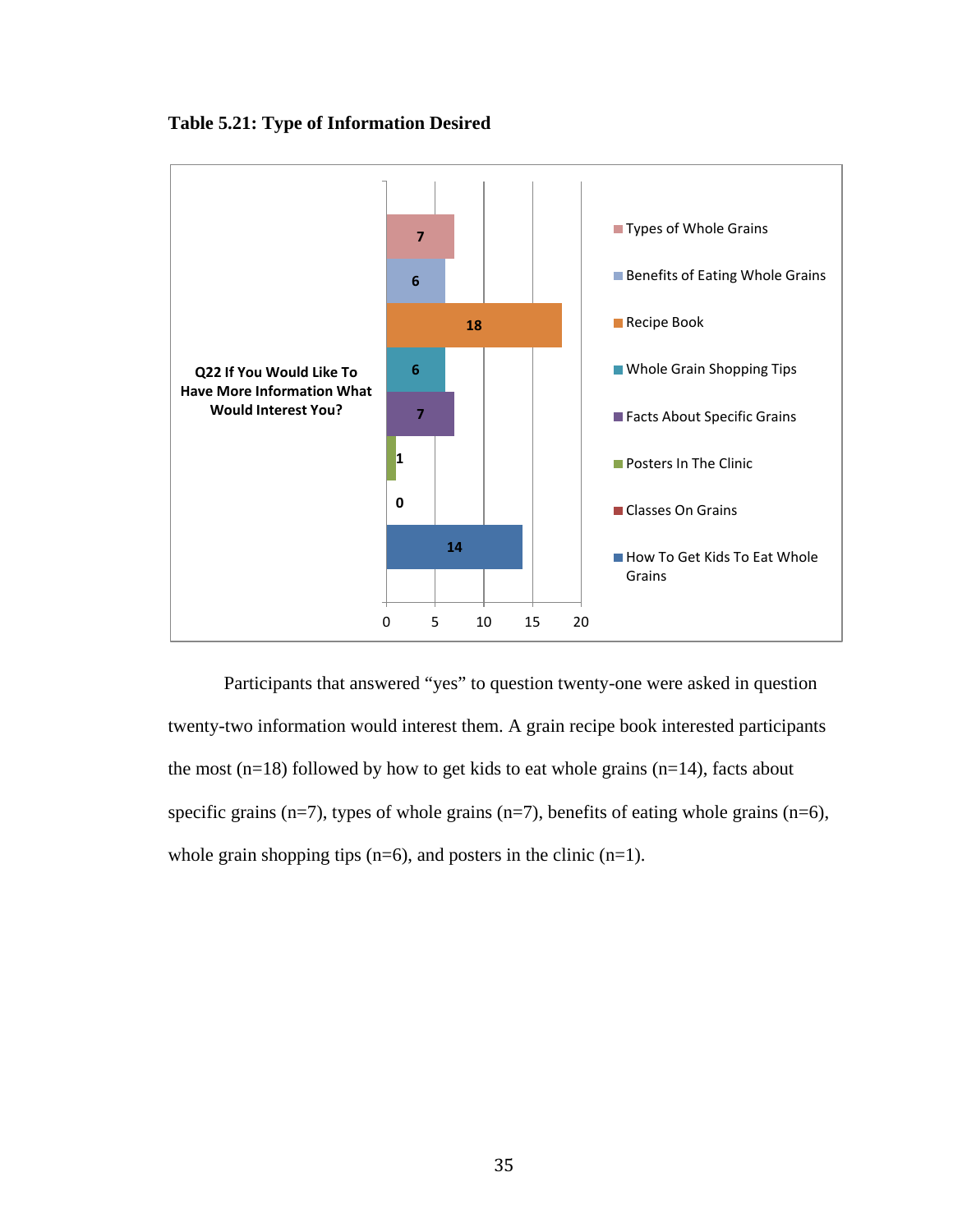#### **Chapter 6: Discussion**

The purpose of this study was to examine Kentucky WIC participants' attitudes and behaviors regarding food purchasing and grains, knowledge of benefits of consuming grains, and the amount of grains consumed in a two-week period. These factors were measured through a survey administered by the researcher to WIC participants in several counties across the state of Kentucky.

#### *Demographics*

Most participants of this study were 21-36 years old. Although, ages were grouped differently in WIC Participant and Program Characteristics of 2008, 18-34 years old was the largest age group of total women at 85.5% of all participants [47]. The next largest age group in of total women was 35 or more years at 8.3%, 15-17 years old at 5.8%, and 15 years or younger at 0.3%.

Of all participants in this research, 73.6% identified themselves as White, 15.1% as black, and 11.3% as Hispanic. Nationally, 60.3% of WIC participants identified themselves as White with the remaining being minorities [47]. Participants that identified themselves as Hispanic or Latino made up 42.1% of all program participants. For Kentucky, 84.2% of Kentucky WIC participants reported their race as White only with the remaining being minorities [49]. Only 8.06% reported Hispanic ethnicity.

A large percentage of survey participants (41.5%) identified that they were "single". The remaining participants were married (37.7%), divorced (15.1%), separated (3.8%), and widowed (1.9%).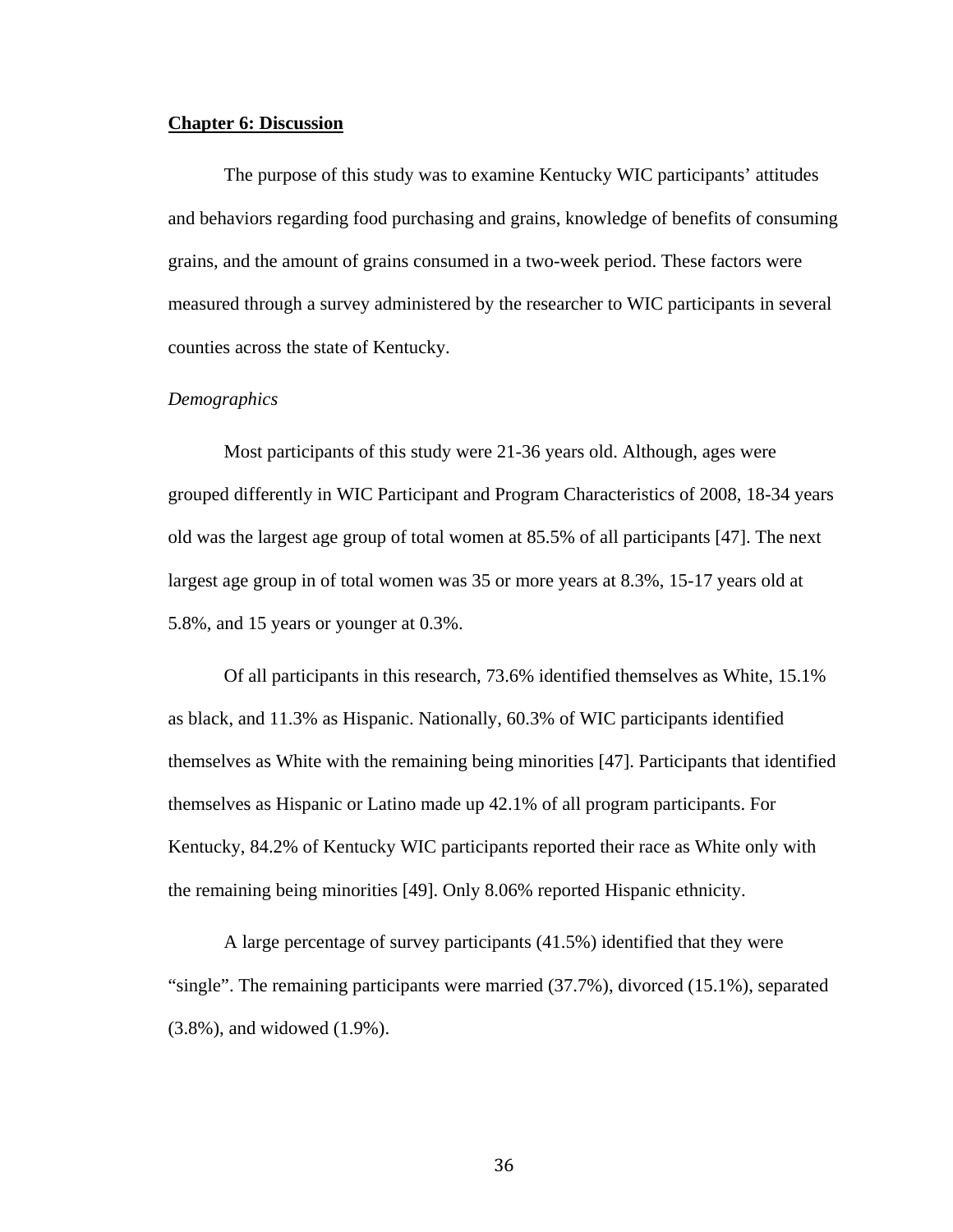More than half of the participants in this study, 60.4% reported themselves as being past postpartum (infant –five years old). Nationally, the percentage of participants that reported being past postpartum was 75.0% [47]. Of the remaining participants, 24.5% reported being "postpartum" compared to 7.4% nationally, 5.6% reported they were breastfeeding compared to 6.9% nationally, and 5.6% reported they were pregnant compared to 10.7% nationally.

In 2008, 27.3% of all WIC participants lived in a household of four [47]. This was followed by three persons household at 25.4%, five persons household at 18%, six or more persons household at 14.9%, two persons household at 12.0%, and 1 person's household at 1.2%. This survey did not measure household size, but participants were asked how many children are in their household and how old their children are. Among the participants, 37.7% had one child. Participants having two children were 34%, three children 15.1%, four children 9.4%, five children 0.0%, and five or more children 1.9%.

#### *Food Purchasing*

Part of this research attempted to identify food purchasing beliefs and decisions of the WIC participants. The first food purchasing question, question six, asked participants if they were the main person who buys food for their household. Almost every participant (90.5%, n=48) selected "yes" they were the main person. In question seven, participants were asked what makes them decide what food to buy the most. Results found that most participants were concerned with price and nutritional value. A study by Anderson et al found that when nutrition education and coupon (for farmers' market produce) interventions were performed, fruit and vegetable consumption and coupon use increased [55]. Almost all of the participants in this research were female. These participants act as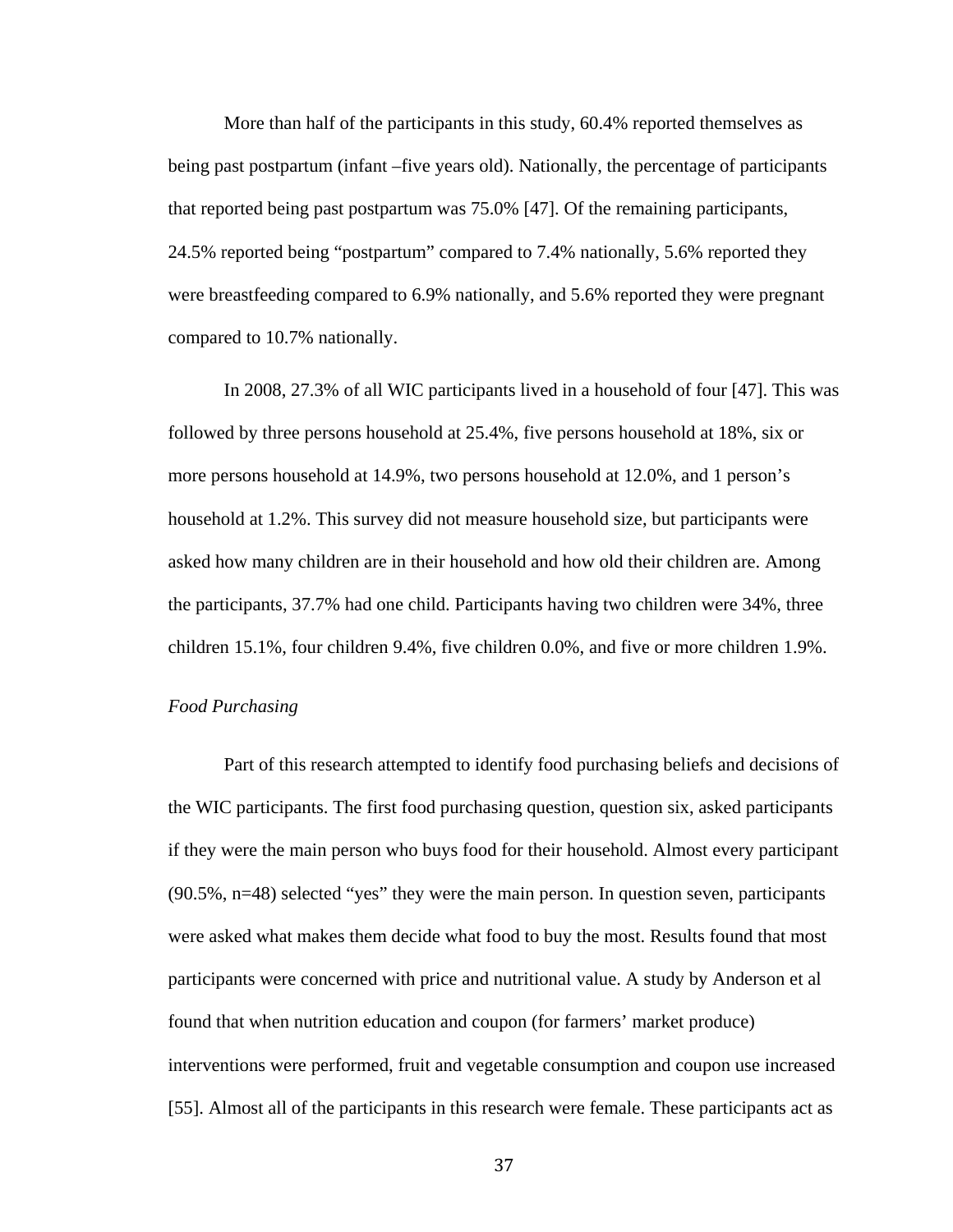"gatekeepers" to the home, and education should be directed towards them as results show they are the ones purchasing food. This study demonstrated WIC participants are receptive to education that will help them determine a food's nutritional value. The study also showed that WIC participants willing to use alternatives such as farmer's markets coupons that can help curb issues such as price. These two interventions might be good tools for WIC participants stating they are the main food purchaser for their household.

Chi-squared analysis of question six with question eight, "when buying food do you look at the nutrition facts on the packaging?" (which 83.0% said "yes or "sometimes" to) resulted in a p-value <0.00. Although the majority of participants in this research either always or sometimes look at nutrition labels, some may have issues identifying important elements on the label. Marquart et al found that even individuals with relatively extensive experience with whole grains (like food and nutrition professionals) are often confused on how to use labels to identify whole grain products [9]. These findings suggest that WIC participants may benefit from label reading education to make better-informed purchasing decisions.

Question nine asked participants to select the top three nutrition facts they look at. Some participants that previously selected that they do not look at nutrition facts when purchasing food or are not the main food purchaser in their household, participated in this question. The top three nutrients selected by participants were "calories", "sugar", and "total fat". Only 9.4% of participants selected dietary fiber as one of the top nutrients they look at. NHANES 1999-2004 found that mean daily energy intake was higher in WIC children than higher income nonparticipant children until age four [50]. For all children ages 2-4, percentage of energy consumed from solid fat and added sugar were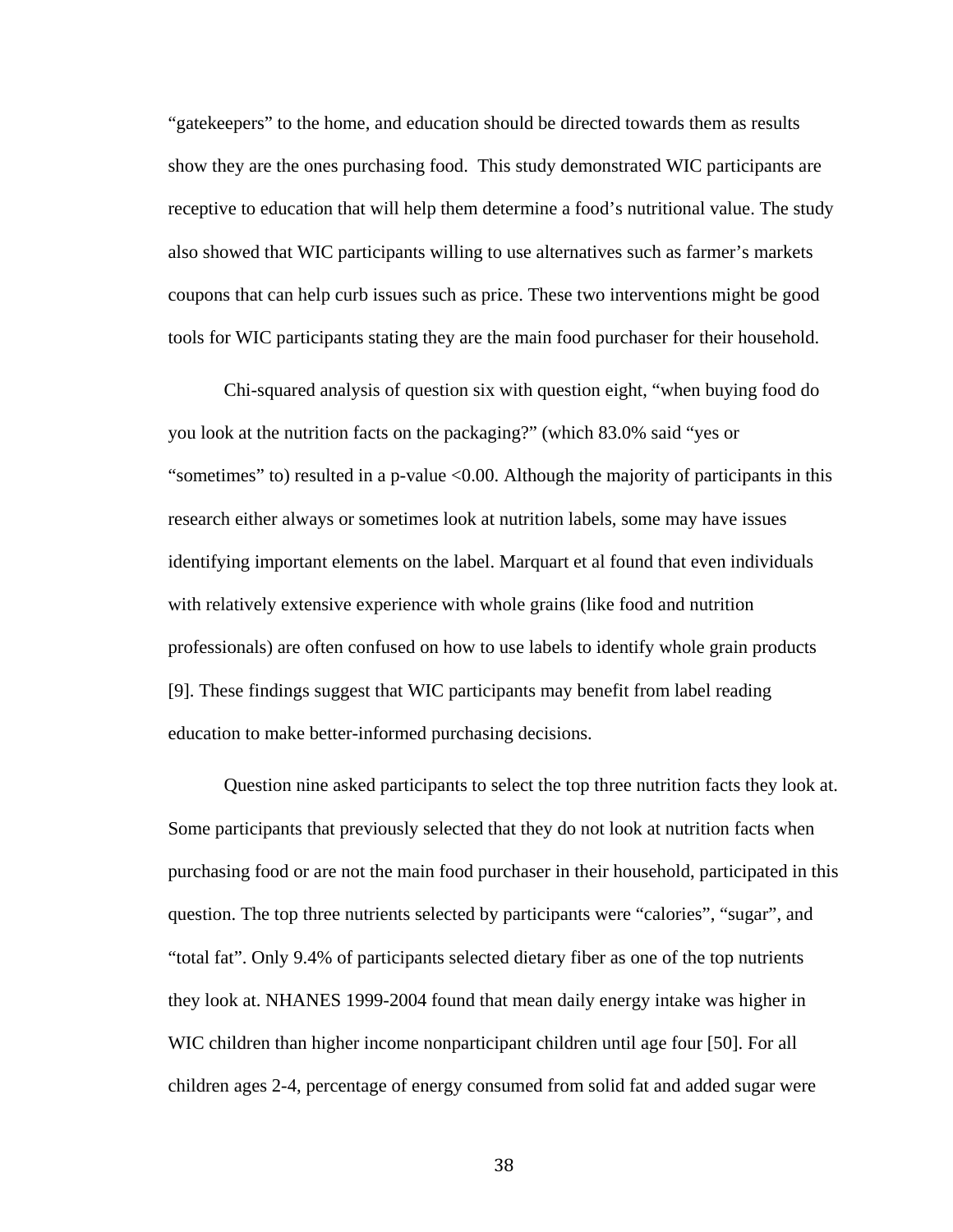the same for WIC participant children and higher income nonparticipant children, and was significantly higher in income-eligible children. Dietary fiber intake for all children (WIC, income-eligible, and nonparticipant) were low compared to the adequate intake (AI) value of 14.9. There was no statistical difference for fiber consumption between children groups. Although WIC Participant and Program Characteristics 2008 did not measure specific nutrient intakes, 50.6% of total WIC women were at nutritional risk [47]. These findings show that although participants primarily look at calories, sugars, and total fat on packages, over consumption of calories and under consumption of important nutrients like fiber, occur. WIC participants may benefit from nutrient and label reading education.

In question nineteen, WIC participants were asked if they have purchased whole grain foods before. The majority of participants, 81.1% (n=43), responded that they have previously purchased whole grains. The percentage of participants who have purchase may increase as Whaley et al found, since the WIC package revisions, consumption of whole grain food has increased 17.3% (a 51% increase over baseline) [56]. Chi-squared analysis found question nineteen significant with question three (race) at p-value 0.03. Almost all of the participants that selected that they were White, Black, African American, Haitian, or Negro indicated that they have purchased whole grains before. However, half of the participants that indicated they were of Hispanic, Latino, or Spanish origin indicated that they have not purchased whole grain foods or were unsure if they have. Hispanic, Latino, or Spanish participants may benefit from education on whole grain label identification.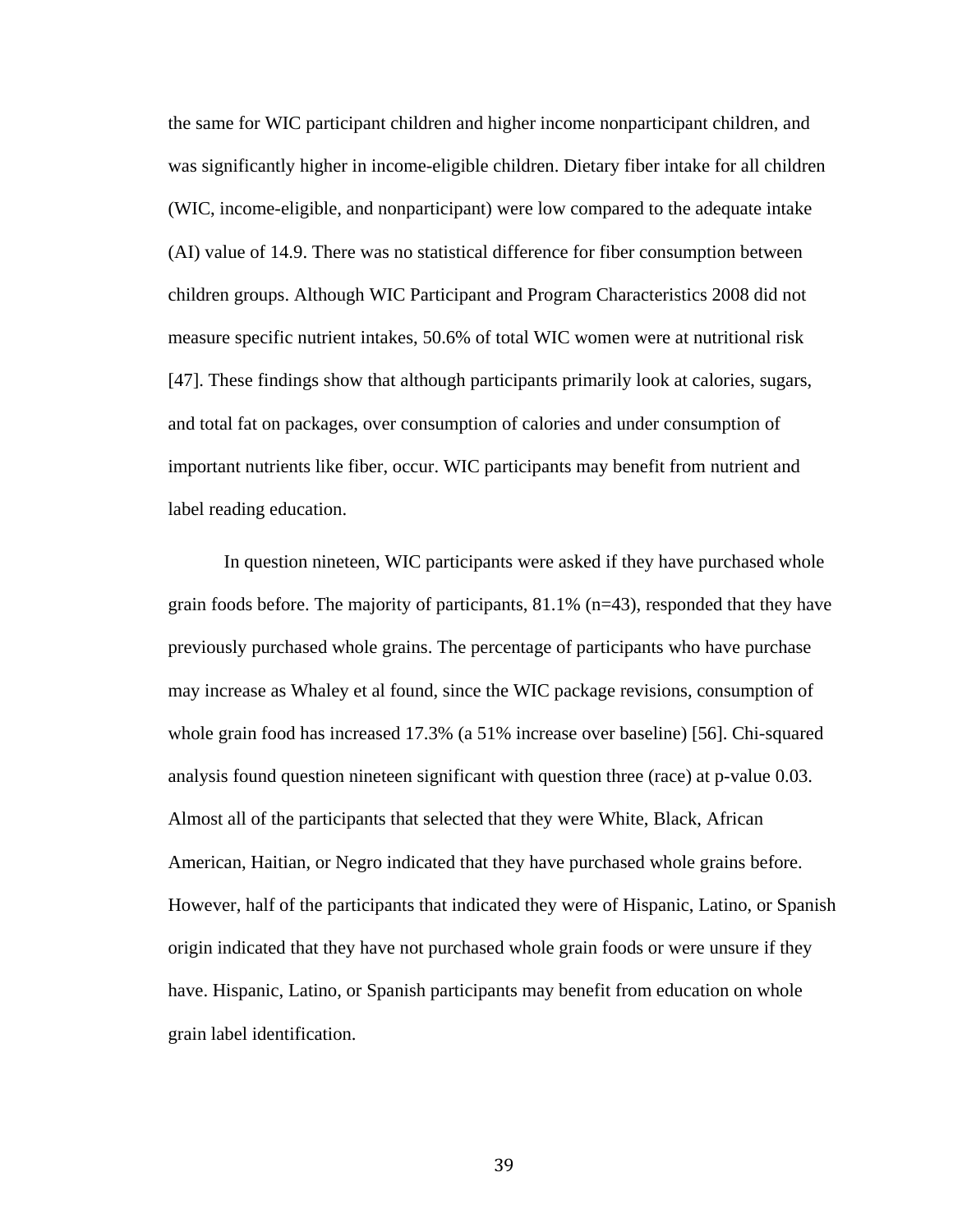Participants were given a prompt before question twenty that discussed the health benefits from consuming whole grains. Question twenty then asked participants if they were more likely to purchase whole grains after reading the prompt than before. Half of the participants selected "yes" they were more likely to purchase whole grains. These results may indicate that both availability and education will increase participant consumption of target foods.

#### *Grain Consumption*

This study asked WIC participants how many servings of grains they consume on most days, and to indicate what grain foods they and their children have consumed in the past two weeks. Following a prompt explaining serving size, question eleven asked participants how many servings of grains they eat on most days. Although most respondents selected "yes" or "sometimes" when asked if they believe they eat enough grains in their diet, over half of the participants (60.4%), selected only eating 1-3 servings of grains on most days. This falls below the USDA recommendation of 6-8 servings for adults [10]. A study by the USDA found during 1994-96 and 1998, Americans consumed 6.7 ounces of total grains per day, 5.6 ounces coming from refined grains and 1.1 ounces coming from whole grains [57]. Education to WIC participants on incorporating whole grains into recipes and how to introduce whole grain foods to children may increase consumption.

Questions thirteen and seventeen asked participants to select what food sources of grain foods they have had and their children have had within the past two weeks respectively. For adults, breakfast cereal, spaghetti, and white bread were the top three selections. For children, breakfast cereal, crackers, and macaroni were the top three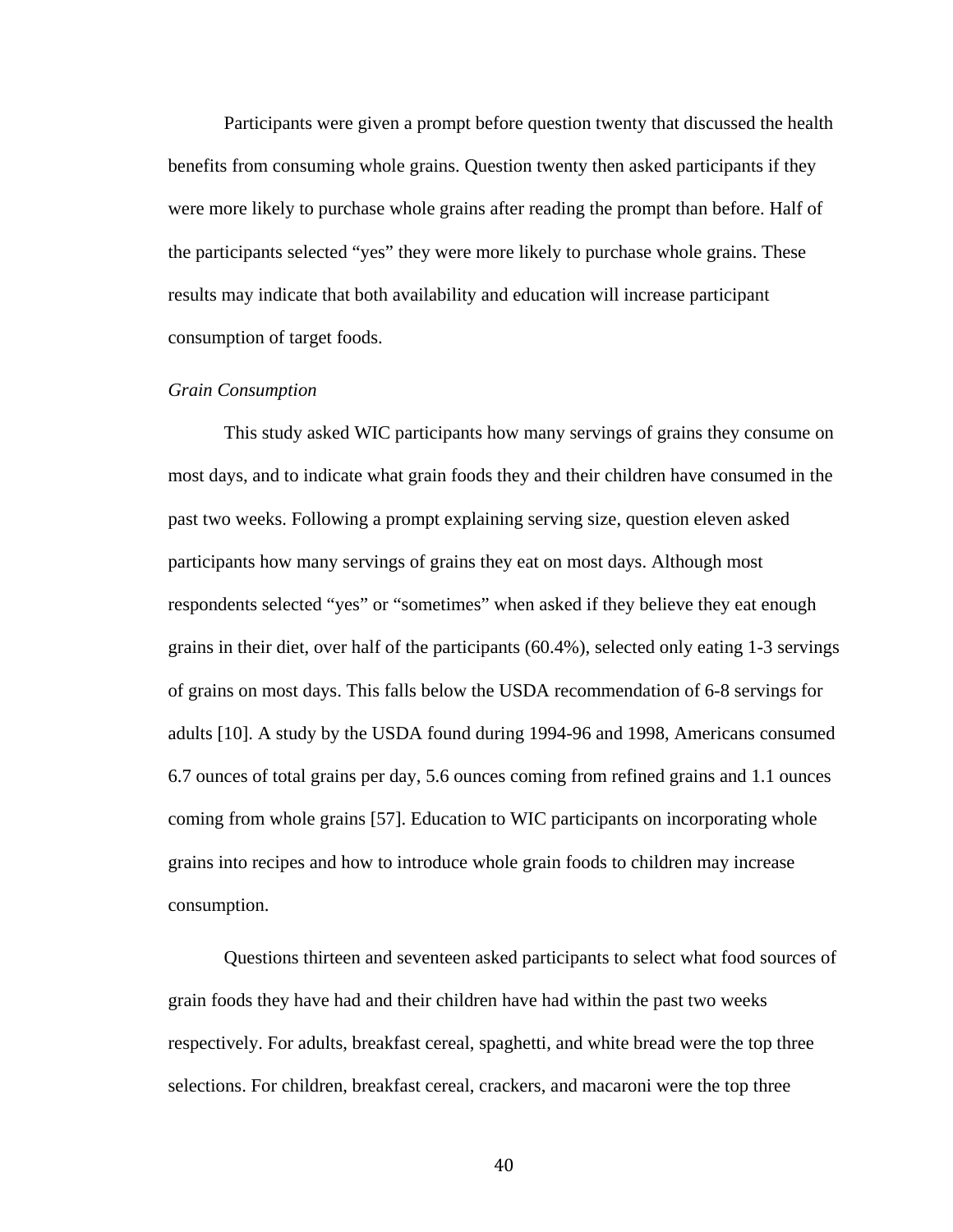selections. Research by Harnack et al included a similar question, where through a dietary recall, the top three grain sources of children ages 2-18 were yeast breads, readyto-eat cereals, and pizza [58]. Whole grain sources for the same group were ready-to-eat cereals, corn and other chips, and yeast breads.

Questions regarding method of food preparation and brand specific information were not included in the survey. However, results from questions thirteen and seventeen may warrant further investigation into how participants are preparing grain foods and nutrient density of purchased prepackaged grain foods. The 2010 Dietary Guidelines for emphasized helping consumers make nutrient dense food choices [59]. WIC participants may benefit from continued education on this topic.

### *Beliefs, Attitudes, and Awareness*

Several questions on the survey attempted to identify the participant's beliefs, attitudes, and awareness towards grains. Over half the participants selected that they eat enough grains in their diet. This question was preceded by a prompt that explained serving sizes and gave examples of grain foods and their equivalent serving size. Chisquared analysis with question eight, do you look at the nutrition facts on packaging resulted in a p-value of 0.02. Further examination of results found that most participants who selected yes, they eat enough grains in their diet, also examine nutrition facts on packaging. Participants that selected yes to question ten also indicated that they were aware of the term whole grain p-value <0.00.

The majority of participants (75%) selected yes to question twelve asked participants if they were aware of the health benefits they may get from consuming grains every day such as protection from heart disease and diabetes. Chi-squared analysis with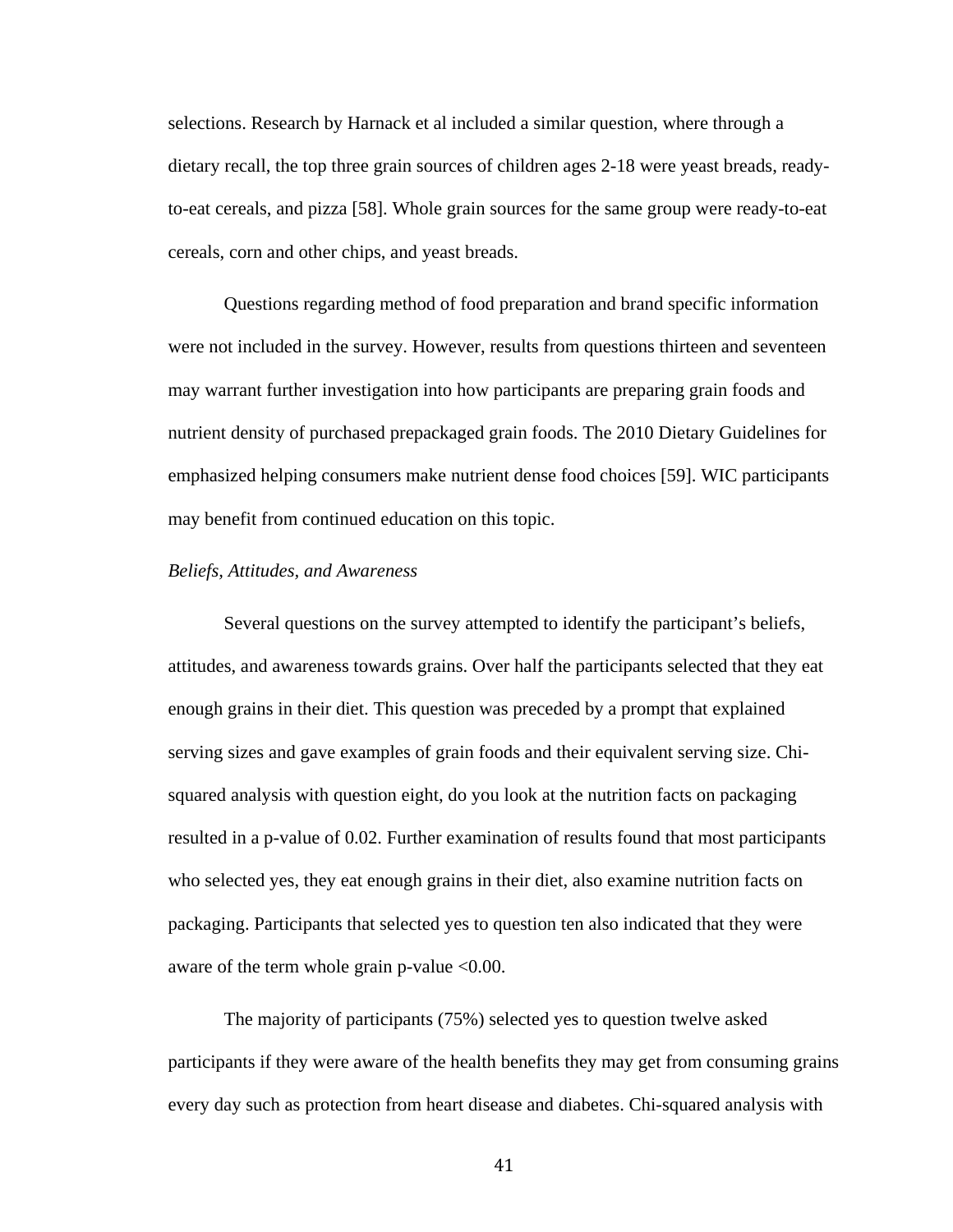question nineteen "have you bought whole grain foods before?" resulted in a p-value of 0.01. Since most participants that responded "yes", to both of these questions, this may suggest a direct relationship between knowledge and purchasing habits. This finding is contradictory to Marquart et al, who found that consumers might lack the ability to understand the health benefits of, and preparation and incorporation of whole grains into their diet [9].

Participants were asked if they would say their children eat enough grains. Of the participants, 52.8% (n=28) selected "yes", 20.7% (n=11) selected "no", and 17.0% selected "not sure". Chi-squared analysis with question ten resulted in a p-value <0.00.This may suggest there is a direct relationship between the parent's perception of eating enough grains in their diet and the amount of grains they perceive their children eat. The majority of participants that reported eating enough grains in their diet also reported their children did as well. As previously mentioned, although participants reported that they consumed enough grains in their diet, the serving size they indicated eating on most days fell below the recommended amount. This may suggest an inaccurate reporting of the children's grains consumption as well.

Question eighteen asked participants if they were already aware of the term whole grain (this question was preceded by a prompt explaining whole grains). Almost all participants (81.1% n=43) indicated "yes" they were aware of the term whole grain and the remaining indicated "no". Chi-squared analysis with question nineteen resulted in pvalue 0.01. In addition, the number of participants that indicated they were aware of the term whole grain and the number of participants that indicated they have purchased whole grain foods before were the same (n=43). This may suggest a relationship between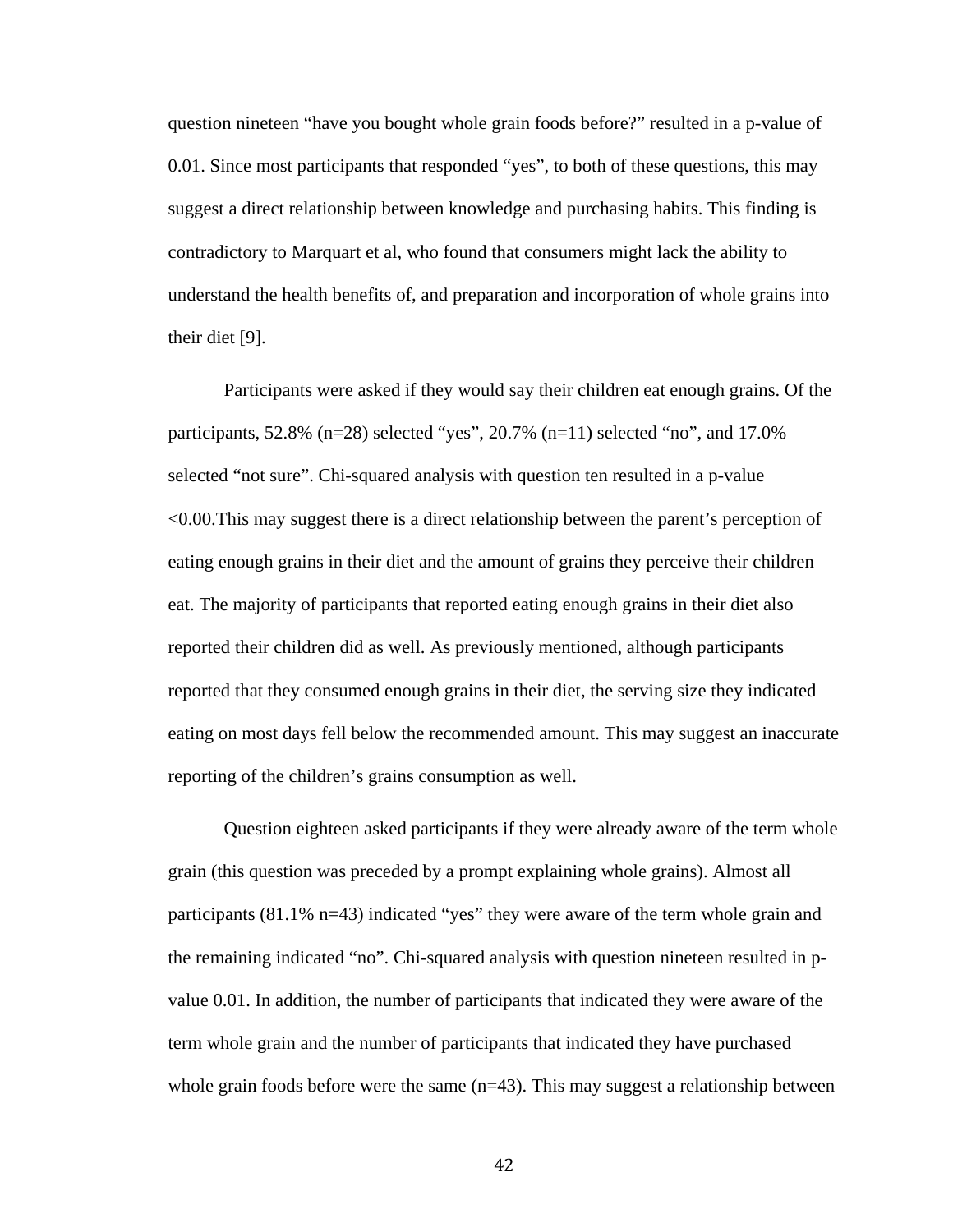WIC participant awareness/knowledge and purchasing habits. Chi-squared analysis with question twelve resulted in a p-value <0.00 showing significance between being aware of the term whole grain and the benefits of consuming grains. Almost all participants that selected "yes" to being aware of the term whole grain selected "yes" they were aware of the health benefits of consuming grains. These results may indicate WIC participants who are educated on whole grains and the benefits of consuming whole grains are more likely to purchase whole grains than those who are not.

In question twenty-one participants were asked if they would like to have more information on the types and benefits of grains there are. Over half of the participants (60.3%) indicated that they would not like to have more information on grains. Participants who were interested in additional information were asked to select from a list what type of information they would be interested in receiving. A recipe book was the most selected item followed by, information on how to get kids to eat whole grains, types of whole grains, facts about specific grains, benefits of eating whole grains, whole grain shopping tips, and having posters in the clinic. Majority interest in recipe books may indicate that participants struggle to prepare recipes that include whole grains or lack resources to purchase recipe books. In addition, participants may need assistance into incorporating more whole grains into their children's diets.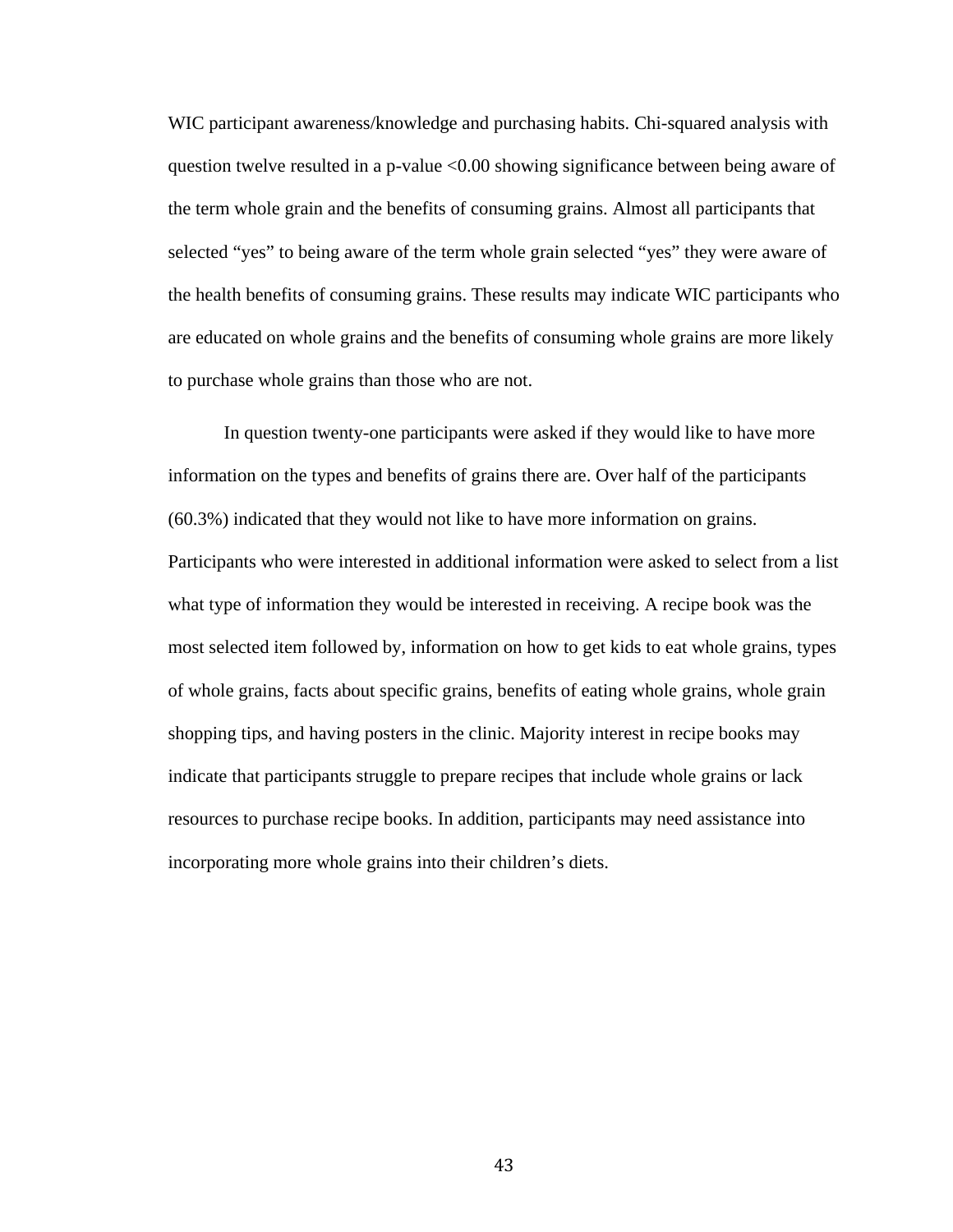### *Limitations*

There are several limitations to this study. The first limitation would be the survey sample size of WIC participants. The distance of outlying clinics from the researcher and participants missing clinic appointments limited sample size and the ability to perform any post-test or follow-up research. In addition, some survey sites had several more survey respondents than others, possibly creating an unbalanced representation of participants. Some questions on the survey asked participants to make estimates in their diet or to recall food items consumed within the past several days, which may cause error or over/under estimation.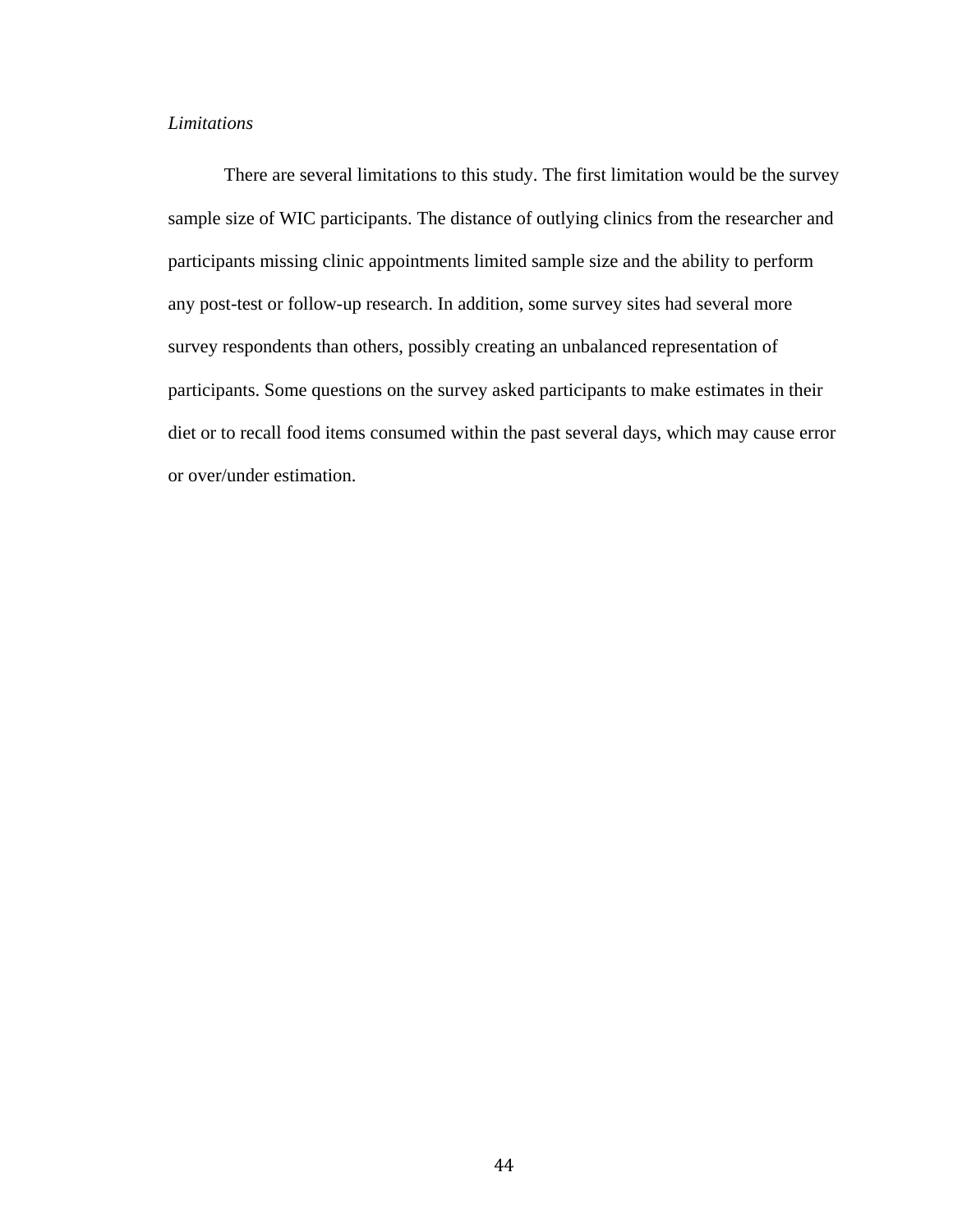#### **Chapter 7: Conclusion**

This research identified elements of the Kentucky WIC participant regarding demographics, food purchasing, grain consumption, and beliefs, attitudes, and awareness towards grains. The majority of participants in this research were single, white, postpartum, females in their mid-twenties with one child.

Regarding food purchasing, participants were most concerned with price and nutritional value when buying food. Of the participants, 35.8% responded that they look at the nutrition facts on packaging when purchasing food. Research has found that even persons with relatively extensive experience with whole grains (like nutrition professionals) may have issues using labels to identify whole grain products. The top three nutrients that WIC participants indicated examining on packaging were calories, sugar, and total fat. Dietary fiber was one of the least selected nutrients by WIC participants. The majority of participants indicated that they have purchased whole grains before (81.1%), however half of the participants that responded they were of Hispanic, Latino, or Spanish origin selected that they have not or were not sure. Lastly, after reading a prompt explaining the benefits of consuming whole grains participants were asked if they were now more likely to purchase them, which half of the participants said yes.

Participants were asked how many servings of grains they consume on most days. A prompt preceded this question explaining serving sizes and the recommended amount they should be eating. Although a majority of participants responded yes or sometimes when asked if they would say they eat enough grains in their diet, over half of the participants selected only eating 1-3 servings of grains on most days. For adults,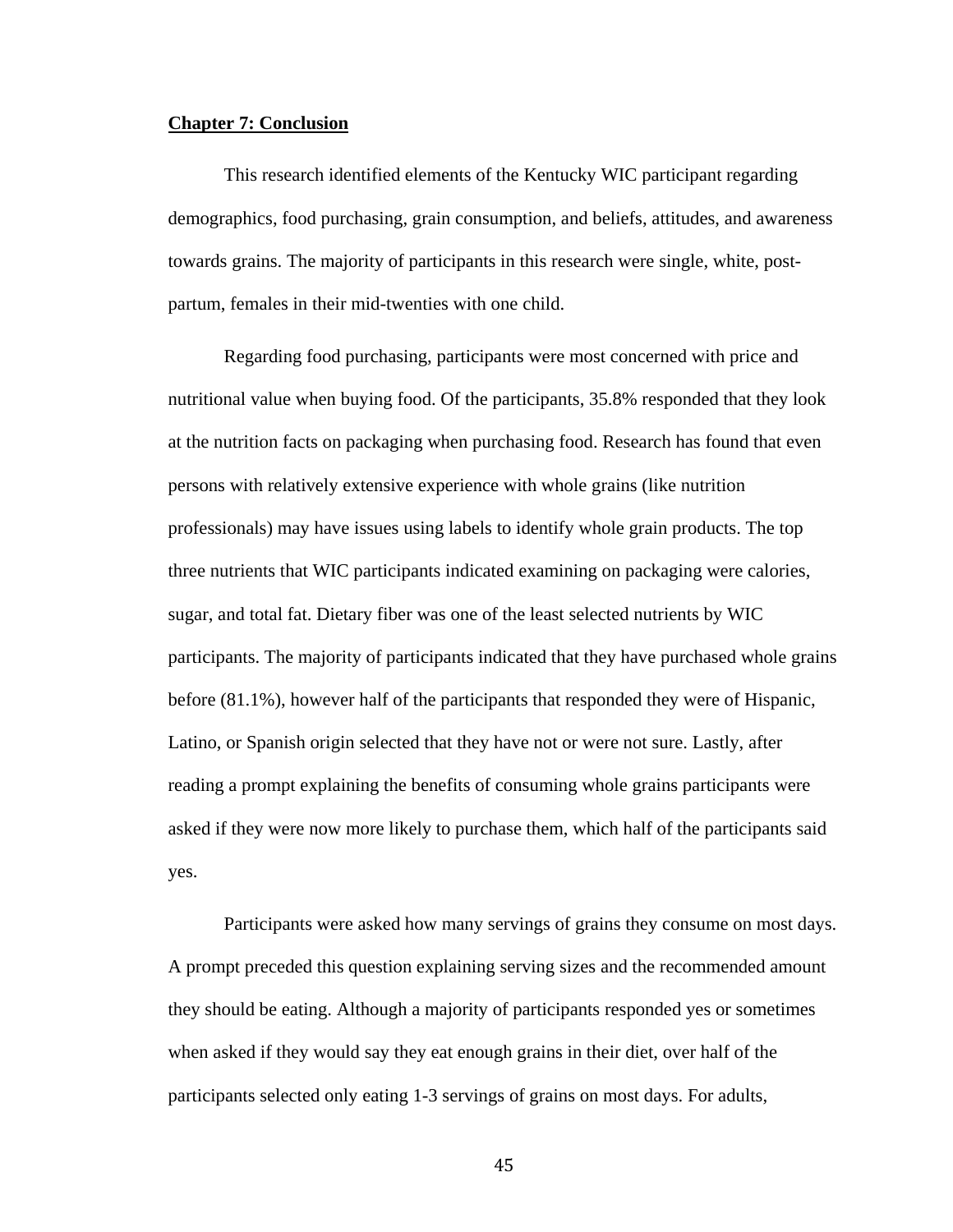breakfast cereal, spaghetti, and white bread were the top three selections when participants were asked what grain foods they have had within the past two weeks. For children, breakfast cereal, crackers, and macaroni were the top three selections.

When participants were asked if they were aware of the health benefits they may get from consuming grains every day such as protection from heart disease and diabetes, the majority of participants responded yes. A significant relation was found between participants who are aware of health benefits from consuming grains were to participants who have purchased whole grains before. Slightly more than half of the participants indicated they would say their children eat enough grains. A significant relationship was observed between the parents perception of if they eat enough grains and the perception if their children eat enough grains. Almost all participants indicated that they were aware of the term whole grain, which was found to be significant with having purchased whole grains before, and awareness of whole grain health benefits. When asked if they would like to have more information on the types and benefits of grains, over half of the participants indicated they would not. However, participants that were interested in more information were most interested in receiving a recipe book.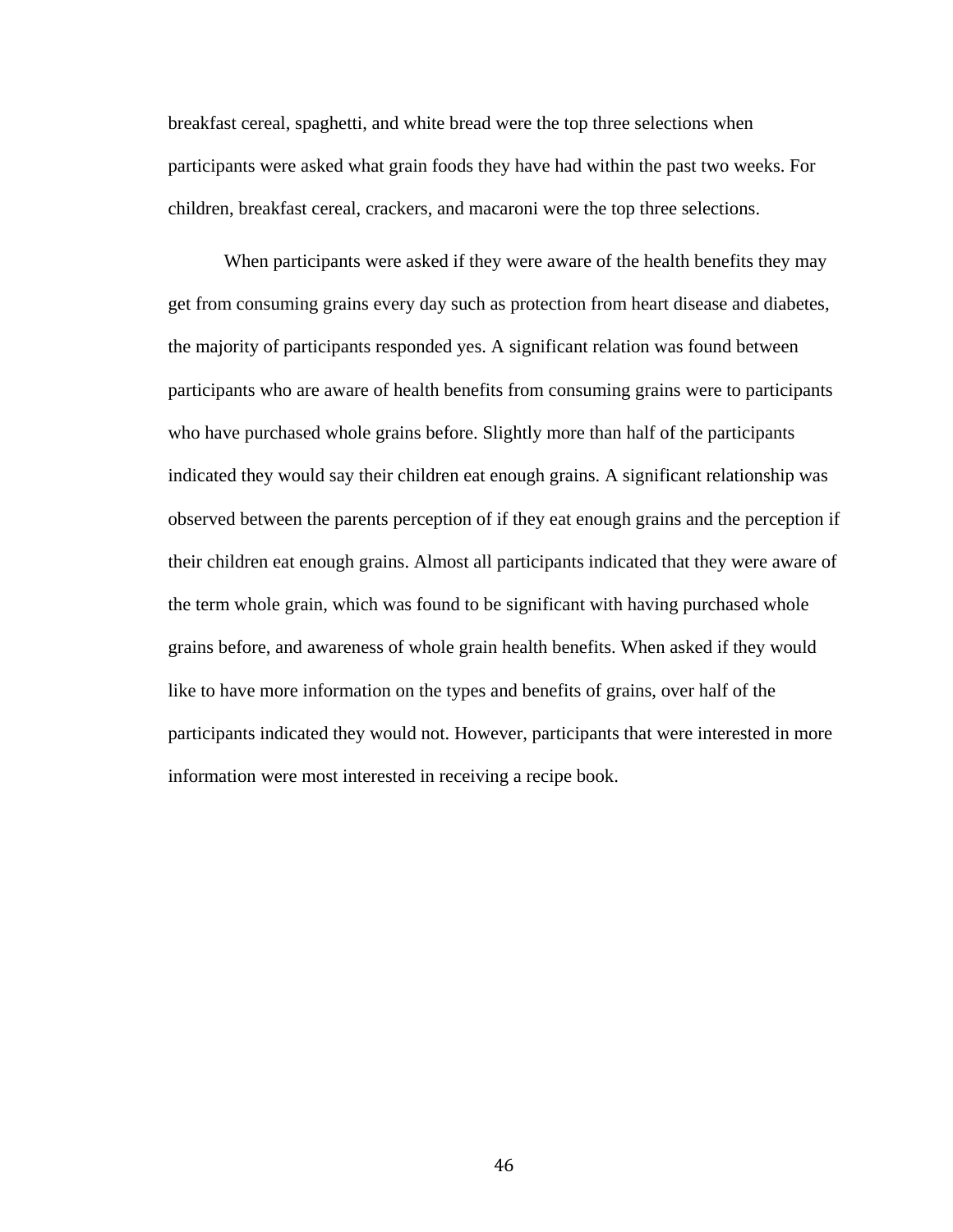Based on the findings of this research the following may benefit participants:

1. Education on purchasing nutrient-dense foods (especially whole grains) for the best price.

2. Education on whole grain labels, grain types, and how grains may be listed in ingredients.

3. Education on the importance of nutrients such as calories, sugar, total fat, and dietary fiber, with an emphasis on they play a role in health.

4. Education on serving sizes and recommended daily intakes, especially for grains and whole grains.

5. Education on how to get kids to eat whole grains.

Future studies should be examined over a longer period of time and with a much larger sample size. Further research may want to gather information from the WIC participants regarding all of the other food groups in addition to grains.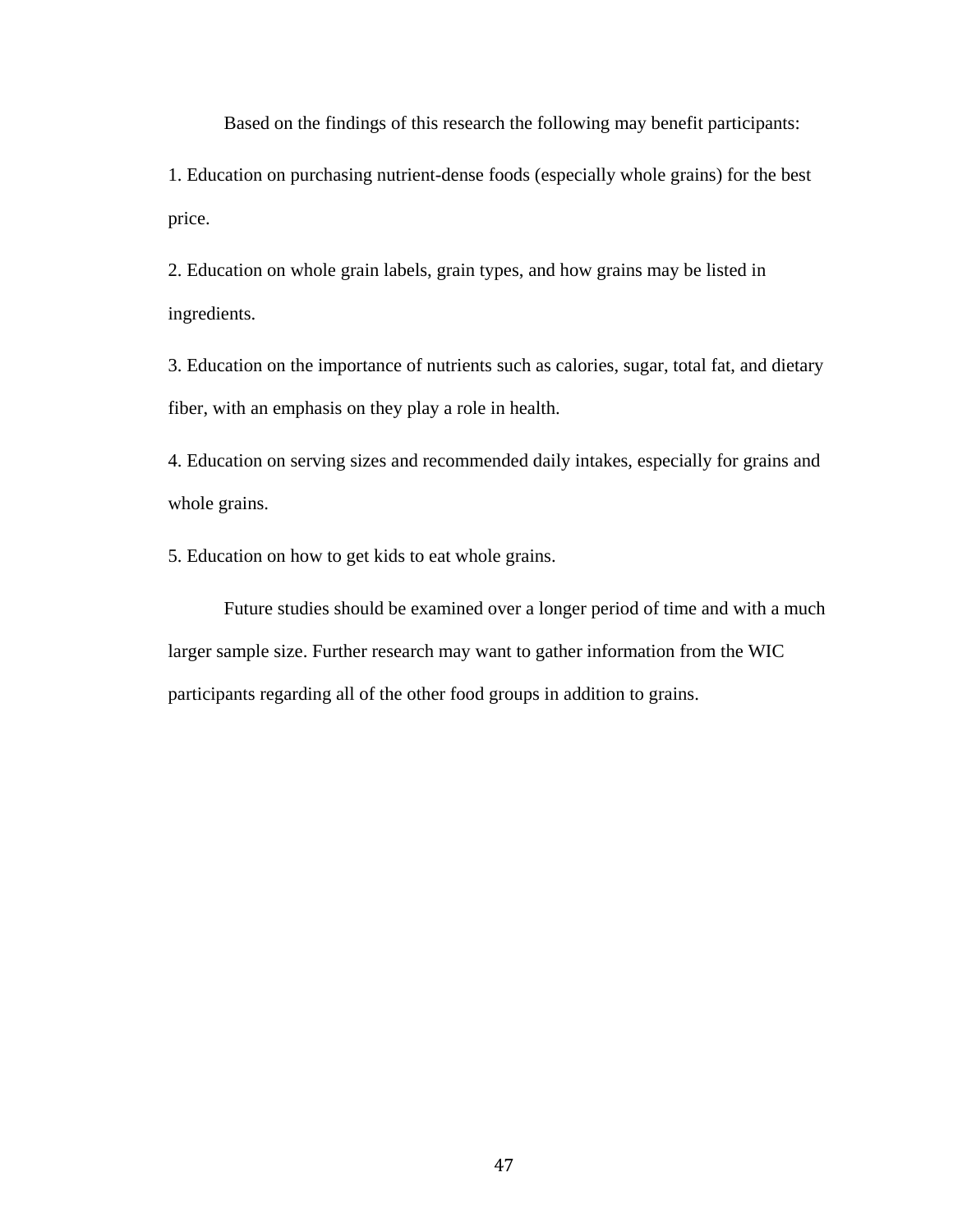### **Appendix A: Survey**

**Please respond to all the questions on the survey that apply to you. Read the instructions for each question and circle the answers that apply. If you have any questions or need assistance please do not hesitate to ask.**

### **1. Are you?**

| Male | Female |
|------|--------|
|      |        |

### **2. What age range do you fall in?**

| Under 16 | $30 - 36$ |
|----------|-----------|
| $16-20$  | 36-40     |
| 21-24    | Over $40$ |
| 25-29    |           |

### **3. What race/ethnic group best fits you? (Circle all that apply)**

American Indian or Alaskan Native

Asian

Black, African American, Haitian, or Negro

Native Hawaiian or Other Pacific Islander

White

**Other** 

### **4. Are you Hispanic, Latino, or of Spanish origin?**

Yes No

### **5. What is your marital status?**

Single Married Divorced Separated

Widowed

### **6. Are you the main person who buys food for your household?**

Yes No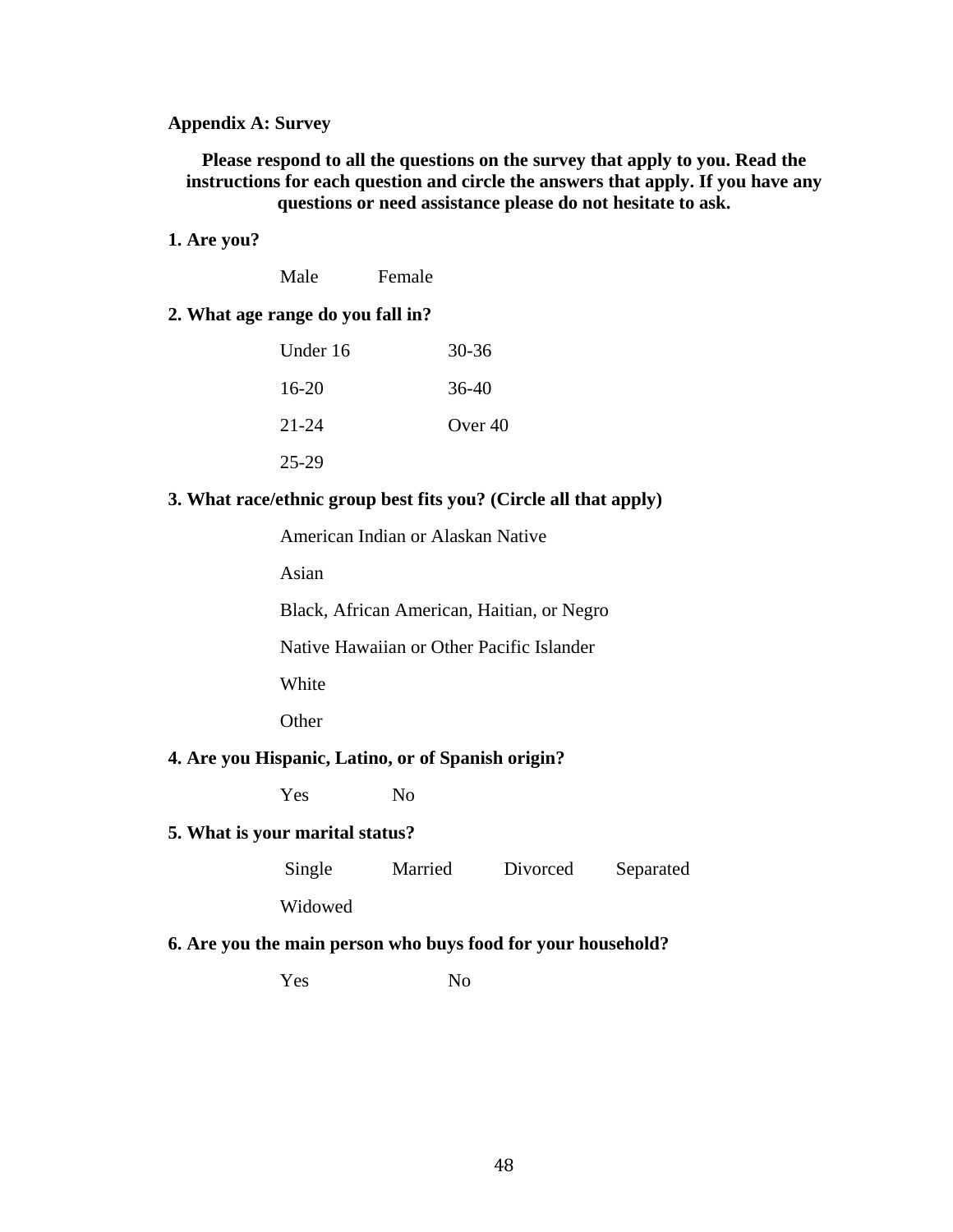### **7. What makes you decide what food to buy the most (Circle one please)**

| Price  | <b>Nutritional Value</b> | How it Looks | <b>Special Needs</b> |
|--------|--------------------------|--------------|----------------------|
| Hunger | Taste                    | Easy to Make | (Other)              |

### **8. When buying food do you look at the nutrition facts on the packaging?**

Yes No Sometimes

### **9. If you look at the nutrition facts, what are the top three things you look at? (Circle your top 3).**

| <b>Serving Size</b> | Calories      | <b>Total Fat</b> | <b>Saturated Fat</b> |
|---------------------|---------------|------------------|----------------------|
| Trans Fat           | Cholesterol   | Sodium           | Potassium            |
| Carbohydrates       | Dietary Fiber | Sugar            | Protein              |

Vitamins/Minerals

*Grains are an important part of a healthy diet. Examples of grains that you may eat are bread, rice, pasta, and cereal. Most adults need 6-8 servings of grains every day.* **One slice of bread, 1 cup of cereal, or ½ cup of cooked rice, cooked pasta, or cooked cereal can be considered as 1 serving from the grains group.**

**10. Would you say that you eat enough grains in your diet?**

Yes No Not Sure

### **11. How many servings of grains do you eat on most days?**

| None         | 7-9 Servings        |  |  |
|--------------|---------------------|--|--|
| 1-3 Servings | 10 or More Servings |  |  |

4-6 Servings

### **12. Did you know that there are health benefits that you can get from eating grains every day, such as protecting your heart and preventing diabetes?**

Yes No

### **13. Please, circle below what grain foods you have had within the past two weeks.**

| White Bread      | Whole Wheat Bread | White Rice          | <b>Brown Rice</b> |
|------------------|-------------------|---------------------|-------------------|
| Oatmeal          | Spaghetti         | <b>Macaroni</b>     | Grits             |
| Popcorn          | Cornbread         | <b>Noodles</b>      |                   |
| Breakfast Cereal | Do not know       | Other (please list) |                   |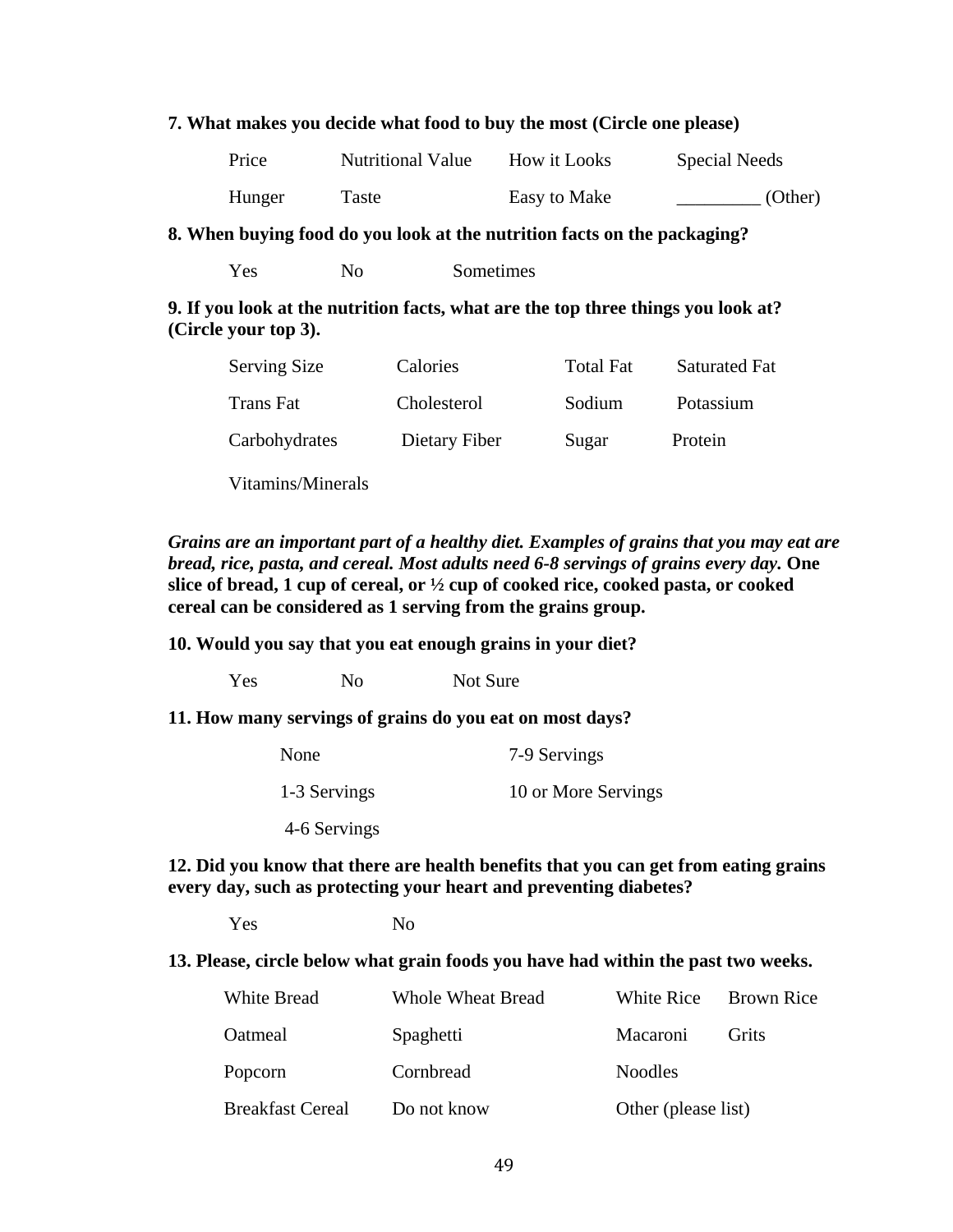### **14. Circle what best describes you right now.**

|                                                                  | Pregnant Breastfeeding |         | Postpartum | N/A                                                |  |  |
|------------------------------------------------------------------|------------------------|---------|------------|----------------------------------------------------|--|--|
| 15. How many children do you have? If none skip to question #18. |                        |         |            |                                                    |  |  |
| <b>One</b>                                                       | Two                    | Three   | Four       | Five                                               |  |  |
| More than Five                                                   |                        |         |            |                                                    |  |  |
| Please list how many children you have in each age group:        |                        |         |            |                                                    |  |  |
| $0-5$ months                                                     |                        |         |            | $\frac{2 \text{ years}}{5 \text{ years}}$ or older |  |  |
| $6-11$ months                                                    | $\frac{3}{2}$ years    |         |            |                                                    |  |  |
| $\equiv$ 1 year                                                  |                        | 4 years |            |                                                    |  |  |

### **16. Would you say that your children eat enough grains? (If applicable).**

Yes No Not Sure

**17. Please, circle below which grain foods your children have had within the past two weeks.**

| <b>White Bread</b>      | Whole Wheat Bread White Rice |                     | <b>Brown Rice</b> |
|-------------------------|------------------------------|---------------------|-------------------|
| Oatmeal                 | Spaghetti                    | Macaroni            | Grits             |
| Tortilla                | Cornbread                    | <b>Noodles</b>      |                   |
| <b>Breakfast Cereal</b> | Crackers                     | Other (please list) |                   |

*Whole grain means that all three parts of the grain are in one piece and have not been refined. When a grain is refined, it loses a lot of its nutritional value. In the grocery store, whole grains are usually labeled as such.* 

**18. Were you already aware of the term whole grain?** 

Yes No

**19. Have you bought whole grain foods before?**

Yes No Not Sure

*Whole grains can decrease your risk of stroke, diabetes, heart disease, obesity, asthma, high blood pressure, gum disease, and many other issues.* 

**20. Many whole grains foods are offered on the WIC program. Knowing that whole grains are a healthier choice for you are you more likely to buy them now if not before?**

Yes No Not Sure Already Buy Whole Grains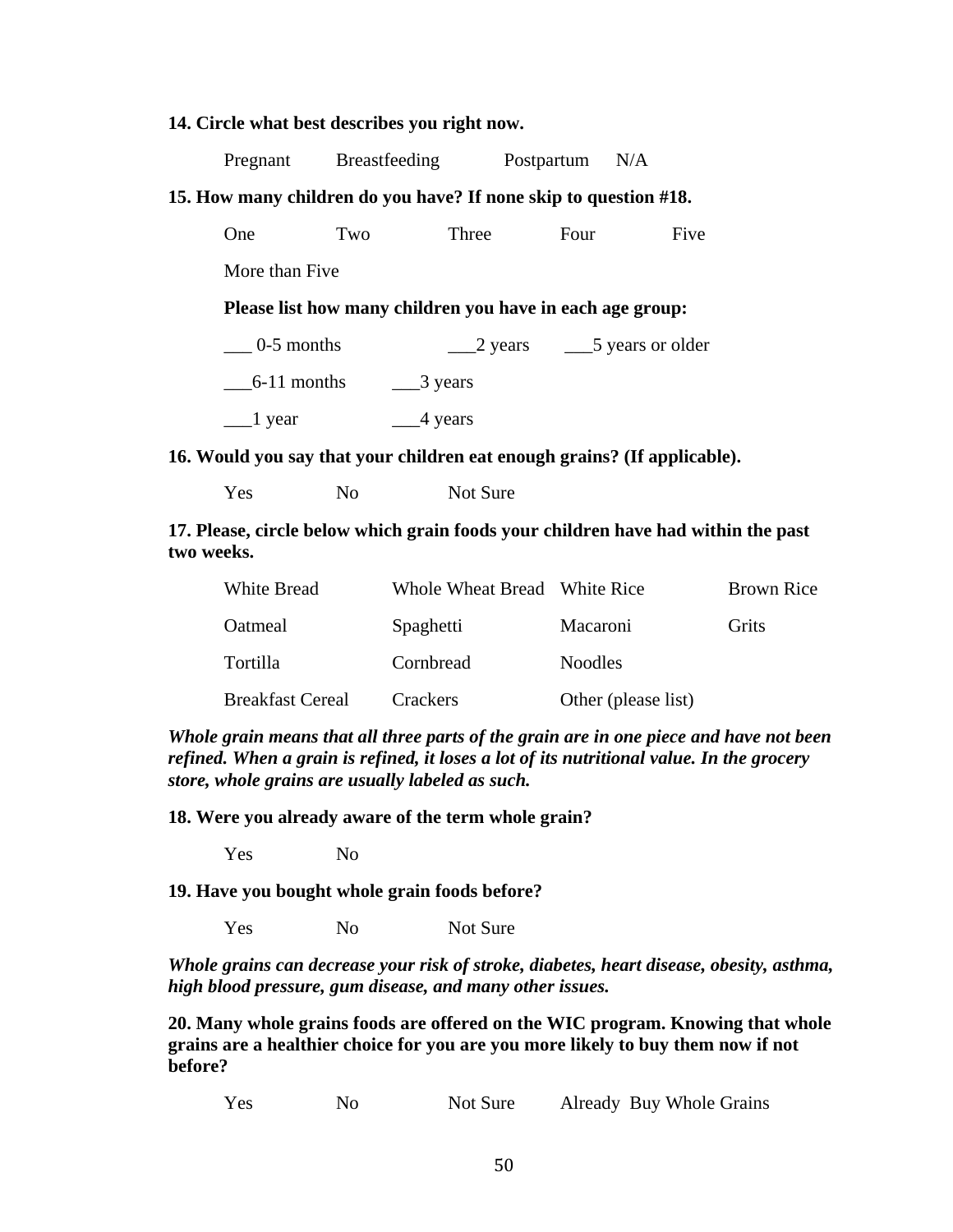# **21. Would you like to have more information on the types and benefits of grains?**

Yes No

**22. If you would like to have more information what would interest you? (Check all that apply).**

| $\Box$ Types of whole grains                            | Facts about specific grains         |
|---------------------------------------------------------|-------------------------------------|
| Benefits of eating whole grains __Posters in the clinic |                                     |
| Recipe book                                             | Classes on grains                   |
| Whole grain shopping tips                               | How to get kids to eat whole grains |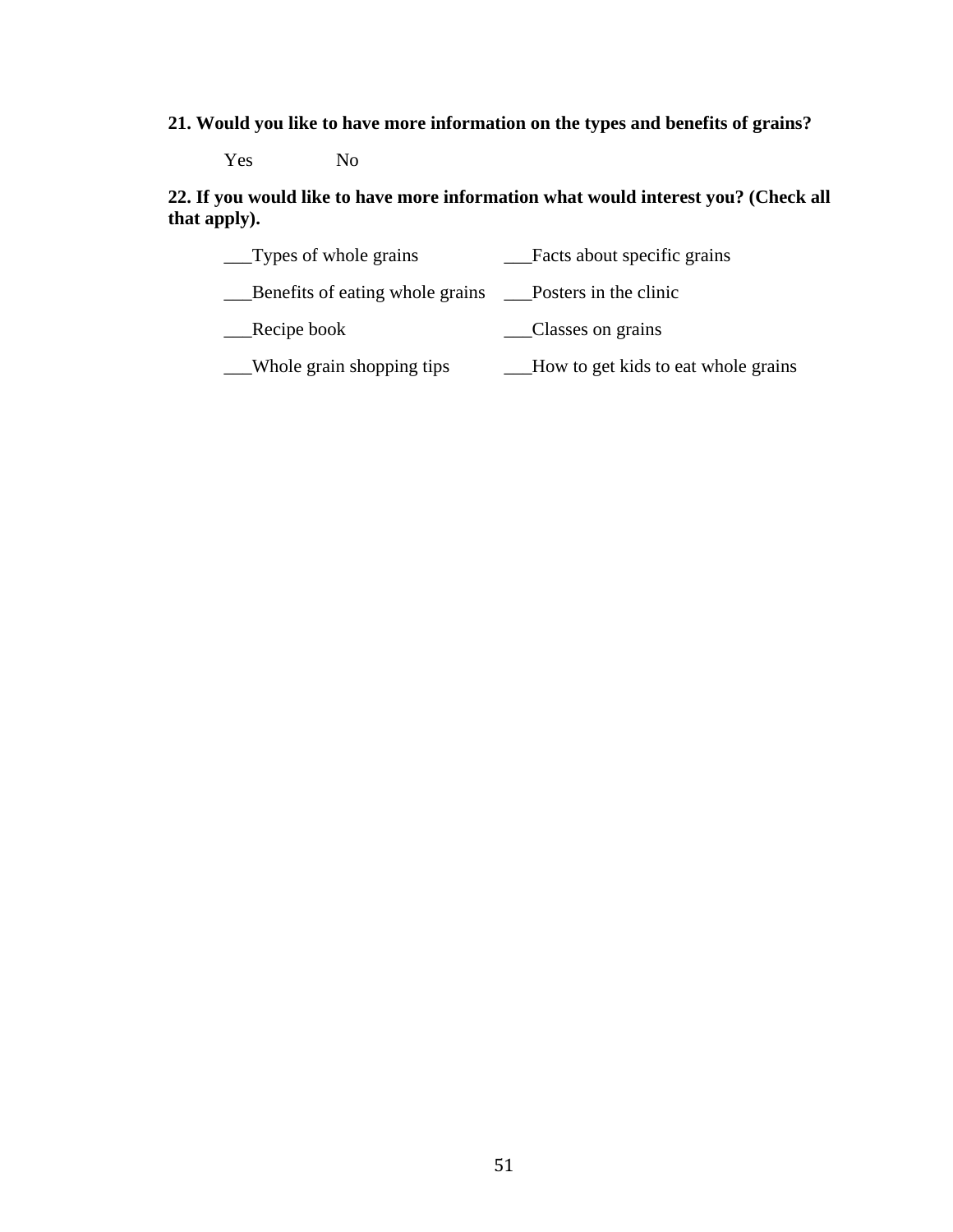### References:

- 1. Flegal, K.M., et al., *Prevalence and trends in obesity among US adults, 1999– 2000*. Journal of the American Medical Association, 2002. **288**(14): p.1723–1727.
- 2. Odgen, C.L., et al., *Prevalence of overweight and obesity in the United States, 1999- 2004*. Journal of the American Medical Association, 2006. **295**(13): p. 1549-1555*.*
- 3. Mokdad, A.H., Ford, et al., *Diabetes trends in the U.S.: 1990–1998*. Diabetes Care, 2002. **23**(9): p. 1278–1283.
- 4. Engelgau, M.M., et al., *The evolving diabetes burden in the United States*. Annals of Internal Medicine, 2004. **140**(11): p. 945–950.
- 5. Haffner, S.M., et al., *Mortality from coronary heart disease in subjects with type 2 diabetes and in nondiabetic subjects with and without prior myocardial infarction*. New England Journal of Medicine, 1998. **339***(*4): p. 229–234.
- 6. Robert Wood Johnson Foundation. *Partnership for solutions, chronic conditions: making the case for ongoing care*. 2004; Available from: <http://www.partnershipforsolutions.org/DMS/files/chronicbook2004.pdf>.
- 7. Centers for Disease Control and Prevention. *Leading Causes of Death*. 2012; Available from: Retrieved from: <http://www.cdc.gov/nchs/fastats/lcod.htm>.
- 8. Anderson, P. M. and Butcher, K. F., *Childhood Obesity: Trends and Potential Cause. The Role of Schools in Obesity Prevention*. The Future of Children, 2006. **16**(1): p. 19-45.
- 9. Marquart, L., et al., *Beliefs about whole-grain foods by food and nutrition, professionals, health club members, and special supplemental nutrition program for women, infants, and children participants/State fair attendees*. Journal of the American Dietetic Association, 2006. **106**(11): p. 1856-60.
- 10. United States Department of Agriculture. *What foods are in the grain group?* 2012; Available from: [http://www.choosemyplate.gov/food](http://www.choosemyplate.gov/food-groups/grains.html)[groups/grains.html](http://www.choosemyplate.gov/food-groups/grains.html).
- 11. United States Department of Agriculture Agricultural Research Service National Agriculture Library. *Nutrient data for 20016, corn meal, whole-grain, yellow*. 2012; Available from: [http://ndb.nal.usda.gov/ndb/foods/show/6327?fg=Cereal+Grains+and+Past](http://ndb.nal.usda.gov/ndb/foods/show/6327?fg=Cereal+Grains+and+Pasta&man=&lfacet=&format=&count=&max=25&offset=&sort=&qlookup=) [a&man=&lfacet=&format=&count=&max=25&offset=&sort=&qlookup=](http://ndb.nal.usda.gov/ndb/foods/show/6327?fg=Cereal+Grains+and+Pasta&man=&lfacet=&format=&count=&max=25&offset=&sort=&qlookup=).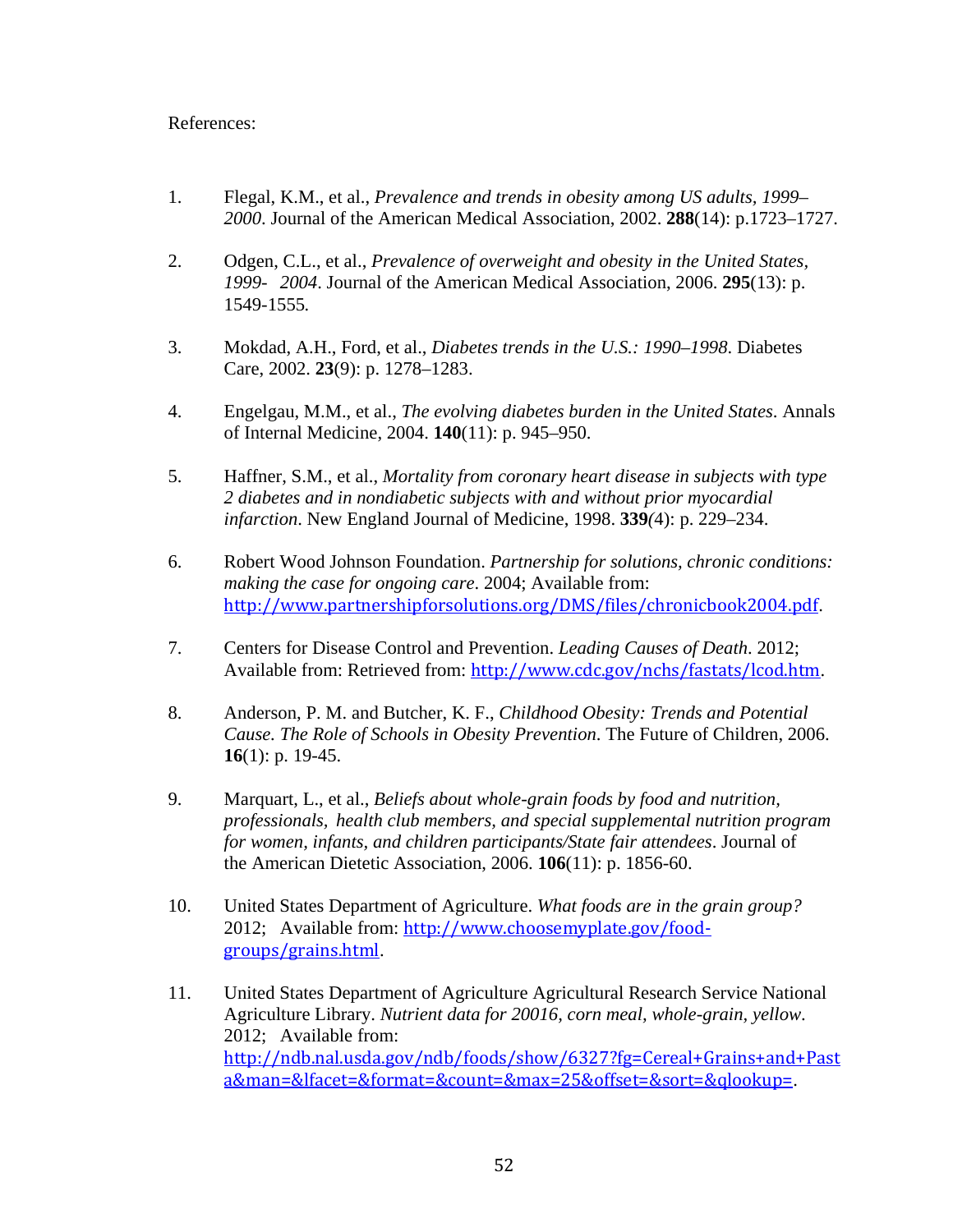- 12. Larson, N.I., et al., *Whole-grain intake correlates among adolescents and young adults: findings from Project EAT*. Journal of the American Dietetic Association, 2010. **110**(2): p. 230-237.
- 13. Food and Nutrition Service. *Women, infants, and children.*2012; Available from: <http://www.fns.usda.gov/wic/>.
- 14. Food and Nutrition Service. *Benefits and services: WIC food packages – regulatory requirements for WIC-eligible foods*. 2005; Available from: [http://www.fns.usda.gov/wic/benefitsandservices/foodpkgregs.HTM#WHO](http://www.fns.usda.gov/wic/benefitsandservices/foodpkgregs.HTM#WHOLE_WHEAT_BREAD/WHOLE_GRAIN_BREAD/OTHER_WHOLE_GRAINS.) LE WHEAT BREAD/WHOLE GRAIN BREAD/OTHER WHOLE GRAINS.
- 15. Food and Nutrition Service. *Arkansas WIC program approved food list*. 2010; Available from: [http://www.healthy.arkansas.gov/programsServices/WIC/Documents/Food](http://www.healthy.arkansas.gov/programsServices/WIC/Documents/FoodLists.PDF) [Lists.PDF](http://www.healthy.arkansas.gov/programsServices/WIC/Documents/FoodLists.PDF).
- 16. Food and Nutrition Service. 2011; *Kentucky WIC approved food list.* Available from: [http://chfs.ky.gov/nr/rdonlyres/7959397f-3517-4980-a58a-](http://chfs.ky.gov/nr/rdonlyres/7959397f-3517-4980-a58a-5e5541b6a6f8/0/foodlist20102011legalsizerevised81210.pdf)[5e5541b6a6f8/0/foodlist20102011legalsizerevised81210.pdf.](http://chfs.ky.gov/nr/rdonlyres/7959397f-3517-4980-a58a-5e5541b6a6f8/0/foodlist20102011legalsizerevised81210.pdf)
- 17. Centers for Disease Control and Prevention. *U.S. obesity trends*. 2012; Available from: <http://www.cdc.gov/obesity/data/trends.HTML>.
- 18. National Conference of State Legislatures. *Diabetes prevalence county level*. 2010; Available from: [http://www.ncsl.org/issues](http://www.ncsl.org/issues-research/health/diabetes-prevalence-county-level.aspx)[research/health/diabetes-prevalence-county-level.aspx](http://www.ncsl.org/issues-research/health/diabetes-prevalence-county-level.aspx).
- 19. United States Department of Agriculture Agricultural Research Service National Agriculture Library. *Nutrient data for 20022, corn meal, degermed, enriched, yellow*. 2012; Available from: [http://ndb.nal.usda.gov/ndb/foods/show/6328?fg=Cereal+Grains+and+Past](http://ndb.nal.usda.gov/ndb/foods/show/6328?fg=Cereal+Grains+and+Pasta&man=&lfacet=&format=&count=&max=25&offset=&sort=&qlookup=) [a&man=&lfacet=&format=&count=&max=25&offset=&sort=&qlookup=](http://ndb.nal.usda.gov/ndb/foods/show/6328?fg=Cereal+Grains+and+Pasta&man=&lfacet=&format=&count=&max=25&offset=&sort=&qlookup=).
- 20. Harlan, J.R., *Crops and Man,* 1992, Madison, WI: ASA,CSA.
- 21. Ucko, P.J. and Dimbleby, G.W., *The Domestication and Exploitation of Plants and Animals*, 2007, Chicago, IL: Aldine Publishing Co.
- 22. Eaton, S.B., *Humans, lipids, and evolution*. Lipids, 1992. **27**(10): p. 814-820
- 23. The University of Nebraska-Lincoln. *Drought in the Dust Bowl years*. 2006; Available from: [http://www.drought.unl.edu/DroughtBasics/DustBowl/DroughtintheDustB](http://www.drought.unl.edu/DroughtBasics/DustBowl/DroughtintheDustBowlYears.aspx) [owlYears.aspx](http://www.drought.unl.edu/DroughtBasics/DustBowl/DroughtintheDustBowlYears.aspx).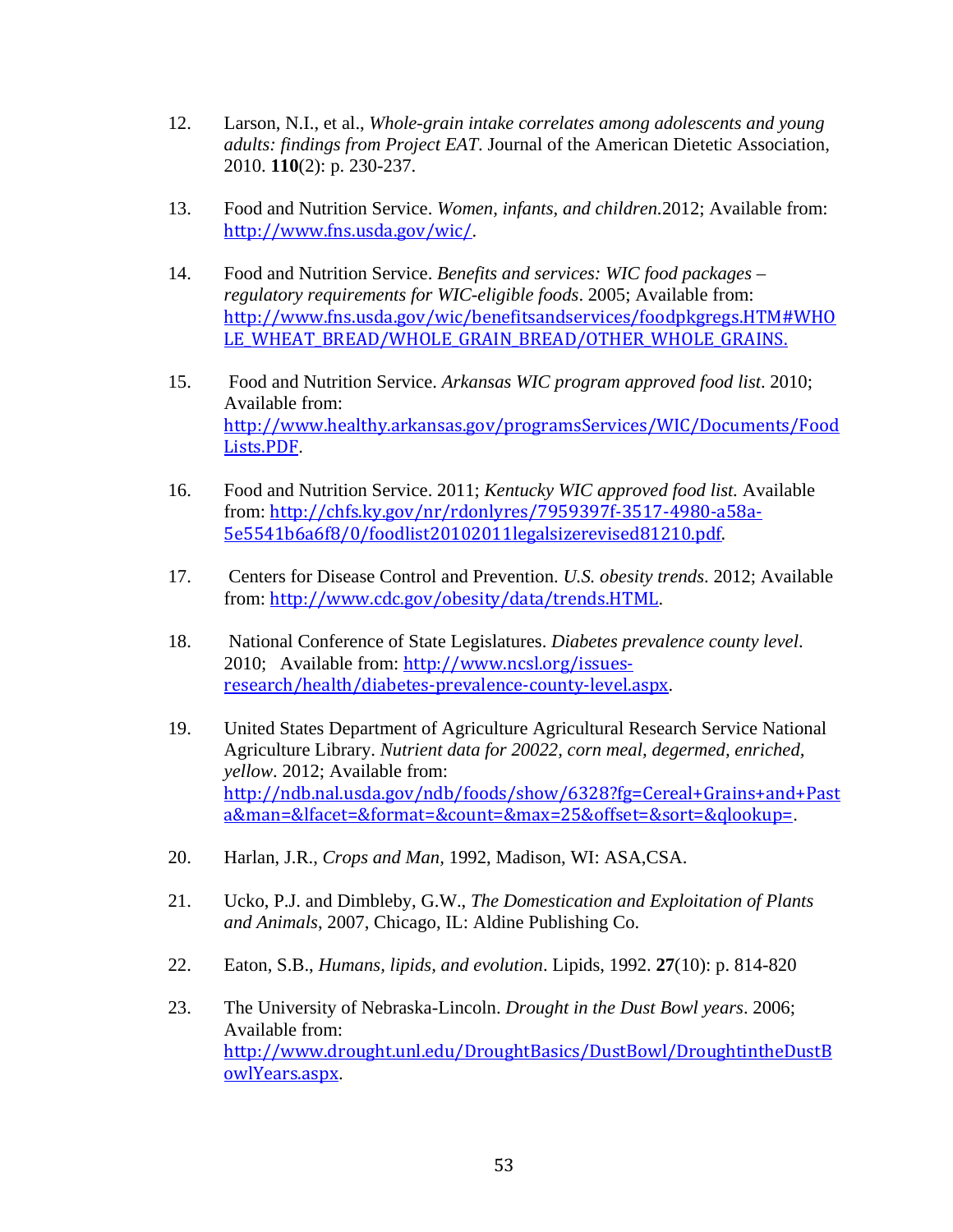- 24. Cook, B.I., et al. *Amplification of the North American "Dust Bowl" drought through human-induced land degradation*. 2009; Available from: <http://www.pnas.org/content/106/13/4997.full>.
- 25. Ploeg, M. *WIC and the battle against childhood overweight*. 2009; Available from: <http://www.ers.usda.gov/Publications/EB13/>.
- 26. Centers for Disease Control and Prevention. *Basics about childhood obesity*. 2009; Available from: <http://www.cdc.gov/obesity/childhood/consequences.html>.
- 27. The Council of State Governments. *Shaping Kentucky's future*. 2012; Available from: [http://www.csg.org/programs/policyprograms/SCORE/SCORE\\_files/Partne](http://www.csg.org/programs/policyprograms/SCORE/SCORE_files/Partnershippolicydocument.pdf.pdf) [rshippolicydocument.pdf.pdf](http://www.csg.org/programs/policyprograms/SCORE/SCORE_files/Partnershippolicydocument.pdf.pdf).
- 28. Substance Abuse and Mental Health Services Administration. *Teen cigarette use and perceptions of risk*. 2010; Available from: [http://www.samhsa.gov/samhsanewsletter/Volume\\_18\\_Number\\_3/TeenSm](http://www.samhsa.gov/samhsanewsletter/Volume_18_Number_3/TeenSmoking.aspx) [oking.aspx](http://www.samhsa.gov/samhsanewsletter/Volume_18_Number_3/TeenSmoking.aspx).
- 29. Centers for Disease Control and Prevention. *Smoking and tobacco use*. 2012; Available from: [http://www.cdc.gov/tobacco/data\\_statistics/state\\_data/state\\_highlights/20](http://www.cdc.gov/tobacco/data_statistics/state_data/state_highlights/2010/states/kentucky/index.htm) [10/states/kentucky/index.htm](http://www.cdc.gov/tobacco/data_statistics/state_data/state_highlights/2010/states/kentucky/index.htm).
- 30. Kentucky Cabinet for Health and Family Services. *Leading and selected causes of resident deaths, 2005*. 2005; Available from: [http://chfs.ky.gov/NR/rdonlyres/C149F3B7-A67C-459B-921E-](http://chfs.ky.gov/NR/rdonlyres/C149F3B7-A67C-459B-921E-948008EE251E/0/2005_State_County_Leading_And_Selected_Causes_of_Deaths.pdf)948008EE251E/0/2005 State County Leading And Selected Causes of Dea [ths.pdf](http://chfs.ky.gov/NR/rdonlyres/C149F3B7-A67C-459B-921E-948008EE251E/0/2005_State_County_Leading_And_Selected_Causes_of_Deaths.pdf)
- 31. Centers for Disease Control and Prevention. *National vital statistics report*. 2011; Available from: [http://www.cdc.gov/nchs/data/nvsr/nvsr59/nvsr59\\_04.pdf](http://www.cdc.gov/nchs/data/nvsr/nvsr59/nvsr59_04.pdf).
- 32. Mancino, L., et al., *Getting consumers to eat more whole-grains: The role of policy, information, and food manufacturers*. Food Policy, 2008. **33**(6): p. 489- 496.
- 33. Newby, P.K., et al., *Intake of whole grains, refined grains, and cereal fiber measured with 7-d diet records and associations with risk factors for chronic disease*. American Journal of Clinical Nutrition, 2007. **86**(6): p. 1745-1753.
- 34. Katcher H., et al., *The effects of a whole grain-enriched hypocaloric diet on cardiovascular disease risk factors in men and women with metabolic syndrome*. American Journal of Clinical Nutrition, 2008. **87**(1): p. 79-90.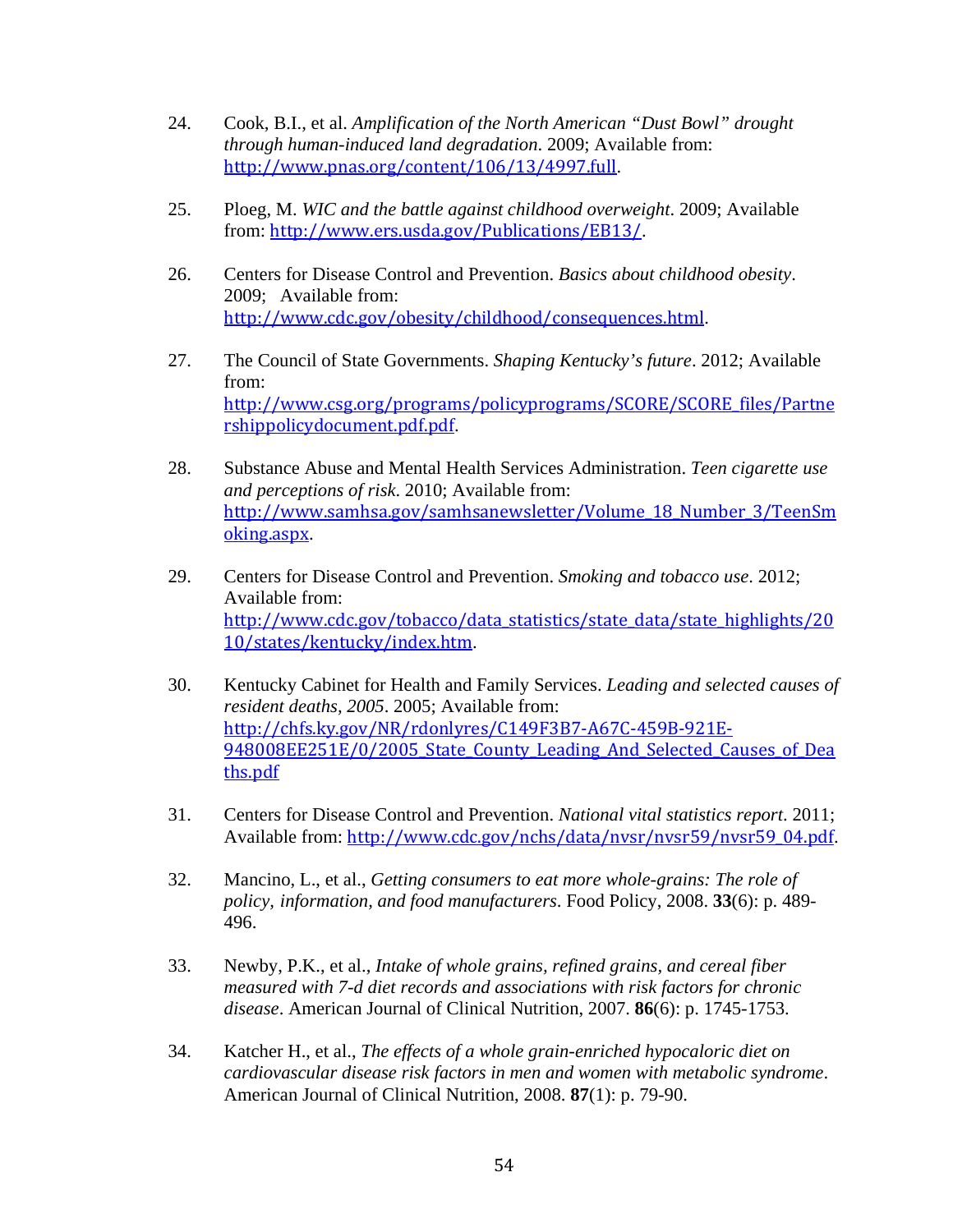- 35. Melanson, K.J., et al., *Consumption of whole-grain cereals during weight loss: effects on dietary quality, dietary fiber, magnesium, vitamin B-6, and obesity*. J Am Diet Assoc, 2006. **106**(9): p. 1380-1388.
- 36. Venn, B.J. and Mann, J.I., *Cereal grains, legumes, and diabetes*. European Journal of Clinical Nutrition 2004. **58**(11): p. 1443-61.
- 37. Centers for Disease Control and Prevention. *National diabetes fact sheet 2011*. 2011; Available from: [http://www.cdc.gov/diabetes/pubs/pdf/ndfs\\_2011.pdf](http://www.cdc.gov/diabetes/pubs/pdf/ndfs_2011.pdf).
- 38. Liu, S., et al., *A prospective study of whole grain intake and risk of type 2 diabetes mellitus in US women*. American Journal of Public Health, 2000. **90**(9): p. 1409-1415.
- 39. Meyer, K.A., et al., *Carbohydrates, dietary fiber, and incident type 2 diabetes in women*. American Journal of Clinical Nutrition, 2000. **71**(4): p. 921-930.
- 40. Fung, T.T., et al., *Whole grain intake and the risk of type 2 diabetes: a prospective study in men*. American Journal of Clinical Nutrition, 2002.**76**(3): p. 535-540.
- 41. Montonen, J., et al., *Whole grain and fiber intake and the incidence of type 2 diabetes*. American Journal of Clinical Nutrition, 2003. **77**(3): p. 622-629.
- 42. Slavin, J.L., et al., *Plausible mechanisms for the protectiveness of whole grains*. American Journal of Clinical Nutrition, 1999. **70**(3): p. 459S–63S.
- 43. Tabatabai, A. and Li, S., *Dietary fiber and type 2 diabetes.* Clinical Excellence for Nurse Practitioners, 2000. **4**(5): p. 272-276.
- 44. Cummings, J.H. and Englyst, H.N., *Fermentation in the human large intestine and the available substrates*. American Journal of Clinical Nutrition, 1987. **45**(5): p. 1243–55.
- 45. Schuzle, M., et al., *Glycemic index, glycemic load, and dietary fiber intake and incidence of type 2 diabetes in younger and middle-aged women*. American Journal of Clinical Nutrition, 2004. **80**(2): p. 348-356.
- 46. Wannamethee, S.G., et al., *Associations between dietary fiber and inflammation, hepatic function, and risk of type 2 diabetes mellitus in older men: potential mechanisms for the benefits of fiber on diabetes risk*. Diabetes Care, 2009. **23**(10): p.1823-1825.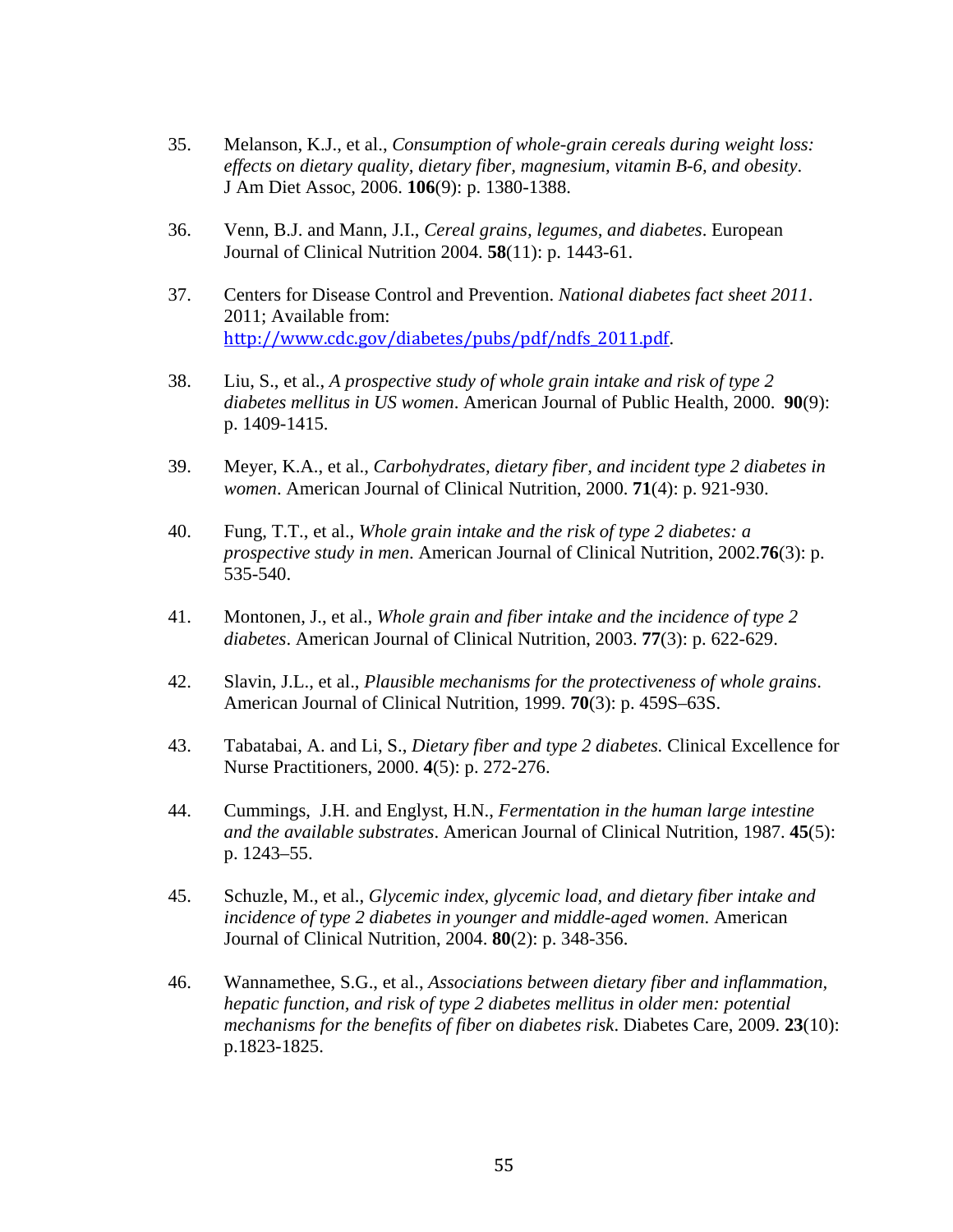- 47. Food and Nutrition Service. *WIC participant and program characteristics*. 2010; Available from: <http://www.fns.usda.gov/ora/menu/published/wic/FILES/pc2008.pdf>.
- 48. Food and Nutrition Service. *WIC program: total participation*. 2012; Available from: <http://www.fns.usda.gov/pd/27wilatest.htm>.
- 49. Food and Nutrition Service. *WIC program table II – total racial/ethnic participant enrollment as of April 2008.*2011; Available from: <http://www.fns.usda.gov/wic/racial-ethnicdata/2008table2.htm>.
- 50. Food and Nutrition Service. *Diet quality of American young children by WIC participation status: data from the national health and nutrition examination survey, 1999-2004*. 2008; Available from: [http://www.fns.usda.gov/ora/menu/published/wic/FILES/NHANES-](http://www.fns.usda.gov/ora/menu/published/wic/FILES/NHANES-WIC.pdf)[WIC.pdf](http://www.fns.usda.gov/ora/menu/published/wic/FILES/NHANES-WIC.pdf).
- 51. Ploeg, M. *WIC and the battle against childhood overweight*. 2009; Available from: <http://www.ers.usda.gov/Publications/EB13/>.
- 52. Food and Nutrition Service. *How WIC helps*. 2011; Available from: <http://www.fns.usda.gov/wic/aboutwic/howwichelps.htm#birth outcomes>.
- 53. Fung, E., et al., *Randomized, controlled trial to examine the impact of providing yogurt to women enrolled in WIC*. Journal of Nutrition Education & Behavior, 2010. **42**(3S): p. S22- S29.
- 54. Ritchie, L., et al., *Favorable impact of nutrition education on California WIC families*. Journal Of Nutrition Education & Behavior, 2010*.* **42**(3S): p. S2-S10.
- 55. Anderson, J.V., et al., *5 a day fruit and vegetable intervention improves consumption in a low income population*. Journal of the American Dietetic Association, 2011. **101**(2): p. 195-202.
- 56. Whaley, S.E., et al., *Revised WIC food package improves diets of WIC families*. 2012; Available from: [http://www.jneb.org/article/S1499-4046\(11\)00574-](http://www.jneb.org/article/S1499-4046(11)00574-%204/abstract) [%204/abstract](http://www.jneb.org/article/S1499-4046(11)00574-%204/abstract).
- 57. United States Department of Agriculture. *The US grain consumption landscape*. 2007; Available from: <http://www.ers.usda.gov/publications/err50/err50.pdf>.
- 58. Harnack ,L., et al., *Dietary intake and food sources of whole grains among US children and adolescents: data from the 1994-1996 continuing survey of food intakes by individuals*. Journal of the American Dietetic Association, 2003. **103**(8): p. 1015-1019.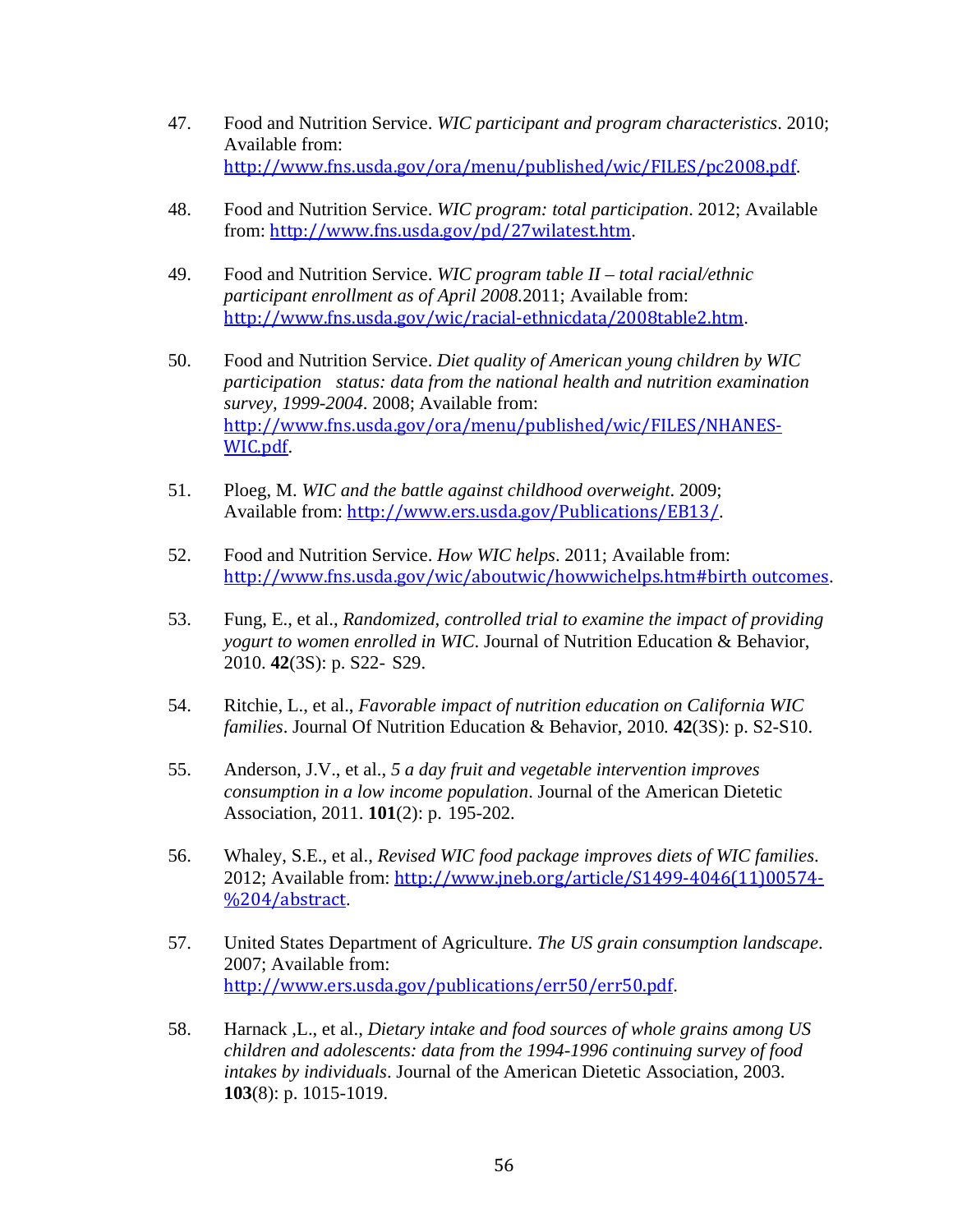59. United States Department of Agriculture. *Executive Summary*; Available from: [http://www.cnpp.usda.gov/Publications/DietaryGuidelines/2010/PolicyDoc](http://www.cnpp.usda.gov/Publications/DietaryGuidelines/2010/PolicyDoc/PressRelease.pdf) <u>[/PressRelease.pdf](http://www.cnpp.usda.gov/Publications/DietaryGuidelines/2010/PolicyDoc/PressRelease.pdf)</u>